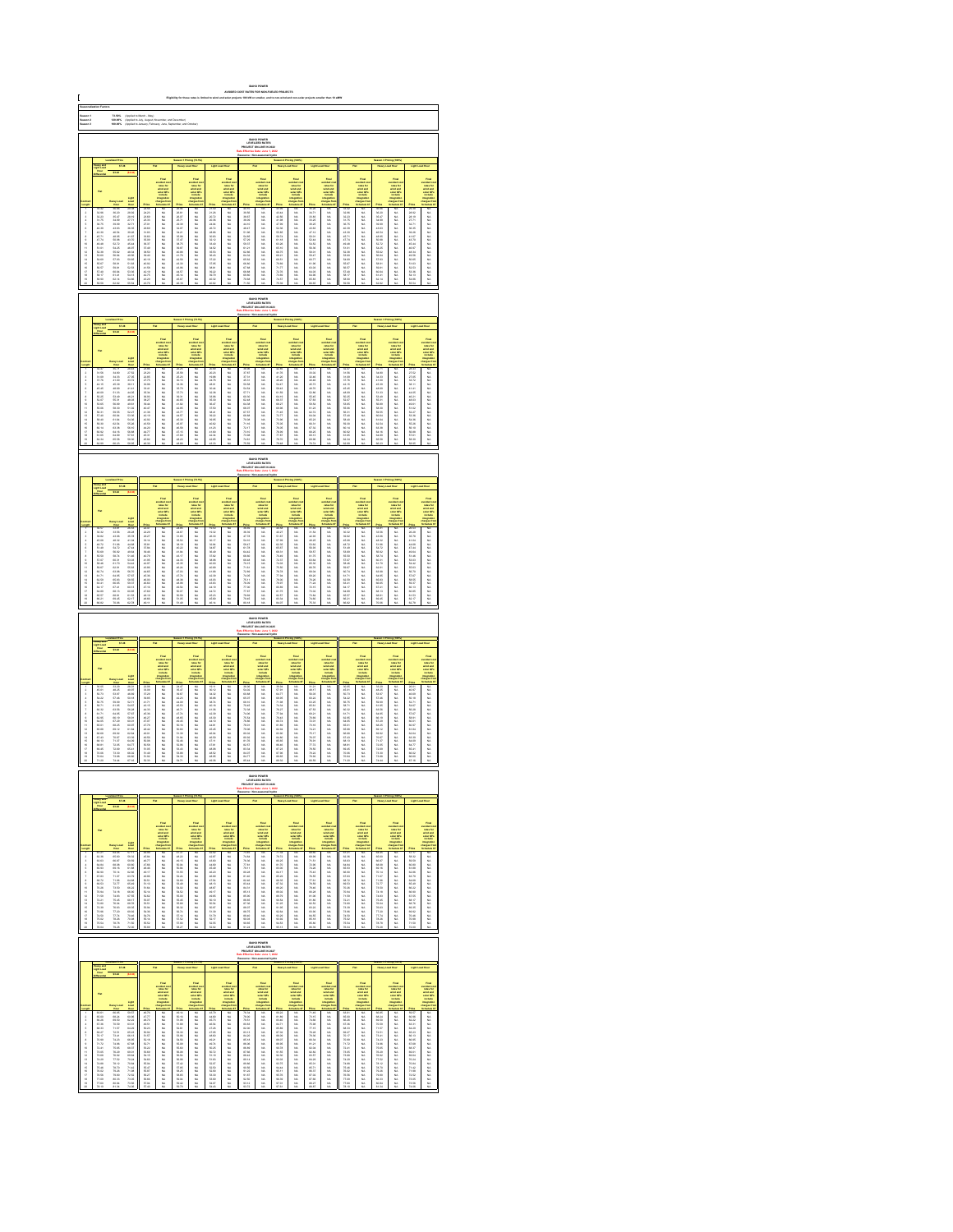#### **AVOIDED COST RATES FOR NON-FUELED PROJECTS**

| <b>Seasonalization Factors</b> |        |                                                                      |
|--------------------------------|--------|----------------------------------------------------------------------|
|                                |        |                                                                      |
| Season 1                       | 73.50% | (Applied to March - May)                                             |
| Season 2                       |        | 120.00% (Applied to July, August, November, and December)            |
| Season 3                       |        | 100.00% (Applied to January, February, June, September, and October) |
|                                |        |                                                                      |

|              |                                       |                            |                          |                |                                                                                                                                 |                |                                                                                                                                 |                |                                                                                                                                 |                  | <b>IDAHO POWER</b><br><b>NON-LEVELIZED RATES</b><br>PROJECT ON-LINE IN 2022<br>Rate Effective Date: June 1, 2022<br>Resource: Non-seasonal hydro |                  |                                                                                                                                 |                  |                                                                                                                                 |                  |                                                                                                                                 |                  |                                                                                                                          |                |                                                                                                                                 |
|--------------|---------------------------------------|----------------------------|--------------------------|----------------|---------------------------------------------------------------------------------------------------------------------------------|----------------|---------------------------------------------------------------------------------------------------------------------------------|----------------|---------------------------------------------------------------------------------------------------------------------------------|------------------|--------------------------------------------------------------------------------------------------------------------------------------------------|------------------|---------------------------------------------------------------------------------------------------------------------------------|------------------|---------------------------------------------------------------------------------------------------------------------------------|------------------|---------------------------------------------------------------------------------------------------------------------------------|------------------|--------------------------------------------------------------------------------------------------------------------------|----------------|---------------------------------------------------------------------------------------------------------------------------------|
|              |                                       | <b>Non-Levelized Price</b> |                          |                |                                                                                                                                 |                | Season 1 Pricing (73.5%)                                                                                                        |                |                                                                                                                                 |                  |                                                                                                                                                  |                  | Season 2 Pricing (120%)                                                                                                         |                  |                                                                                                                                 |                  |                                                                                                                                 |                  | Season 3 Pricing (100%)                                                                                                  |                |                                                                                                                                 |
|              | <b>Heavy and</b><br><b>Light Load</b> | \$7.28                     |                          |                | Flat                                                                                                                            |                | <b>Heavy Load Hour</b>                                                                                                          |                | <b>Light Load Hour</b>                                                                                                          |                  | Flat                                                                                                                                             |                  | <b>Heavy Load Hour</b>                                                                                                          |                  | <b>Light Load Hour</b>                                                                                                          |                  | Flat                                                                                                                            |                  | <b>Heavy Load Hour</b>                                                                                                   |                | <b>Light Load Hour</b>                                                                                                          |
|              | Hour<br><b>Differential</b>           | \$3.24                     | (\$4.04)                 |                |                                                                                                                                 |                |                                                                                                                                 |                |                                                                                                                                 |                  |                                                                                                                                                  |                  |                                                                                                                                 |                  |                                                                                                                                 |                  |                                                                                                                                 |                  |                                                                                                                          |                |                                                                                                                                 |
| Year         | Flat                                  | <b>Heavy Load</b><br>Hour  | Light<br><b>Load Hou</b> | Price          | <b>Final avoided</b><br>cost rates for<br>wind and<br>solar QFs<br>include<br>integration<br>charges from<br><b>Schedule 87</b> | Price          | <b>Final avoided</b><br>cost rates for<br>wind and<br>solar QFs<br>include<br>integration<br>charges from<br><b>Schedule 87</b> | Price          | <b>Final avoided</b><br>cost rates for<br>wind and<br>solar QFs<br>include<br>integration<br>charges from<br><b>Schedule 87</b> | <b>Price</b>     | <b>Final avoided</b><br>cost rates for<br>wind and<br>solar QFs<br>include<br>integration<br>charges from<br><b>Schedule 87</b>                  | Price            | <b>Final avoided</b><br>cost rates for<br>wind and<br>solar QFs<br>include<br>integration<br>charges from<br><b>Schedule 87</b> | Price            | <b>Final avoided</b><br>cost rates for<br>wind and<br>solar QFs<br>include<br>integration<br>charges from<br><b>Schedule 87</b> | Price            | <b>Final avoided</b><br>cost rates for<br>wind and<br>solar QFs<br>include<br>integration<br>charges from<br><b>Schedule 87</b> | Price            | <b>Final avoided</b><br>cost rates for<br>wind and<br>solar QFs<br>include<br>integration<br>charges from<br>Schedule 87 | Price          | <b>Final avoided</b><br>cost rates for<br>wind and<br>solar QFs<br>include<br>integration<br>charges from<br><b>Schedule 87</b> |
| 2022         | 33.42                                 | 36.66                      | 29.38                    | 24.56          | <b>NA</b>                                                                                                                       | 26.94          | <b>NA</b>                                                                                                                       | 21.59          | <b>NA</b>                                                                                                                       | 40.10            | <b>NA</b>                                                                                                                                        | 43.99            | <b>NA</b>                                                                                                                       | 35.26            | <b>NA</b>                                                                                                                       | 33.42            | <b>NA</b>                                                                                                                       | 36.66            | <b>NA</b>                                                                                                                | 29.38          | <b>NA</b>                                                                                                                       |
| 2023         | 32.47                                 | 35.71                      | 28.43                    | 23.86          | <b>NA</b>                                                                                                                       | 26.25          | <b>NA</b>                                                                                                                       | 20.89          | <b>NA</b>                                                                                                                       | 38.96            | <b>NA</b>                                                                                                                                        | 42.85            | <b>NA</b>                                                                                                                       | 34.11            | <b>NA</b>                                                                                                                       | 32.47            | <b>NA</b>                                                                                                                       | 35.71            | <b>NA</b>                                                                                                                | 28.43          | <b>NA</b>                                                                                                                       |
| 2024         | 30.57                                 | 33.81                      | 26.53                    | 22.47          | <b>NA</b>                                                                                                                       | 24.85          | <b>NA</b>                                                                                                                       | 19.50          | <b>NA</b>                                                                                                                       | 36.69            | <b>NA</b>                                                                                                                                        | 40.58            | <b>NA</b>                                                                                                                       | 31.84            | <b>NA</b>                                                                                                                       | 30.57            | <b>NA</b>                                                                                                                       | 33.81            | <b>NA</b>                                                                                                                | 26.53          | <b>NA</b>                                                                                                                       |
| 2025<br>2026 | 30.05<br>61.21                        | 33.29<br>64.45             | 26.01<br>57.17           | 22.08<br>44.99 | <b>NA</b><br><b>NA</b>                                                                                                          | 24.47<br>47.37 | <b>NA</b><br><b>NA</b>                                                                                                          | 19.11<br>42.02 | <b>NA</b><br><b>NA</b>                                                                                                          | 36.06<br>73.45   | <b>NA</b><br><b>NA</b>                                                                                                                           | 39.94<br>77.34   | <b>NA</b><br><b>NA</b>                                                                                                          | 31.21<br>68.60   | <b>NA</b><br><b>NA</b>                                                                                                          | 30.05<br>61.21   | <b>NA</b><br><b>NA</b>                                                                                                          | 33.29<br>64.45   | <b>NA</b><br><b>NA</b>                                                                                                   | 26.01<br>57.17 | <b>NA</b><br><b>NA</b>                                                                                                          |
| 2027         | 63.61                                 | 66.85                      | 59.57                    | 46.76          | <b>NA</b>                                                                                                                       | 49.14          | <b>NA</b>                                                                                                                       | 43.79          | <b>NA</b>                                                                                                                       | 76.34            | <b>NA</b>                                                                                                                                        | 80.22            | <b>NA</b>                                                                                                                       | 71.49            | <b>NA</b>                                                                                                                       | 63.61            | <b>NA</b>                                                                                                                       | 66.85            | <b>NA</b>                                                                                                                | 59.57          | <b>NA</b>                                                                                                                       |
| 2028         | 66.50                                 | 69.74                      | 62.46                    | 48.88          | <b>NA</b>                                                                                                                       | 51.26          | <b>NA</b>                                                                                                                       | 45.91          | <b>NA</b>                                                                                                                       | 79.80            | <b>NA</b>                                                                                                                                        | 83.68            | <b>NA</b>                                                                                                                       | 74.95            | <b>NA</b>                                                                                                                       | 66.50            | <b>NA</b>                                                                                                                       | 69.74            | <b>NA</b>                                                                                                                | 62.46          | <b>NA</b>                                                                                                                       |
| 2029         | 69.09                                 | 72.33                      | 65.05                    | 50.78          | <b>NA</b>                                                                                                                       | 53.16          | <b>NA</b>                                                                                                                       | 47.81          | <b>NA</b>                                                                                                                       | 82.91            | <b>NA</b>                                                                                                                                        | 86.79            | <b>NA</b>                                                                                                                       | 78.06            | <b>NA</b>                                                                                                                       | 69.09            | <b>NA</b>                                                                                                                       | 72.33            | <b>NA</b>                                                                                                                | 65.05          | <b>NA</b>                                                                                                                       |
| 2030         | 71.22                                 | 74.46                      | 67.18                    | 52.35          | <b>NA</b>                                                                                                                       | 54.73          | <b>NA</b>                                                                                                                       | 49.38          | <b>NA</b>                                                                                                                       | 85.47            | <b>NA</b>                                                                                                                                        | 89.35            | <b>NA</b>                                                                                                                       | 80.62            | <b>NA</b>                                                                                                                       | 71.22            | <b>NA</b>                                                                                                                       | 74.46            | <b>NA</b>                                                                                                                | 67.18          | <b>NA</b>                                                                                                                       |
| 2031         | 73.12                                 | 76.36                      | 69.08                    | 53.75          | <b>NA</b>                                                                                                                       | 56.13          | <b>NA</b>                                                                                                                       | 50.78          | <b>NA</b>                                                                                                                       | 87.75            | <b>NA</b>                                                                                                                                        | 91.63            | <b>NA</b>                                                                                                                       | 82.90            | <b>NA</b>                                                                                                                       | 73.12            | <b>NA</b>                                                                                                                       | 76.36            | <b>NA</b>                                                                                                                | 69.08          | <b>NA</b>                                                                                                                       |
| 2032         | 75.25                                 | 78.49                      | 71.21                    | 55.31          | <b>NA</b>                                                                                                                       | 57.69          | <b>NA</b>                                                                                                                       | 52.34          | <b>NA</b>                                                                                                                       | 90.30            | <b>NA</b>                                                                                                                                        | 94.19            | <b>NA</b>                                                                                                                       | 85.45            | <b>NA</b>                                                                                                                       | 75.25            | <b>NA</b>                                                                                                                       | 78.49            | <b>NA</b>                                                                                                                | 71.21          | <b>NA</b>                                                                                                                       |
| 2033         | 77.32                                 | 80.56                      | 73.28                    | 56.83          | <b>NA</b>                                                                                                                       | 59.21          | <b>NA</b>                                                                                                                       | 53.86          | <b>NA</b>                                                                                                                       | 92.78            | <b>NA</b>                                                                                                                                        | 96.67            | <b>NA</b>                                                                                                                       | 87.93            | <b>NA</b>                                                                                                                       | 77.32            | <b>NA</b>                                                                                                                       | 80.56            | <b>NA</b>                                                                                                                | 73.28          | <b>NA</b>                                                                                                                       |
| 2034         | 78.93                                 | 82.17                      | 74.89                    | 58.01          | <b>NA</b>                                                                                                                       | 60.39          | <b>NA</b>                                                                                                                       | 55.04          | <b>NA</b>                                                                                                                       | 94.71            | <b>NA</b>                                                                                                                                        | 98.60            | <b>NA</b>                                                                                                                       | 89.86            | <b>NA</b>                                                                                                                       | 78.93            | <b>NA</b>                                                                                                                       | 82.17            | <b>NA</b>                                                                                                                | 74.89          | <b>NA</b>                                                                                                                       |
| 2035<br>2036 | 80.18<br>81.78                        | 83.42<br>85.02             | 76.14<br>77.74           | 58.93<br>60.11 | <b>NA</b><br><b>NA</b>                                                                                                          | 61.31<br>62.49 | <b>NA</b><br><b>NA</b>                                                                                                          | 55.96<br>57.14 | <b>NA</b><br><b>NA</b>                                                                                                          | 96.21<br>98.13   | <b>NA</b><br><b>NA</b>                                                                                                                           | 100.10<br>102.02 | NA<br><b>NA</b>                                                                                                                 | 91.36<br>93.28   | <b>NA</b><br><b>NA</b>                                                                                                          | 80.18<br>81.78   | <b>NA</b><br><b>NA</b>                                                                                                          | 83.42<br>85.02   | NA<br><b>NA</b>                                                                                                          | 76.14<br>77.74 | <b>NA</b><br><b>NA</b>                                                                                                          |
| 2037         | 83.29                                 | 86.53                      | 79.25                    | 61.22          | <b>NA</b>                                                                                                                       | 63.60          | <b>NA</b>                                                                                                                       | 58.25          | <b>NA</b>                                                                                                                       | 99.94            | <b>NA</b>                                                                                                                                        | 103.83           | <b>NA</b>                                                                                                                       | 95.10            | <b>NA</b>                                                                                                                       | 83.29            | <b>NA</b>                                                                                                                       | 86.53            | <b>NA</b>                                                                                                                | 79.25          | <b>NA</b>                                                                                                                       |
| 2038         | 85.07                                 | 88.31                      | 81.03                    | 62.52          | <b>NA</b>                                                                                                                       | 64.91          | <b>NA</b>                                                                                                                       | 59.56          | <b>NA</b>                                                                                                                       | 102.08           | <b>NA</b>                                                                                                                                        | 105.97           | <b>NA</b>                                                                                                                       | 97.23            | <b>NA</b>                                                                                                                       | 85.07            | <b>NA</b>                                                                                                                       | 88.31            | <b>NA</b>                                                                                                                | 81.03          | <b>NA</b>                                                                                                                       |
| 2039         | 86.84                                 | 90.08                      | 82.80                    | 63.83          | <b>NA</b>                                                                                                                       | 66.21          | <b>NA</b>                                                                                                                       | 60.86          | <b>NA</b>                                                                                                                       | 104.20           | <b>NA</b>                                                                                                                                        | 108.09           | <b>NA</b>                                                                                                                       | 99.36            | <b>NA</b>                                                                                                                       | 86.84            | <b>NA</b>                                                                                                                       | 90.08            | <b>NA</b>                                                                                                                | 82.80          | <b>NA</b>                                                                                                                       |
| 2040         | 88.94                                 | 92.18                      | 84.90                    | 65.37          | <b>NA</b>                                                                                                                       | 67.75          | <b>NA</b>                                                                                                                       | 62.40          | <b>NA</b>                                                                                                                       | 106.72           | <b>NA</b>                                                                                                                                        | 110.61           | <b>NA</b>                                                                                                                       | 101.88           | <b>NA</b>                                                                                                                       | 88.94            | <b>NA</b>                                                                                                                       | 92.18            | <b>NA</b>                                                                                                                | 84.90          | <b>NA</b>                                                                                                                       |
| 2041         | 90.89                                 | 94.13                      | 86.85                    | 66.80          | <b>NA</b>                                                                                                                       | 69.18          | <b>NA</b>                                                                                                                       | 63.83          | <b>NA</b>                                                                                                                       | 109.07           | <b>NA</b>                                                                                                                                        | 112.95           | <b>NA</b>                                                                                                                       | 104.22           | <b>NA</b>                                                                                                                       | 90.89            | <b>NA</b>                                                                                                                       | 94.13            | <b>NA</b>                                                                                                                | 86.85          | <b>NA</b>                                                                                                                       |
| 2042         | 92.54                                 | 95.78                      | 88.50                    | 68.02          | <b>NA</b>                                                                                                                       | 70.40          | <b>NA</b>                                                                                                                       | 65.05          | <b>NA</b>                                                                                                                       | 111.05           | <b>NA</b>                                                                                                                                        | 114.94           | <b>NA</b>                                                                                                                       | 106.20           | <b>NA</b>                                                                                                                       | 92.54            | <b>NA</b>                                                                                                                       | 95.78            | <b>NA</b>                                                                                                                | 88.50          | <b>NA</b>                                                                                                                       |
| 2043         | 94.53                                 | 97.77                      | 90.49                    | 69.48          | <b>NA</b>                                                                                                                       | 71.86          | <b>NA</b>                                                                                                                       | 66.51          | <b>NA</b>                                                                                                                       | 113.44           | <b>NA</b>                                                                                                                                        | 117.33           | <b>NA</b>                                                                                                                       | 108.59           | <b>NA</b>                                                                                                                       | 94.53            | <b>NA</b>                                                                                                                       | 97.77            | <b>NA</b>                                                                                                                | 90.49          | <b>NA</b>                                                                                                                       |
| 2044         | 96.70                                 | 99.94                      | 92.66                    | 71.07          | <b>NA</b>                                                                                                                       | 73.45          | <b>NA</b>                                                                                                                       | 68.10          | <b>NA</b>                                                                                                                       | 116.04           | <b>NA</b>                                                                                                                                        | 119.92           | <b>NA</b>                                                                                                                       | 111.19           | <b>NA</b>                                                                                                                       | 96.70            | <b>NA</b>                                                                                                                       | 99.94            | <b>NA</b>                                                                                                                | 92.66          | <b>NA</b>                                                                                                                       |
| 2045         | 98.79                                 | 102.03                     | 94.75                    | 72.61          | <b>NA</b>                                                                                                                       | 74.99          | <b>NA</b>                                                                                                                       | 69.64          | <b>NA</b>                                                                                                                       | 118.55           | <b>NA</b>                                                                                                                                        | 122.44           | <b>NA</b>                                                                                                                       | 113.70           | <b>NA</b>                                                                                                                       | 98.79            | <b>NA</b>                                                                                                                       | 102.03           | <b>NA</b>                                                                                                                | 94.75          | <b>NA</b>                                                                                                                       |
| 2046<br>2047 | 100.97<br>103.19                      | 104.21<br>106.43           | 96.93<br>99.15           | 74.21<br>75.84 | <b>NA</b><br><b>NA</b>                                                                                                          | 76.59<br>78.22 | <b>NA</b><br><b>NA</b>                                                                                                          | 71.24<br>72.87 | <b>NA</b><br><b>NA</b>                                                                                                          | 121.17<br>123.82 | <b>NA</b><br><b>NA</b>                                                                                                                           | 125.05<br>127.71 | <b>NA</b><br><b>NA</b>                                                                                                          | 116.32<br>118.98 | <b>NA</b><br><b>NA</b>                                                                                                          | 100.97<br>103.19 | <b>NA</b><br><b>NA</b>                                                                                                          | 104.21<br>106.43 | <b>NA</b><br><b>NA</b>                                                                                                   | 96.93<br>99.15 | <b>NA</b><br><b>NA</b>                                                                                                          |
|              |                                       |                            |                          |                |                                                                                                                                 |                |                                                                                                                                 |                |                                                                                                                                 |                  |                                                                                                                                                  |                  |                                                                                                                                 |                  |                                                                                                                                 |                  |                                                                                                                                 |                  |                                                                                                                          |                |                                                                                                                                 |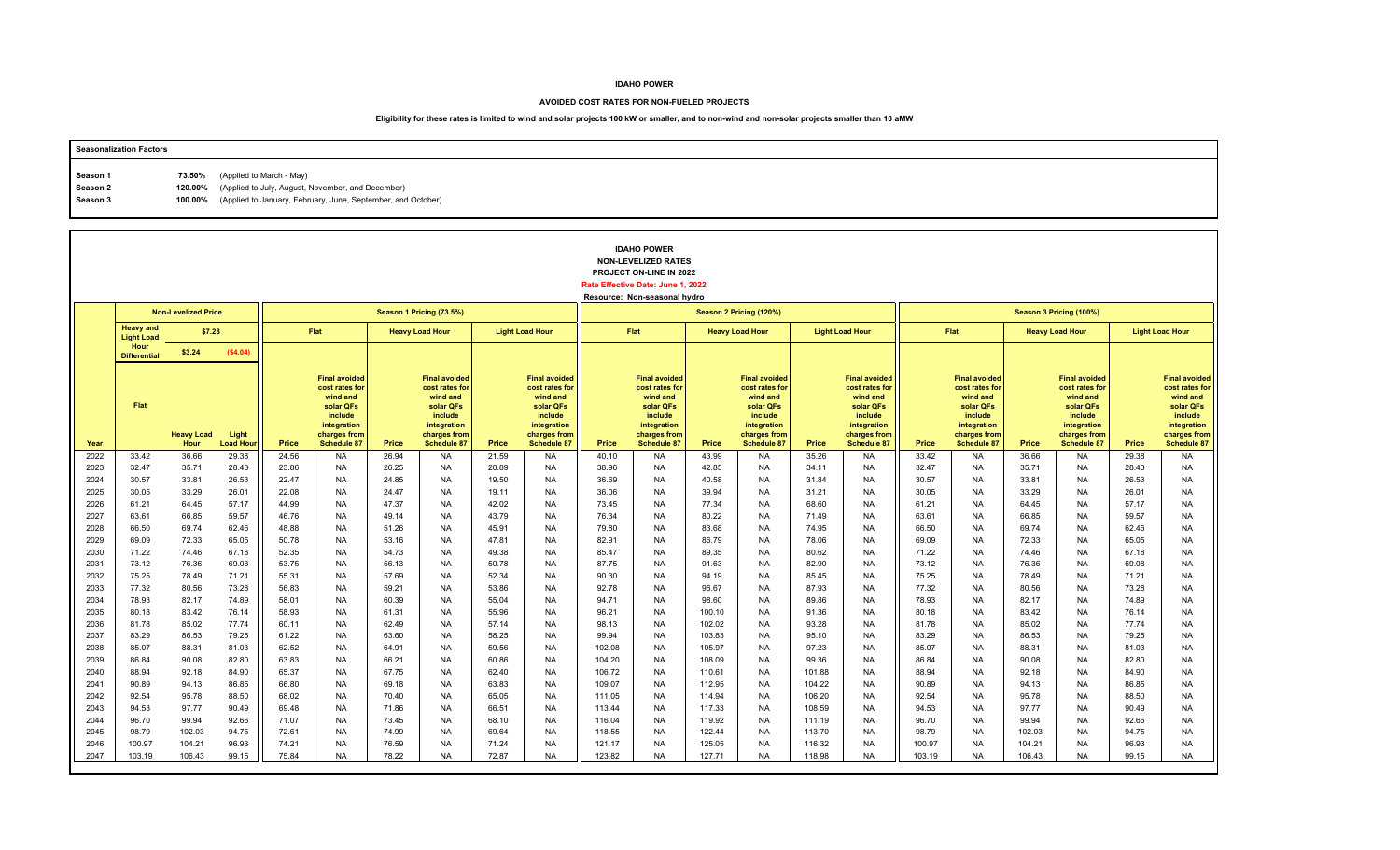| Saason 1<br>Saason 3<br>Saason 3<br>73.60%<br>120.00%<br>100.00%<br> <br> Applied to March - May)<br> Applied to Jaly, August, No<br> Applied to Jaly, August, No<br>IDAHO POWER<br>LEVELIZED RATE:<br>JECT ON-LINE IN:                                                                                                                                                                                                                                                                                                                                                                                                                                                                                                                                                                                 |                                                                                                                                                                                                                                |                                                                                                                                                                                                                                |                                                                                                                                                                                                                            |                                               |                        |                        |                                                                                                 |                                                        |                                                                                                                                                                                                                               |                                                         |                                                                                    |                                                 |                                                                              |                                                                                                                                                                                                                                |                                                                                                   |                                        |                                                                                        |                                                  |                                                                                                         |                                                                                                                  |                                                                                                                                                                                                                               |
|---------------------------------------------------------------------------------------------------------------------------------------------------------------------------------------------------------------------------------------------------------------------------------------------------------------------------------------------------------------------------------------------------------------------------------------------------------------------------------------------------------------------------------------------------------------------------------------------------------------------------------------------------------------------------------------------------------------------------------------------------------------------------------------------------------|--------------------------------------------------------------------------------------------------------------------------------------------------------------------------------------------------------------------------------|--------------------------------------------------------------------------------------------------------------------------------------------------------------------------------------------------------------------------------|----------------------------------------------------------------------------------------------------------------------------------------------------------------------------------------------------------------------------|-----------------------------------------------|------------------------|------------------------|-------------------------------------------------------------------------------------------------|--------------------------------------------------------|-------------------------------------------------------------------------------------------------------------------------------------------------------------------------------------------------------------------------------|---------------------------------------------------------|------------------------------------------------------------------------------------|-------------------------------------------------|------------------------------------------------------------------------------|--------------------------------------------------------------------------------------------------------------------------------------------------------------------------------------------------------------------------------|---------------------------------------------------------------------------------------------------|----------------------------------------|----------------------------------------------------------------------------------------|--------------------------------------------------|---------------------------------------------------------------------------------------------------------|------------------------------------------------------------------------------------------------------------------|-------------------------------------------------------------------------------------------------------------------------------------------------------------------------------------------------------------------------------|
|                                                                                                                                                                                                                                                                                                                                                                                                                                                                                                                                                                                                                                                                                                                                                                                                         |                                                                                                                                                                                                                                |                                                                                                                                                                                                                                |                                                                                                                                                                                                                            |                                               |                        |                        |                                                                                                 |                                                        |                                                                                                                                                                                                                               |                                                         |                                                                                    |                                                 |                                                                              |                                                                                                                                                                                                                                |                                                                                                   |                                        |                                                                                        |                                                  |                                                                                                         |                                                                                                                  |                                                                                                                                                                                                                               |
|                                                                                                                                                                                                                                                                                                                                                                                                                                                                                                                                                                                                                                                                                                                                                                                                         |                                                                                                                                                                                                                                |                                                                                                                                                                                                                                |                                                                                                                                                                                                                            |                                               |                        |                        |                                                                                                 |                                                        |                                                                                                                                                                                                                               |                                                         |                                                                                    |                                                 |                                                                              |                                                                                                                                                                                                                                |                                                                                                   |                                        |                                                                                        |                                                  |                                                                                                         |                                                                                                                  |                                                                                                                                                                                                                               |
|                                                                                                                                                                                                                                                                                                                                                                                                                                                                                                                                                                                                                                                                                                                                                                                                         |                                                                                                                                                                                                                                | 87.38                                                                                                                                                                                                                          |                                                                                                                                                                                                                            |                                               |                        |                        |                                                                                                 |                                                        |                                                                                                                                                                                                                               |                                                         |                                                                                    |                                                 |                                                                              |                                                                                                                                                                                                                                |                                                                                                   |                                        |                                                                                        |                                                  |                                                                                                         |                                                                                                                  |                                                                                                                                                                                                                               |
|                                                                                                                                                                                                                                                                                                                                                                                                                                                                                                                                                                                                                                                                                                                                                                                                         |                                                                                                                                                                                                                                |                                                                                                                                                                                                                                |                                                                                                                                                                                                                            |                                               |                        |                        |                                                                                                 |                                                        |                                                                                                                                                                                                                               |                                                         |                                                                                    |                                                 |                                                                              |                                                                                                                                                                                                                                |                                                                                                   |                                        |                                                                                        |                                                  |                                                                                                         |                                                                                                                  |                                                                                                                                                                                                                               |
|                                                                                                                                                                                                                                                                                                                                                                                                                                                                                                                                                                                                                                                                                                                                                                                                         |                                                                                                                                                                                                                                |                                                                                                                                                                                                                                |                                                                                                                                                                                                                            |                                               |                        |                        | <b>THEFT</b>                                                                                    |                                                        |                                                                                                                                                                                                                               |                                                         | Final<br>substitute the<br>substitute of<br>substitute the<br>models               |                                                 |                                                                              |                                                                                                                                                                                                                                |                                                                                                   |                                        |                                                                                        |                                                  | Final<br>voluntario<br>voluntario<br>voluntario<br>voluntario<br>voluntario<br>voluntario<br>voluntario |                                                                                                                  |                                                                                                                                                                                                                               |
|                                                                                                                                                                                                                                                                                                                                                                                                                                                                                                                                                                                                                                                                                                                                                                                                         |                                                                                                                                                                                                                                |                                                                                                                                                                                                                                |                                                                                                                                                                                                                            |                                               |                        |                        |                                                                                                 |                                                        |                                                                                                                                                                                                                               |                                                         |                                                                                    |                                                 |                                                                              |                                                                                                                                                                                                                                |                                                                                                   |                                        |                                                                                        |                                                  |                                                                                                         |                                                                                                                  |                                                                                                                                                                                                                               |
|                                                                                                                                                                                                                                                                                                                                                                                                                                                                                                                                                                                                                                                                                                                                                                                                         |                                                                                                                                                                                                                                |                                                                                                                                                                                                                                |                                                                                                                                                                                                                            |                                               |                        |                        |                                                                                                 |                                                        |                                                                                                                                                                                                                               |                                                         |                                                                                    |                                                 |                                                                              |                                                                                                                                                                                                                                |                                                                                                   |                                        |                                                                                        |                                                  |                                                                                                         |                                                                                                                  |                                                                                                                                                                                                                               |
|                                                                                                                                                                                                                                                                                                                                                                                                                                                                                                                                                                                                                                                                                                                                                                                                         |                                                                                                                                                                                                                                |                                                                                                                                                                                                                                |                                                                                                                                                                                                                            |                                               |                        |                        |                                                                                                 |                                                        |                                                                                                                                                                                                                               |                                                         |                                                                                    |                                                 |                                                                              |                                                                                                                                                                                                                                |                                                                                                   |                                        |                                                                                        |                                                  |                                                                                                         |                                                                                                                  |                                                                                                                                                                                                                               |
| 显示失真原不显示协计经经转线继续排排                                                                                                                                                                                                                                                                                                                                                                                                                                                                                                                                                                                                                                                                                                                                                                                      |                                                                                                                                                                                                                                | 26,000 26,000 26,000 27,000 27,000 27,000 27,000 27,000 27,000 27,000 27,000 27,000 27,000 27,000 27,000 27,000 27,000 27,000 27,000 27,000 27,000 27,000 27,000 27,000 27,000 27,000 27,000 27,000 27,000 27,000 27,000 27,00 | 20.38.82 23.73.38 12.84 23.85 23.85 23.95 23.95 23.95 23.95 23.95 23.95 24.95 25.95 25.95 25.95 25.95 25.95 25.95 25.95 25.95 25.95 25.95 25.95 25.95 25.95 25.95 25.95 25.95 25.95 25.95 25.95 25.95 25.95 25.95 25.95 25 |                                               | 3.以以以以以以以以以以以以以以以以以以以以 | 【满满清清清清清清清清清清清清清清      |                                                                                                 |                                                        | Former Section 2016年1月18日,1995年1月18日,1995年1月18日,1995年1月18日,1995年1月18日,1995年1月18日,1995年1月18日,1995年1月1 年,1995年1月11日,1995年1月11日,1995年1月11日,1995年1月11日,1995年1月11日,1995年1月11日,1995年1月11日,1995年1月11日,1995年1月11日,1995年1月11日,1995年1月1 |                                                         |                                                                                    | "战斗性病病之病病病病性之间病病病病"                             | 以以以以以以以以以以以以以以以以以以以                                                          |                                                                                                                                                                                                                                |                                                                                                   | 一名的 化活性性白细胞 医心脏性 医阿尔特氏征                |                                                                                        | 一名法 化氯乙基乙基氯乙基 计分类数据 医无发热性                        |                                                                                                         | 2022年2月23日 2月23日 2月23日 2月23日 2月23日 2月23日 2月24日 2月25日 2月25日 2月25日 2月25日 2月25日 2月25日 2月25日 2月25日 2月25日 2月25日 2月25日 | take the first second the control of the first second the control of the control of the control of the control of the control of the control of the control of the control of the control of the control of the control of th |
|                                                                                                                                                                                                                                                                                                                                                                                                                                                                                                                                                                                                                                                                                                                                                                                                         |                                                                                                                                                                                                                                |                                                                                                                                                                                                                                |                                                                                                                                                                                                                            |                                               |                        |                        |                                                                                                 |                                                        |                                                                                                                                                                                                                               |                                                         |                                                                                    |                                                 |                                                                              |                                                                                                                                                                                                                                |                                                                                                   |                                        |                                                                                        |                                                  |                                                                                                         |                                                                                                                  |                                                                                                                                                                                                                               |
|                                                                                                                                                                                                                                                                                                                                                                                                                                                                                                                                                                                                                                                                                                                                                                                                         |                                                                                                                                                                                                                                |                                                                                                                                                                                                                                |                                                                                                                                                                                                                            |                                               |                        |                        |                                                                                                 |                                                        |                                                                                                                                                                                                                               |                                                         | <b>EMHO POWER</b><br>LEVELIZED RATES                                               |                                                 |                                                                              |                                                                                                                                                                                                                                |                                                                                                   |                                        |                                                                                        |                                                  |                                                                                                         |                                                                                                                  |                                                                                                                                                                                                                               |
|                                                                                                                                                                                                                                                                                                                                                                                                                                                                                                                                                                                                                                                                                                                                                                                                         |                                                                                                                                                                                                                                |                                                                                                                                                                                                                                |                                                                                                                                                                                                                            |                                               |                        |                        |                                                                                                 |                                                        |                                                                                                                                                                                                                               |                                                         |                                                                                    |                                                 |                                                                              |                                                                                                                                                                                                                                |                                                                                                   |                                        |                                                                                        |                                                  |                                                                                                         |                                                                                                                  |                                                                                                                                                                                                                               |
|                                                                                                                                                                                                                                                                                                                                                                                                                                                                                                                                                                                                                                                                                                                                                                                                         |                                                                                                                                                                                                                                |                                                                                                                                                                                                                                |                                                                                                                                                                                                                            |                                               |                        |                        | vented and<br>select and<br>select the control<br>industries                                    |                                                        | Final<br>subject is<br>subject in<br>subject in<br>include                                                                                                                                                                    |                                                         | vended a<br>select and<br>select and<br>matterial                                  |                                                 | vented on<br>reduction<br>solar different<br>social different<br>includes    |                                                                                                                                                                                                                                |                                                                                                   |                                        | rains for<br>state and<br>state CP<br>instate                                          |                                                  |                                                                                                         |                                                                                                                  |                                                                                                                                                                                                                               |
|                                                                                                                                                                                                                                                                                                                                                                                                                                                                                                                                                                                                                                                                                                                                                                                                         |                                                                                                                                                                                                                                |                                                                                                                                                                                                                                |                                                                                                                                                                                                                            |                                               |                        |                        |                                                                                                 |                                                        |                                                                                                                                                                                                                               |                                                         |                                                                                    |                                                 |                                                                              |                                                                                                                                                                                                                                |                                                                                                   |                                        |                                                                                        |                                                  |                                                                                                         |                                                                                                                  | taka 2016年1月11日,1月12日,1月12日,1月12日,1月12日,1月12日,1月12日,1月12日,1月12日,1月12日,1月12日,1月12日,1月12日,1月12日,1月12日,                                                                                                                          |
|                                                                                                                                                                                                                                                                                                                                                                                                                                                                                                                                                                                                                                                                                                                                                                                                         |                                                                                                                                                                                                                                |                                                                                                                                                                                                                                |                                                                                                                                                                                                                            |                                               |                        |                        |                                                                                                 |                                                        |                                                                                                                                                                                                                               |                                                         |                                                                                    |                                                 |                                                                              |                                                                                                                                                                                                                                |                                                                                                   |                                        |                                                                                        |                                                  |                                                                                                         |                                                                                                                  |                                                                                                                                                                                                                               |
|                                                                                                                                                                                                                                                                                                                                                                                                                                                                                                                                                                                                                                                                                                                                                                                                         |                                                                                                                                                                                                                                |                                                                                                                                                                                                                                |                                                                                                                                                                                                                            |                                               |                        |                        |                                                                                                 |                                                        |                                                                                                                                                                                                                               |                                                         |                                                                                    |                                                 |                                                                              |                                                                                                                                                                                                                                |                                                                                                   |                                        |                                                                                        |                                                  |                                                                                                         |                                                                                                                  |                                                                                                                                                                                                                               |
|                                                                                                                                                                                                                                                                                                                                                                                                                                                                                                                                                                                                                                                                                                                                                                                                         |                                                                                                                                                                                                                                |                                                                                                                                                                                                                                |                                                                                                                                                                                                                            |                                               |                        |                        |                                                                                                 |                                                        |                                                                                                                                                                                                                               |                                                         |                                                                                    |                                                 |                                                                              |                                                                                                                                                                                                                                |                                                                                                   |                                        |                                                                                        |                                                  |                                                                                                         |                                                                                                                  |                                                                                                                                                                                                                               |
| 1. 化甲状腺杆菌素 医皮肤皮肤皮肤皮肤皮肤皮肤皮肤<br><br>2.以前是以后的人的人的人的人的人的人的人的人<br>2005年起发生的发生的 化分子 医多叶 医多叶 医单叶的<br>加加加加加加加加加加加加加加加加加加<br>化脱机机机机 机机机机机机机机机机机机机<br>以以以以以以以以以以以以以以以以以以以<br>2020 22:35:48 22:48 22:48 22:48 22:48 22:48 22:48 22:48 22:48 22:48 22:49 22:49 22:49 22:49 22:49 22:49 22:49 22:49 22:49 22:49 22:49 22:49 22:49 22:49 22:49 22:49 22:49 22:49 22:49 22:49 22:49 22:49 22:49 22:49 22:49 22:4<br>22月18日 2月18日 2月18日 2月18日 2月18日 2月18日 2月18日 2月18日 2月18日 2月18日 2月18日 2月18日 2月18日 2月18日 2月18日 2月18日 2月1<br>再新新加拿大 医水肿 计自动存储 医阿拉伯氏试验检梅毒杆菌 医阿拉伯氏试验检梅毒<br>2023年12月12日 12月13日 12月13日 12月13日 12月13日 12月13日 12月13日 12月13日 12月13日 12月14日 12月14日 12月14日 12月14日 12月1<br>在什么时间的 网络阿拉伯 医阿拉伯氏试验检胆甾醇 医阿拉伯氏试验检胆甾醇<br>医双侧切除术 医视镜性 化光体分散 医双侧骨膜切除术 医第三指数 医第三指数 医耳氏反应<br>医耳耳氏反应检检尿道检查 医心包炎 医心包性骨折<br>卫生并有先天主席所行经经经经经经经经 |                                                                                                                                                                                                                                |                                                                                                                                                                                                                                |                                                                                                                                                                                                                            |                                               |                        |                        |                                                                                                 |                                                        |                                                                                                                                                                                                                               |                                                         |                                                                                    |                                                 |                                                                              |                                                                                                                                                                                                                                |                                                                                                   |                                        |                                                                                        |                                                  |                                                                                                         |                                                                                                                  |                                                                                                                                                                                                                               |
|                                                                                                                                                                                                                                                                                                                                                                                                                                                                                                                                                                                                                                                                                                                                                                                                         | IDAHO POWER<br>LEVELIZED RATES<br>LIECT ON LINE IN 202                                                                                                                                                                         |                                                                                                                                                                                                                                |                                                                                                                                                                                                                            |                                               |                        |                        |                                                                                                 |                                                        |                                                                                                                                                                                                                               |                                                         |                                                                                    |                                                 |                                                                              |                                                                                                                                                                                                                                |                                                                                                   |                                        |                                                                                        |                                                  |                                                                                                         |                                                                                                                  |                                                                                                                                                                                                                               |
|                                                                                                                                                                                                                                                                                                                                                                                                                                                                                                                                                                                                                                                                                                                                                                                                         | navy am<br>ghl Loa<br>87.3                                                                                                                                                                                                     |                                                                                                                                                                                                                                |                                                                                                                                                                                                                            |                                               |                        |                        |                                                                                                 |                                                        |                                                                                                                                                                                                                               |                                                         |                                                                                    |                                                 |                                                                              |                                                                                                                                                                                                                                |                                                                                                   |                                        |                                                                                        |                                                  |                                                                                                         |                                                                                                                  |                                                                                                                                                                                                                               |
| value of<br>raise for<br>sing and<br>sales QP<br>include<br>wided on<br>subset for<br>wind and<br>suite OP:<br>include<br>volad<br>sales for<br>sales des<br>sales CPs<br>include<br>ontine) a<br>radom Re<br>wired any<br>walter Cit                                                                                                                                                                                                                                                                                                                                                                                                                                                                                                                                                                   |                                                                                                                                                                                                                                |                                                                                                                                                                                                                                |                                                                                                                                                                                                                            |                                               |                        |                        |                                                                                                 |                                                        |                                                                                                                                                                                                                               |                                                         |                                                                                    |                                                 |                                                                              |                                                                                                                                                                                                                                |                                                                                                   |                                        |                                                                                        |                                                  |                                                                                                         |                                                                                                                  |                                                                                                                                                                                                                               |
|                                                                                                                                                                                                                                                                                                                                                                                                                                                                                                                                                                                                                                                                                                                                                                                                         |                                                                                                                                                                                                                                |                                                                                                                                                                                                                                |                                                                                                                                                                                                                            |                                               |                        |                        | weekel as<br>sales for<br>sales for<br>sales Civilians<br>independent                           |                                                        |                                                                                                                                                                                                                               |                                                         |                                                                                    |                                                 |                                                                              |                                                                                                                                                                                                                                | volded on<br>ratios for<br>militar de militar<br>solaritar de militar<br>harganitar<br>harganitar |                                        |                                                                                        |                                                  |                                                                                                         |                                                                                                                  | state and additional Property of Microsoft Property and Additional Property of Microsoft Property and Additional Property of Microsoft Property and Additional Property Property Property Property Property Property Property |
| - 中央失去者早年申担计论组组络组织组织                                                                                                                                                                                                                                                                                                                                                                                                                                                                                                                                                                                                                                                                                                                                                                                    | 2022年4月10日   1月28日   1月28日   1月28日   1月28日   1月28日   1月28日   1月28日   1月28日   1月28日   1月28日   1月28日   1月28日   1月28日   1月28日   1月28日   1月28日   1月28日                                                                             | 2012年12月18日 12月18日 12月22日 12月22日 12月22日 12月22日 12月22日 12月22日 12月22日 12月22日 12月22日 12月22日 12月22日 12月22日 12月22日                                                                                                                  | <b>New 24.53</b> 23.38 42.56 at 54.58 44.44 44.44 45.55 52.74 53.45 45.55 52.74 45.44 45.44 45.55 52.74 45.55 52.74                                                                                                        |                                               | 化脱机机脱机脱机机脱机脱机脱机脱机脱机    |                        |                                                                                                 | 地名美国波兰 化乙烯酸氢 医阿尔伯氏试验检尿道检查检查检查检查检查检查 计数据数据 医心包的         | ************************                                                                                                                                                                                                      |                                                         |                                                                                    | 后来 医分裂性白细胞 医单位 化二乙基乙基苯基苯基                       | 以以及以以以以以以以以以以以以以以以以                                                          | 3.5.5.00 44.37 07:07:08 60 40 12:07:08 60 40 12:07:08 60 40 12:07:08 60 41:00 42:08 60 42:08 60 42:0                                                                                                                           |                                                                                                   | 医精神性 医血管切除术 医心脏性 医精神病                  |                                                                                        | 医抗血清性梅毒性脑炎 医前缀 医阿尔伯氏试验检胆汁 医阿尔伯氏试验检胆汁 医阿尔伯氏试验检胆汁  | 加加加加加加加加加加加加加加加加加加                                                                                      |                                                                                                                  |                                                                                                                                                                                                                               |
|                                                                                                                                                                                                                                                                                                                                                                                                                                                                                                                                                                                                                                                                                                                                                                                                         |                                                                                                                                                                                                                                |                                                                                                                                                                                                                                |                                                                                                                                                                                                                            |                                               |                        |                        |                                                                                                 |                                                        |                                                                                                                                                                                                                               |                                                         |                                                                                    |                                                 |                                                                              |                                                                                                                                                                                                                                |                                                                                                   |                                        |                                                                                        |                                                  |                                                                                                         |                                                                                                                  |                                                                                                                                                                                                                               |
|                                                                                                                                                                                                                                                                                                                                                                                                                                                                                                                                                                                                                                                                                                                                                                                                         |                                                                                                                                                                                                                                |                                                                                                                                                                                                                                |                                                                                                                                                                                                                            |                                               |                        |                        |                                                                                                 |                                                        |                                                                                                                                                                                                                               |                                                         |                                                                                    |                                                 |                                                                              |                                                                                                                                                                                                                                |                                                                                                   |                                        |                                                                                        |                                                  |                                                                                                         |                                                                                                                  |                                                                                                                                                                                                                               |
|                                                                                                                                                                                                                                                                                                                                                                                                                                                                                                                                                                                                                                                                                                                                                                                                         |                                                                                                                                                                                                                                |                                                                                                                                                                                                                                |                                                                                                                                                                                                                            |                                               |                        |                        |                                                                                                 |                                                        |                                                                                                                                                                                                                               |                                                         |                                                                                    |                                                 |                                                                              |                                                                                                                                                                                                                                |                                                                                                   |                                        |                                                                                        |                                                  |                                                                                                         |                                                                                                                  |                                                                                                                                                                                                                               |
|                                                                                                                                                                                                                                                                                                                                                                                                                                                                                                                                                                                                                                                                                                                                                                                                         |                                                                                                                                                                                                                                |                                                                                                                                                                                                                                |                                                                                                                                                                                                                            |                                               |                        |                        |                                                                                                 |                                                        |                                                                                                                                                                                                                               |                                                         |                                                                                    |                                                 |                                                                              |                                                                                                                                                                                                                                |                                                                                                   |                                        |                                                                                        |                                                  |                                                                                                         |                                                                                                                  |                                                                                                                                                                                                                               |
|                                                                                                                                                                                                                                                                                                                                                                                                                                                                                                                                                                                                                                                                                                                                                                                                         |                                                                                                                                                                                                                                |                                                                                                                                                                                                                                |                                                                                                                                                                                                                            |                                               |                        |                        |                                                                                                 |                                                        |                                                                                                                                                                                                                               |                                                         |                                                                                    |                                                 |                                                                              |                                                                                                                                                                                                                                |                                                                                                   |                                        |                                                                                        |                                                  |                                                                                                         |                                                                                                                  |                                                                                                                                                                                                                               |
|                                                                                                                                                                                                                                                                                                                                                                                                                                                                                                                                                                                                                                                                                                                                                                                                         |                                                                                                                                                                                                                                | 87.31                                                                                                                                                                                                                          |                                                                                                                                                                                                                            |                                               |                        |                        |                                                                                                 |                                                        |                                                                                                                                                                                                                               |                                                         | <b>IDAHO POWER</b><br>LEVELIZED RATES<br>LIECT ON-LINE IN 3<br>Factur Date: Jane 1 |                                                 |                                                                              |                                                                                                                                                                                                                                |                                                                                                   |                                        |                                                                                        |                                                  |                                                                                                         |                                                                                                                  |                                                                                                                                                                                                                               |
|                                                                                                                                                                                                                                                                                                                                                                                                                                                                                                                                                                                                                                                                                                                                                                                                         |                                                                                                                                                                                                                                |                                                                                                                                                                                                                                |                                                                                                                                                                                                                            |                                               |                        |                        |                                                                                                 |                                                        |                                                                                                                                                                                                                               |                                                         |                                                                                    |                                                 |                                                                              |                                                                                                                                                                                                                                |                                                                                                   |                                        |                                                                                        |                                                  |                                                                                                         |                                                                                                                  |                                                                                                                                                                                                                               |
|                                                                                                                                                                                                                                                                                                                                                                                                                                                                                                                                                                                                                                                                                                                                                                                                         |                                                                                                                                                                                                                                |                                                                                                                                                                                                                                |                                                                                                                                                                                                                            |                                               |                        |                        | Final<br>voltat ca<br>voltat for<br>voltat and<br>salar CPs<br>indicate<br>harpetics            |                                                        | Final<br>coldinal of<br>coldinal and<br>solar GP<br>includes<br>integration                                                                                                                                                   |                                                         | vended to<br>sales for<br>what are<br>salar CP<br>includes                         |                                                 | Final<br>colora for<br>colora for<br>wider City<br>toolse for<br>integration |                                                                                                                                                                                                                                | ander<br>Allen<br>Anders<br>Angel<br>Anne                                                         |                                        | Final<br>voltat ca<br>voltat and<br>voltat and<br>solar CP<br>include<br>harged by     |                                                  | volet &<br>sind at<br>sida G<br>technik<br>sinovit                                                      |                                                                                                                  |                                                                                                                                                                                                                               |
|                                                                                                                                                                                                                                                                                                                                                                                                                                                                                                                                                                                                                                                                                                                                                                                                         |                                                                                                                                                                                                                                |                                                                                                                                                                                                                                |                                                                                                                                                                                                                            |                                               |                        |                        |                                                                                                 |                                                        |                                                                                                                                                                                                                               |                                                         |                                                                                    |                                                 |                                                                              |                                                                                                                                                                                                                                |                                                                                                   |                                        |                                                                                        |                                                  |                                                                                                         |                                                                                                                  |                                                                                                                                                                                                                               |
|                                                                                                                                                                                                                                                                                                                                                                                                                                                                                                                                                                                                                                                                                                                                                                                                         |                                                                                                                                                                                                                                |                                                                                                                                                                                                                                |                                                                                                                                                                                                                            |                                               |                        |                        |                                                                                                 |                                                        |                                                                                                                                                                                                                               |                                                         |                                                                                    |                                                 |                                                                              |                                                                                                                                                                                                                                |                                                                                                   |                                        |                                                                                        |                                                  |                                                                                                         |                                                                                                                  |                                                                                                                                                                                                                               |
|                                                                                                                                                                                                                                                                                                                                                                                                                                                                                                                                                                                                                                                                                                                                                                                                         |                                                                                                                                                                                                                                |                                                                                                                                                                                                                                |                                                                                                                                                                                                                            |                                               |                        |                        |                                                                                                 |                                                        |                                                                                                                                                                                                                               |                                                         |                                                                                    |                                                 |                                                                              |                                                                                                                                                                                                                                |                                                                                                   |                                        |                                                                                        |                                                  |                                                                                                         |                                                                                                                  |                                                                                                                                                                                                                               |
|                                                                                                                                                                                                                                                                                                                                                                                                                                                                                                                                                                                                                                                                                                                                                                                                         | 2022年4月23日 12月23日 12月23日 12月23日 12月23日 12月23日 12月23日 12月23日 12月23日 12月23日 12月23日 12月23日 12月23日 12月23日 12月23日 12月23日                                                                                                            | New 21.20 06.51 of 5.1 7.20 06.55 of 5.1 7.20 06.51 of 5.1 7.20 07.71 08.56 of 5.21 07.21 08.56 07.21 07.56 07.22 07.22 07.22 07.22 07.22 07.22 07.22 07.22 07.22 07.22 07.22 07.22 07.22 07.22 07.22 07.22 07.22 07.22 07.22  | 2022年10月1日 经收款 计编码 计数据数据 计数据数据 计数据数据 医阿拉伯氏试验检胆汁 医阿拉伯氏试验检胆汁                                                                                                                                                                 |                                               | 化脱机机机脱机机机机机机机机机机机机机    | 2023年3月1日日日的经济在新闻社会研究所 |                                                                                                 | コンポント かんしゅう こうしょう ひとり こうしょう こうかんかん かんかん かいかん かいかん かいかん |                                                                                                                                                                                                                               | 医体前结核 经未经的 化自动式 计自动存储器 医单位 医单位 医单位 医单位 医单位 医单位          | 2. 机机 机机机机机机机机机机机机机机机机                                                             | 网络新闻社 机硫酸氢 计分类数据 化二乙基苯胺 医二乙二醇 医阴道性脑膜炎 医心包的 医多叶性 | 以以以以以以以以以以以以以以以以以以以                                                          | 3146 50.30 后后 57.50 后后 65.40 万元 57.50 后后 65.40 万元 57.50 后后 65.40 万元 57.50 后后 65.40 万元 57.50 万元 57.50 万元 57.50 万元 57.50 万元 57.50 万元 57.50 万元 57.50 万元 57.50 万元 57.50 万元 57.50 万元 57.50 万元 57.50 万元 57.50 万元 57.50 万元 57.50 万元 5 | 2.以前是以后的人的人的人的人的人的人的人的人                                                                           | 化自动性性细胞性细胞性 医耳氏性脑炎 化二氯化二氯 医阿尔特氏试验检尿道氏征 |                                                                                        | 双射体 计分析 网络的 化计划控制机 网络的复数形式 计多路线 医心包的 医阿尔伯氏征      | 加加加加加加加加加加加加加加加加加加加                                                                                     | 测定器 计多进制 医心包炎 医心包 医心包 医心包膜炎 医心包 医心包 医心包 医心包 医心包 医心包性 医心包性                                                        |                                                                                                                                                                                                                               |
|                                                                                                                                                                                                                                                                                                                                                                                                                                                                                                                                                                                                                                                                                                                                                                                                         |                                                                                                                                                                                                                                |                                                                                                                                                                                                                                |                                                                                                                                                                                                                            |                                               |                        |                        |                                                                                                 |                                                        |                                                                                                                                                                                                                               |                                                         |                                                                                    |                                                 |                                                                              |                                                                                                                                                                                                                                |                                                                                                   |                                        |                                                                                        |                                                  |                                                                                                         |                                                                                                                  |                                                                                                                                                                                                                               |
|                                                                                                                                                                                                                                                                                                                                                                                                                                                                                                                                                                                                                                                                                                                                                                                                         |                                                                                                                                                                                                                                |                                                                                                                                                                                                                                |                                                                                                                                                                                                                            |                                               |                        |                        |                                                                                                 |                                                        |                                                                                                                                                                                                                               |                                                         | IDAHO POWER<br>LEVELIZED RATES<br>LECT ON-LINE IN 21                               |                                                 |                                                                              |                                                                                                                                                                                                                                |                                                                                                   |                                        |                                                                                        |                                                  |                                                                                                         |                                                                                                                  |                                                                                                                                                                                                                               |
|                                                                                                                                                                                                                                                                                                                                                                                                                                                                                                                                                                                                                                                                                                                                                                                                         |                                                                                                                                                                                                                                |                                                                                                                                                                                                                                |                                                                                                                                                                                                                            |                                               |                        |                        |                                                                                                 |                                                        |                                                                                                                                                                                                                               |                                                         |                                                                                    |                                                 |                                                                              |                                                                                                                                                                                                                                |                                                                                                   |                                        |                                                                                        |                                                  |                                                                                                         |                                                                                                                  |                                                                                                                                                                                                                               |
|                                                                                                                                                                                                                                                                                                                                                                                                                                                                                                                                                                                                                                                                                                                                                                                                         |                                                                                                                                                                                                                                |                                                                                                                                                                                                                                |                                                                                                                                                                                                                            |                                               |                        |                        |                                                                                                 |                                                        |                                                                                                                                                                                                                               |                                                         |                                                                                    |                                                 |                                                                              |                                                                                                                                                                                                                                |                                                                                                   |                                        |                                                                                        |                                                  |                                                                                                         |                                                                                                                  |                                                                                                                                                                                                                               |
|                                                                                                                                                                                                                                                                                                                                                                                                                                                                                                                                                                                                                                                                                                                                                                                                         |                                                                                                                                                                                                                                |                                                                                                                                                                                                                                |                                                                                                                                                                                                                            |                                               |                        |                        | Final<br>seated ca<br>cales for<br>selected and<br>selected industry<br>industry<br>temperature |                                                        | <b>THE</b>                                                                                                                                                                                                                    |                                                         |                                                                                    |                                                 | vented and<br>selected and<br>selected and<br>helpedian<br>helpedian         |                                                                                                                                                                                                                                |                                                                                                   |                                        | readed co<br>relate for<br>which and<br>sales CP<br>holes<br>respective<br>corporation |                                                  |                                                                                                         |                                                                                                                  |                                                                                                                                                                                                                               |
|                                                                                                                                                                                                                                                                                                                                                                                                                                                                                                                                                                                                                                                                                                                                                                                                         |                                                                                                                                                                                                                                |                                                                                                                                                                                                                                |                                                                                                                                                                                                                            |                                               |                        |                        |                                                                                                 |                                                        |                                                                                                                                                                                                                               |                                                         |                                                                                    |                                                 |                                                                              |                                                                                                                                                                                                                                |                                                                                                   |                                        |                                                                                        |                                                  |                                                                                                         |                                                                                                                  |                                                                                                                                                                                                                               |
|                                                                                                                                                                                                                                                                                                                                                                                                                                                                                                                                                                                                                                                                                                                                                                                                         |                                                                                                                                                                                                                                |                                                                                                                                                                                                                                |                                                                                                                                                                                                                            |                                               |                        |                        |                                                                                                 |                                                        |                                                                                                                                                                                                                               |                                                         |                                                                                    |                                                 |                                                                              |                                                                                                                                                                                                                                |                                                                                                   |                                        |                                                                                        |                                                  |                                                                                                         |                                                                                                                  |                                                                                                                                                                                                                               |
|                                                                                                                                                                                                                                                                                                                                                                                                                                                                                                                                                                                                                                                                                                                                                                                                         |                                                                                                                                                                                                                                |                                                                                                                                                                                                                                |                                                                                                                                                                                                                            |                                               |                        |                        |                                                                                                 |                                                        |                                                                                                                                                                                                                               |                                                         |                                                                                    |                                                 |                                                                              |                                                                                                                                                                                                                                |                                                                                                   |                                        |                                                                                        |                                                  |                                                                                                         |                                                                                                                  |                                                                                                                                                                                                                               |
|                                                                                                                                                                                                                                                                                                                                                                                                                                                                                                                                                                                                                                                                                                                                                                                                         | 54.57 58.88.72 55.52 55.52 55.52 55.52 55.52 55.52 55.52 55.52 55.52 55.52 55.52 55.52 55.52 55.52 55.52 55.52 55.52 55.52 55.52 55.52 55.52 55.52 55.52 55.52 55.52 55.52 55.52 55.52 55.52 55.52 55.52 55.52 55.52 55.52 55. |                                                                                                                                                                                                                                |                                                                                                                                                                                                                            | 一般的 打起 启动 以后后的 机能能控 打 计机能的计算机                 | 1.以以以以以以以以以以以以以以以以以以以  |                        |                                                                                                 |                                                        |                                                                                                                                                                                                                               | 新鲜新鲜地的新鲜新鲜的 化分子 化二乙基苯基 医双角 医双角 医二乙基二乙基 医心包 医心包 医心包 医心包的 |                                                                                    | 新发光发光线的最大的 化自动机 计多处理机 医心包性 医心包的 医心包的 医心包的 医心包的  |                                                                              | 1.40起动机新鲜灯丝的加升对力的颜色的颜色,但是在我们的过去分词                                                                                                                                                                                              |                                                                                                   |                                        |                                                                                        | 一起新的打起放动的新闻的新闻的新闻的新闻的                            | 22. 加热地 化加热加热加热加热 化加热加热加热                                                                               | 50月18日 5月18日 5月18日 5月18日 5月18日 5月18日 5月18日 5月18日 5月18日 5月18日 5月18日 5月18日 5月18日 5月18日 5月18日 5月18日 5月1             | 2.双腿肌肌肌肌肌肌肌肌肌肌肌肌肌肌肌肌肌肌                                                                                                                                                                                                        |
|                                                                                                                                                                                                                                                                                                                                                                                                                                                                                                                                                                                                                                                                                                                                                                                                         |                                                                                                                                                                                                                                |                                                                                                                                                                                                                                |                                                                                                                                                                                                                            |                                               |                        |                        |                                                                                                 |                                                        |                                                                                                                                                                                                                               |                                                         | IDAHO POWER<br>LEVELIZED RATES<br>LIECT ON-LINE IN 1                               |                                                 |                                                                              |                                                                                                                                                                                                                                |                                                                                                   |                                        |                                                                                        |                                                  |                                                                                                         |                                                                                                                  |                                                                                                                                                                                                                               |
|                                                                                                                                                                                                                                                                                                                                                                                                                                                                                                                                                                                                                                                                                                                                                                                                         |                                                                                                                                                                                                                                |                                                                                                                                                                                                                                |                                                                                                                                                                                                                            |                                               |                        |                        |                                                                                                 |                                                        |                                                                                                                                                                                                                               |                                                         |                                                                                    |                                                 |                                                                              |                                                                                                                                                                                                                                |                                                                                                   |                                        |                                                                                        |                                                  |                                                                                                         |                                                                                                                  |                                                                                                                                                                                                                               |
|                                                                                                                                                                                                                                                                                                                                                                                                                                                                                                                                                                                                                                                                                                                                                                                                         |                                                                                                                                                                                                                                |                                                                                                                                                                                                                                |                                                                                                                                                                                                                            |                                               |                        |                        |                                                                                                 |                                                        |                                                                                                                                                                                                                               |                                                         |                                                                                    |                                                 |                                                                              |                                                                                                                                                                                                                                |                                                                                                   |                                        |                                                                                        |                                                  |                                                                                                         |                                                                                                                  |                                                                                                                                                                                                                               |
|                                                                                                                                                                                                                                                                                                                                                                                                                                                                                                                                                                                                                                                                                                                                                                                                         |                                                                                                                                                                                                                                |                                                                                                                                                                                                                                |                                                                                                                                                                                                                            |                                               |                        |                        | Final<br>selford on<br>selford and<br>selford below<br>indicate<br>harges fro                   |                                                        |                                                                                                                                                                                                                               |                                                         |                                                                                    |                                                 | mins for<br>state and<br>sales OF                                            |                                                                                                                                                                                                                                | H                                                                                                 |                                        | É                                                                                      |                                                  |                                                                                                         |                                                                                                                  |                                                                                                                                                                                                                               |
|                                                                                                                                                                                                                                                                                                                                                                                                                                                                                                                                                                                                                                                                                                                                                                                                         |                                                                                                                                                                                                                                |                                                                                                                                                                                                                                |                                                                                                                                                                                                                            |                                               |                        |                        |                                                                                                 |                                                        |                                                                                                                                                                                                                               |                                                         |                                                                                    |                                                 |                                                                              |                                                                                                                                                                                                                                |                                                                                                   |                                        |                                                                                        |                                                  |                                                                                                         |                                                                                                                  |                                                                                                                                                                                                                               |
|                                                                                                                                                                                                                                                                                                                                                                                                                                                                                                                                                                                                                                                                                                                                                                                                         |                                                                                                                                                                                                                                |                                                                                                                                                                                                                                |                                                                                                                                                                                                                            |                                               |                        |                        |                                                                                                 |                                                        |                                                                                                                                                                                                                               |                                                         |                                                                                    |                                                 |                                                                              |                                                                                                                                                                                                                                |                                                                                                   |                                        |                                                                                        |                                                  |                                                                                                         |                                                                                                                  |                                                                                                                                                                                                                               |
|                                                                                                                                                                                                                                                                                                                                                                                                                                                                                                                                                                                                                                                                                                                                                                                                         |                                                                                                                                                                                                                                |                                                                                                                                                                                                                                |                                                                                                                                                                                                                            |                                               |                        |                        |                                                                                                 |                                                        |                                                                                                                                                                                                                               |                                                         |                                                                                    |                                                 |                                                                              |                                                                                                                                                                                                                                |                                                                                                   |                                        |                                                                                        |                                                  |                                                                                                         |                                                                                                                  |                                                                                                                                                                                                                               |
| 牙牙皮身身足目 医排针球性神经神经神经                                                                                                                                                                                                                                                                                                                                                                                                                                                                                                                                                                                                                                                                                                                                                                                     | 新足体的 化合金分 经总额 医二甲基苯基乙基苯基 化二乙基乙基 医阿尔伯氏试验检胆汁 医阿尔伯氏征                                                                                                                                                                              | New 00.37 07.47 02.56 05.52 05.54 05.54 05.54 05.54 05.54 05.54 05.54 05.54 05.54 05.54 05.54 05.54 05.54 05.54 05.54 05.54 05.54 05.54 05.54 05.54 05.54 05.54 05.54 05.54 05.54 05.54 05.54 05.54 05.54 05.54 05.54 05.54 05 |                                                                                                                                                                                                                            | 42.机材料 机砂心机 机砂心机 化二乙基二乙基二乙基二乙基二乙基二乙基二乙基二乙基二乙基 | 化脱脂 化脱脂酸医脱脂酸 化脱脂酸 化脱脂酸 | 3. 林成成林已已被林林林的名称的名词复数  | ,,,,,,,,,,,,,,,,,,,,,,,,,,,,,,,,,,                                                              |                                                        |                                                                                                                                                                                                                               |                                                         |                                                                                    |                                                 |                                                                              | 计自新数据 化硫化乙基二乙基 计分类 计分类 计数据 医心包 计数据 计数据 医心包 计数据 医心包的 计多数                                                                                                                                                                        | 2. 地址地址地址地址地址地址地址地址地址地址                                                                           | 医足体动机切除术 化硫酸医硫酸医硫酸 机机械                 |                                                                                        | 医脑性脑性前庭肠膜 医皮肤性 医皮肤性 计数据数据 计数据数据 医心包的 医多种性皮肤 医心包性 | 化加加加加加加加加加加加加加加加加加加                                                                                     |                                                                                                                  | 2. 2. 机机械机械机械机械机械机械机械机械机                                                                                                                                                                                                      |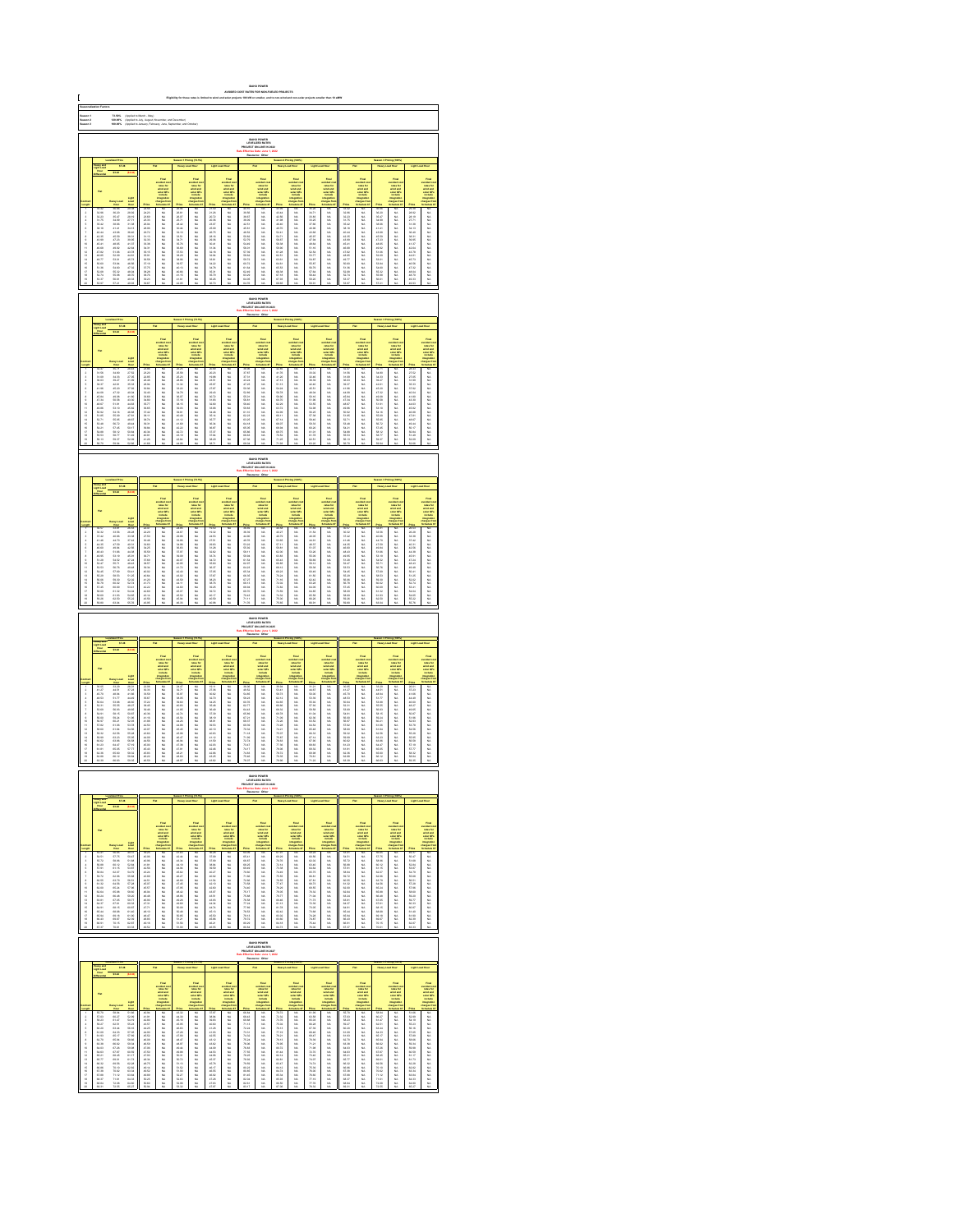#### **AVOIDED COST RATES FOR NON-FUELED PROJECTS**

| <b>Seasonalization Factors</b> |                                                                      |
|--------------------------------|----------------------------------------------------------------------|
|                                |                                                                      |
| Season 1                       | 73.50% (Applied to March - May)                                      |
| Season 2                       | 120.00% (Applied to July, August, November, and December)            |
| Season 3                       | 100.00% (Applied to January, February, June, September, and October) |
|                                |                                                                      |

|              |                                       |                            |                          |                |                                                                                                                                 |                |                                                                                                                                 |                |                                                                                                                                 |                  | <b>IDAHO POWER</b><br><b>NON-LEVELIZED RATES</b><br>PROJECT ON-LINE IN 2022<br>Rate Effective Date: June 1, 2022<br>Resource: Other |                  |                                                                                                                                 |                  |                                                                                                                                 |                |                                                                                                                          |                |                                                                                                                                 |                |                                                                                                                          |
|--------------|---------------------------------------|----------------------------|--------------------------|----------------|---------------------------------------------------------------------------------------------------------------------------------|----------------|---------------------------------------------------------------------------------------------------------------------------------|----------------|---------------------------------------------------------------------------------------------------------------------------------|------------------|-------------------------------------------------------------------------------------------------------------------------------------|------------------|---------------------------------------------------------------------------------------------------------------------------------|------------------|---------------------------------------------------------------------------------------------------------------------------------|----------------|--------------------------------------------------------------------------------------------------------------------------|----------------|---------------------------------------------------------------------------------------------------------------------------------|----------------|--------------------------------------------------------------------------------------------------------------------------|
|              |                                       | <b>Non-Levelized Price</b> |                          |                |                                                                                                                                 |                | Season 1 Pricing (73.5%)                                                                                                        |                |                                                                                                                                 |                  |                                                                                                                                     |                  | Season 2 Pricing (120%)                                                                                                         |                  |                                                                                                                                 |                |                                                                                                                          |                | Season 3 Pricing (100%)                                                                                                         |                |                                                                                                                          |
|              | <b>Heavy and</b><br><b>Light Load</b> | \$7.28                     |                          |                | Flat                                                                                                                            |                | <b>Heavy Load Hour</b>                                                                                                          |                | <b>Light Load Hour</b>                                                                                                          |                  | <b>Flat</b>                                                                                                                         |                  | <b>Heavy Load Hour</b>                                                                                                          |                  | <b>Light Load Hour</b>                                                                                                          |                | Flat                                                                                                                     |                | <b>Heavy Load Hour</b>                                                                                                          |                | <b>Light Load Hour</b>                                                                                                   |
|              | Hour<br><b>Differential</b>           | \$3.24                     | (\$4.04)                 |                |                                                                                                                                 |                |                                                                                                                                 |                |                                                                                                                                 |                  |                                                                                                                                     |                  |                                                                                                                                 |                  |                                                                                                                                 |                |                                                                                                                          |                |                                                                                                                                 |                |                                                                                                                          |
| Year         | Flat                                  | <b>Heavy Load</b><br>Hour  | Light<br><b>Load Hou</b> | Price          | <b>Final avoided</b><br>cost rates for<br>wind and<br>solar QFs<br>include<br>integration<br>charges from<br><b>Schedule 87</b> | Price          | <b>Final avoided</b><br>cost rates for<br>wind and<br>solar QFs<br>include<br>integration<br>charges from<br><b>Schedule 87</b> | Price          | <b>Final avoided</b><br>cost rates for<br>wind and<br>solar QFs<br>include<br>integration<br>charges from<br><b>Schedule 87</b> | Price            | <b>Final avoided</b><br>cost rates for<br>wind and<br>solar QFs<br>include<br>integration<br>charges from<br>Schedule 87            | Price            | <b>Final avoided</b><br>cost rates for<br>wind and<br>solar QFs<br>include<br>integration<br>charges from<br><b>Schedule 87</b> | Price            | <b>Final avoided</b><br>cost rates for<br>wind and<br>solar QFs<br>include<br>integration<br>charges from<br><b>Schedule 87</b> | Price          | <b>Final avoided</b><br>cost rates for<br>wind and<br>solar QFs<br>include<br>integration<br>charges from<br>Schedule 87 | Price          | <b>Final avoided</b><br>cost rates for<br>wind and<br>solar QFs<br>include<br>integration<br>charges from<br><b>Schedule 87</b> | Price          | <b>Final avoided</b><br>cost rates for<br>wind and<br>solar QFs<br>include<br>integration<br>charges from<br>Schedule 87 |
| 2022         | 33.42                                 | 36.66                      | 29.38                    | 24.56          | <b>NA</b>                                                                                                                       | 26.94          | <b>NA</b>                                                                                                                       | 21.59          | <b>NA</b>                                                                                                                       | 40.10            | <b>NA</b>                                                                                                                           | 43.99            | <b>NA</b>                                                                                                                       | 35.26            | <b>NA</b>                                                                                                                       | 33.42          | <b>NA</b>                                                                                                                | 36.66          | <b>NA</b>                                                                                                                       | 29.38          | <b>NA</b>                                                                                                                |
| 2023         | 32.47                                 | 35.71                      | 28.43                    | 23.86          | <b>NA</b>                                                                                                                       | 26.25          | <b>NA</b>                                                                                                                       | 20.89          | <b>NA</b>                                                                                                                       | 38.96            | <b>NA</b>                                                                                                                           | 42.85            | <b>NA</b>                                                                                                                       | 34.11            | <b>NA</b>                                                                                                                       | 32.47          | <b>NA</b>                                                                                                                | 35.71          | NA                                                                                                                              | 28.43          | <b>NA</b>                                                                                                                |
| 2024<br>2025 | 30.57<br>30.05                        | 33.81<br>33.29             | 26.53<br>26.01           | 22.47<br>22.08 | <b>NA</b><br><b>NA</b>                                                                                                          | 24.85<br>24.47 | <b>NA</b><br><b>NA</b>                                                                                                          | 19.50<br>19.11 | <b>NA</b><br><b>NA</b>                                                                                                          | 36.69<br>36.06   | <b>NA</b><br><b>NA</b>                                                                                                              | 40.58<br>39.94   | <b>NA</b><br><b>NA</b>                                                                                                          | 31.84<br>31.21   | <b>NA</b><br><b>NA</b>                                                                                                          | 30.57<br>30.05 | <b>NA</b><br><b>NA</b>                                                                                                   | 33.81<br>33.29 | <b>NA</b><br><b>NA</b>                                                                                                          | 26.53<br>26.01 | <b>NA</b><br><b>NA</b>                                                                                                   |
| 2026         | 53.41                                 | 56.65                      | 49.37                    | 39.25          | <b>NA</b>                                                                                                                       | 41.63          | <b>NA</b>                                                                                                                       | 36.28          | <b>NA</b>                                                                                                                       | 64.09            | <b>NA</b>                                                                                                                           | 67.97            | <b>NA</b>                                                                                                                       | 59.24            | <b>NA</b>                                                                                                                       | 53.41          | <b>NA</b>                                                                                                                | 56.65          | <b>NA</b>                                                                                                                       | 49.37          | <b>NA</b>                                                                                                                |
| 2027         | 55.70                                 | 58.94                      | 51.66                    | 40.94          | <b>NA</b>                                                                                                                       | 43.32          | <b>NA</b>                                                                                                                       | 37.97          | <b>NA</b>                                                                                                                       | 66.84            | <b>NA</b>                                                                                                                           | 70.72            | <b>NA</b>                                                                                                                       | 61.99            | <b>NA</b>                                                                                                                       | 55.70          | <b>NA</b>                                                                                                                | 58.94          | <b>NA</b>                                                                                                                       | 51.66          | <b>NA</b>                                                                                                                |
| 2028         | 58.47                                 | 61.71                      | 54.43                    | 42.97          | <b>NA</b>                                                                                                                       | 45.35          | <b>NA</b>                                                                                                                       | 40.00          | <b>NA</b>                                                                                                                       | 70.16            | <b>NA</b>                                                                                                                           | 74.05            | <b>NA</b>                                                                                                                       | 65.31            | <b>NA</b>                                                                                                                       | 58.47          | <b>NA</b>                                                                                                                | 61.71          | <b>NA</b>                                                                                                                       | 54.43          | <b>NA</b>                                                                                                                |
| 2029         | 60.94                                 | 64.18                      | 56.90                    | 44.79          | <b>NA</b>                                                                                                                       | 47.17          | <b>NA</b>                                                                                                                       | 41.82          | <b>NA</b>                                                                                                                       | 73.13            | <b>NA</b>                                                                                                                           | 77.01            | <b>NA</b>                                                                                                                       | 68.28            | <b>NA</b>                                                                                                                       | 60.94          | <b>NA</b>                                                                                                                | 64.18          | <b>NA</b>                                                                                                                       | 56.90          | <b>NA</b>                                                                                                                |
| 2030         | 62.95                                 | 66.19                      | 58.91                    | 46.27          | <b>NA</b>                                                                                                                       | 48.65          | <b>NA</b>                                                                                                                       | 43.30          | <b>NA</b>                                                                                                                       | 75.54            | <b>NA</b>                                                                                                                           | 79.43            | <b>NA</b>                                                                                                                       | 70.69            | <b>NA</b>                                                                                                                       | 62.95          | <b>NA</b>                                                                                                                | 66.19          | <b>NA</b>                                                                                                                       | 58.91          | <b>NA</b>                                                                                                                |
| 2031         | 64.73                                 | 67.97                      | 60.69                    | 47.58          | <b>NA</b>                                                                                                                       | 49.96          | <b>NA</b>                                                                                                                       | 44.61          | <b>NA</b>                                                                                                                       | 77.68            | <b>NA</b>                                                                                                                           | 81.56            | <b>NA</b>                                                                                                                       | 72.83            | <b>NA</b>                                                                                                                       | 64.73          | <b>NA</b>                                                                                                                | 67.97          | <b>NA</b>                                                                                                                       | 60.69          | <b>NA</b>                                                                                                                |
| 2032         | 66.73                                 | 69.97                      | 62.69                    | 49.05          | <b>NA</b>                                                                                                                       | 51.43          | <b>NA</b>                                                                                                                       | 46.08          | <b>NA</b>                                                                                                                       | 80.08            | <b>NA</b>                                                                                                                           | 83.97            | <b>NA</b>                                                                                                                       | 75.23            | <b>NA</b>                                                                                                                       | 66.73          | <b>NA</b>                                                                                                                | 69.97          | <b>NA</b>                                                                                                                       | 62.69          | <b>NA</b>                                                                                                                |
| 2033<br>2034 | 68.68<br>70.16                        | 71.92<br>73.40             | 64.64<br>66.12           | 50.48<br>51.57 | <b>NA</b><br><b>NA</b>                                                                                                          | 52.86<br>53.95 | <b>NA</b><br><b>NA</b>                                                                                                          | 47.51<br>48.60 | <b>NA</b><br><b>NA</b>                                                                                                          | 82.41<br>84.19   | <b>NA</b><br><b>NA</b>                                                                                                              | 86.30<br>88.08   | <b>NA</b><br><b>NA</b>                                                                                                          | 77.56<br>79.34   | <b>NA</b><br><b>NA</b>                                                                                                          | 68.68<br>70.16 | <b>NA</b><br><b>NA</b>                                                                                                   | 71.92<br>73.40 | <b>NA</b><br><b>NA</b>                                                                                                          | 64.64<br>66.12 | <b>NA</b><br><b>NA</b>                                                                                                   |
| 2035         | 71.28                                 | 74.52                      | 67.24                    | 52.39          | <b>NA</b>                                                                                                                       | 54.77          | <b>NA</b>                                                                                                                       | 49.42          | <b>NA</b>                                                                                                                       | 85.54            | <b>NA</b>                                                                                                                           | 89.43            | <b>NA</b>                                                                                                                       | 80.69            | <b>NA</b>                                                                                                                       | 71.28          | <b>NA</b>                                                                                                                | 74.52          | <b>NA</b>                                                                                                                       | 67.24          | <b>NA</b>                                                                                                                |
| 2036         | 72.75                                 | 75.99                      | 68.71                    | 53.47          | <b>NA</b>                                                                                                                       | 55.85          | <b>NA</b>                                                                                                                       | 50.50          | <b>NA</b>                                                                                                                       | 87.30            | <b>NA</b>                                                                                                                           | 91.19            | <b>NA</b>                                                                                                                       | 82.45            | <b>NA</b>                                                                                                                       | 72.75          | <b>NA</b>                                                                                                                | 75.99          | <b>NA</b>                                                                                                                       | 68.71          | <b>NA</b>                                                                                                                |
| 2037         | 74.13                                 | 77.37                      | 70.09                    | 54.48          | <b>NA</b>                                                                                                                       | 56.87          | <b>NA</b>                                                                                                                       | 51.51          | <b>NA</b>                                                                                                                       | 88.95            | <b>NA</b>                                                                                                                           | 92.84            | <b>NA</b>                                                                                                                       | 84.10            | <b>NA</b>                                                                                                                       | 74.13          | <b>NA</b>                                                                                                                | 77.37          | <b>NA</b>                                                                                                                       | 70.09          | <b>NA</b>                                                                                                                |
| 2038         | 75.77                                 | 79.01                      | 71.73                    | 55.69          | <b>NA</b>                                                                                                                       | 58.07          | <b>NA</b>                                                                                                                       | 52.72          | <b>NA</b>                                                                                                                       | 90.93            | <b>NA</b>                                                                                                                           | 94.82            | <b>NA</b>                                                                                                                       | 86.08            | <b>NA</b>                                                                                                                       | 75.77          | <b>NA</b>                                                                                                                | 79.01          | <b>NA</b>                                                                                                                       | 71.73          | <b>NA</b>                                                                                                                |
| 2039         | 77.41                                 | 80.65                      | 73.37                    | 56.89          | <b>NA</b>                                                                                                                       | 59.28          | <b>NA</b>                                                                                                                       | 53.92          | <b>NA</b>                                                                                                                       | 92.89            | <b>NA</b>                                                                                                                           | 96.78            | <b>NA</b>                                                                                                                       | 88.04            | <b>NA</b>                                                                                                                       | 77.41          | <b>NA</b>                                                                                                                | 80.65          | <b>NA</b>                                                                                                                       | 73.37          | <b>NA</b>                                                                                                                |
| 2040         | 79.37                                 | 82.61                      | 75.33                    | 58.33          | <b>NA</b>                                                                                                                       | 60.72          | <b>NA</b>                                                                                                                       | 55.36          | <b>NA</b>                                                                                                                       | 95.24            | <b>NA</b>                                                                                                                           | 99.13            | <b>NA</b>                                                                                                                       | 90.39            | <b>NA</b>                                                                                                                       | 79.37          | <b>NA</b>                                                                                                                | 82.61          | <b>NA</b>                                                                                                                       | 75.33          | <b>NA</b>                                                                                                                |
| 2041         | 81.18                                 | 84.42                      | 77.14                    | 59.67          | <b>NA</b>                                                                                                                       | 62.05          | <b>NA</b>                                                                                                                       | 56.70          | <b>NA</b>                                                                                                                       | 97.41            | <b>NA</b>                                                                                                                           | 101.30           | <b>NA</b>                                                                                                                       | 92.56            | <b>NA</b>                                                                                                                       | 81.18          | <b>NA</b>                                                                                                                | 84.42          | <b>NA</b>                                                                                                                       | 77.14          | <b>NA</b>                                                                                                                |
| 2042         | 82.69                                 | 85.93                      | 78.65                    | 60.78          | <b>NA</b>                                                                                                                       | 63.16          | <b>NA</b>                                                                                                                       | 57.81          | <b>NA</b>                                                                                                                       | 99.23            | <b>NA</b>                                                                                                                           | 103.12           | <b>NA</b>                                                                                                                       | 94.38            | <b>NA</b>                                                                                                                       | 82.69          | <b>NA</b>                                                                                                                | 85.93          | <b>NA</b>                                                                                                                       | 78.65          | <b>NA</b>                                                                                                                |
| 2043         | 84.53                                 | 87.77                      | 80.49                    | 62.13          | <b>NA</b>                                                                                                                       | 64.51          | <b>NA</b>                                                                                                                       | 59.16          | <b>NA</b>                                                                                                                       | 101.44           | <b>NA</b>                                                                                                                           | 105.33           | <b>NA</b>                                                                                                                       | 96.59            | <b>NA</b>                                                                                                                       | 84.53          | <b>NA</b>                                                                                                                | 87.77          | <b>NA</b>                                                                                                                       | 80.49          | <b>NA</b>                                                                                                                |
| 2044         | 86.55                                 | 89.79                      | 82.51                    | 63.61          | <b>NA</b>                                                                                                                       | 66.00          | <b>NA</b>                                                                                                                       | 60.64          | <b>NA</b>                                                                                                                       | 103.86           | <b>NA</b>                                                                                                                           | 107.75           | <b>NA</b>                                                                                                                       | 99.01            | <b>NA</b>                                                                                                                       | 86.55          | <b>NA</b>                                                                                                                | 89.79          | <b>NA</b>                                                                                                                       | 82.51          | <b>NA</b>                                                                                                                |
| 2045         | 88.50                                 | 91.74                      | 84.46                    | 65.04          | <b>NA</b>                                                                                                                       | 67.43          | <b>NA</b>                                                                                                                       | 62.07          | <b>NA</b>                                                                                                                       | 106.20           | <b>NA</b>                                                                                                                           | 110.08           | <b>NA</b>                                                                                                                       | 101.35           | <b>NA</b>                                                                                                                       | 88.50          | <b>NA</b>                                                                                                                | 91.74          | <b>NA</b>                                                                                                                       | 84.46          | <b>NA</b>                                                                                                                |
| 2046<br>2047 | 90.52<br>92.59                        | 93.76<br>95.83             | 86.48<br>88.55           | 66.54<br>68.05 | <b>NA</b><br><b>NA</b>                                                                                                          | 68.92<br>70.43 | <b>NA</b><br><b>NA</b>                                                                                                          | 63.57<br>65.08 | <b>NA</b><br><b>NA</b>                                                                                                          | 108.63<br>111.10 | <b>NA</b><br><b>NA</b>                                                                                                              | 112.52<br>114.99 | <b>NA</b><br><b>NA</b>                                                                                                          | 103.78<br>106.25 | <b>NA</b><br><b>NA</b>                                                                                                          | 90.52<br>92.59 | <b>NA</b><br><b>NA</b>                                                                                                   | 93.76<br>95.83 | <b>NA</b><br><b>NA</b>                                                                                                          | 86.48<br>88.55 | <b>NA</b><br><b>NA</b>                                                                                                   |
|              |                                       |                            |                          |                |                                                                                                                                 |                |                                                                                                                                 |                |                                                                                                                                 |                  |                                                                                                                                     |                  |                                                                                                                                 |                  |                                                                                                                                 |                |                                                                                                                          |                |                                                                                                                                 |                |                                                                                                                          |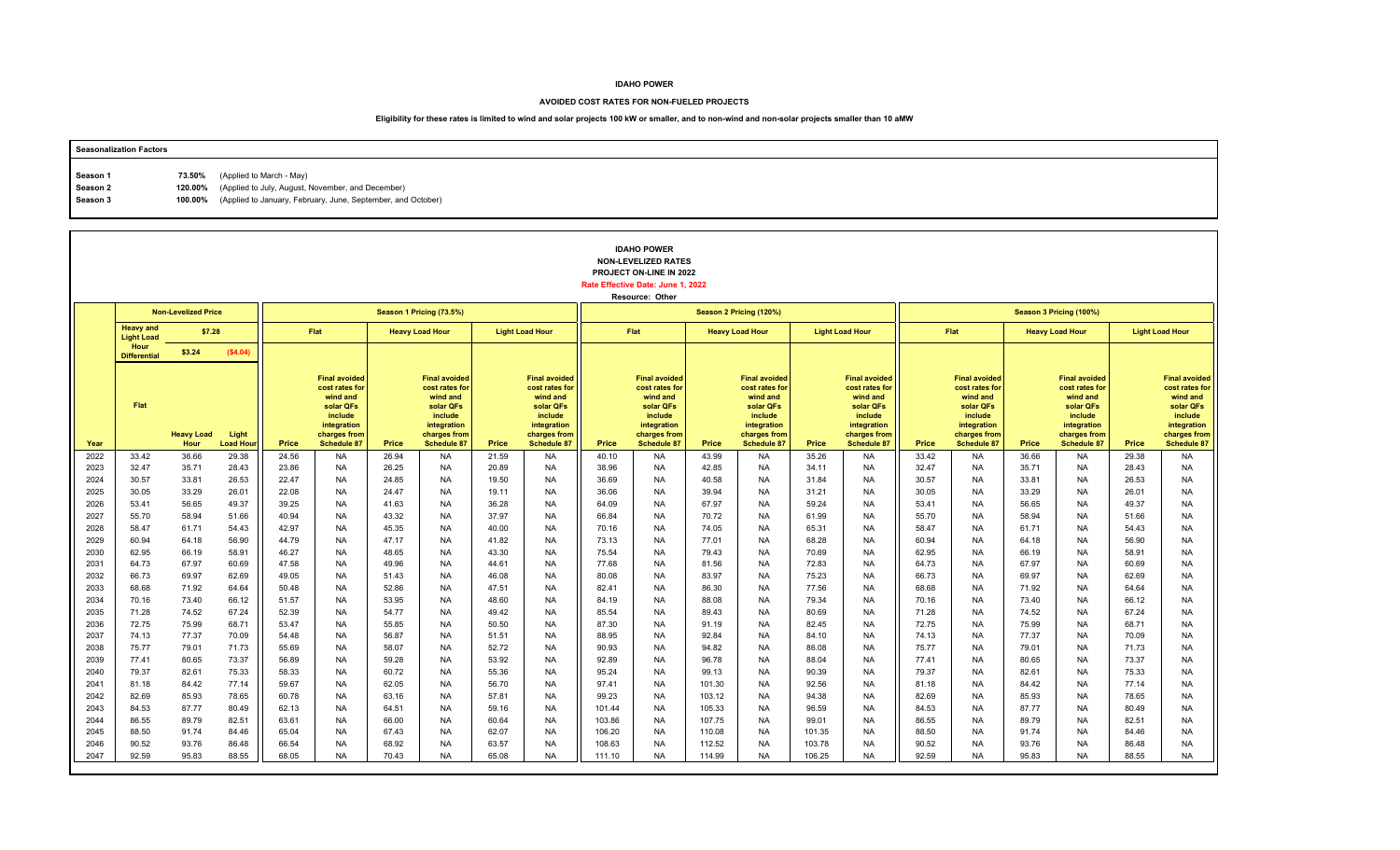|                                                                                                                                                                                                                                                                                                                                                                                                                                                                                                                                                                                                                                                                                                                                                                                                                                                                                                                               |                                                                                                      |                                                                                                                                                                                                                                | (Applied to March - M<br>(Applied to July, Augu<br>(Applied to Jimuary, F                                                                                                                                                            |                                                                                                                                                                                                                                |                                                                                   |                                                         |                                                                                                |                                                                                                                                                                                                                                |                                                                                                                          |                                                                                                                                                                                                                                  |                                                                                                               |                                                                                                                                                                                                                                |                                                                                               |                                                                                                                                                                                                                               |                                                                                                                                                                                                                               |                                                    |                                                                                                                                                                                                                                                                                                                                                                                                                                                                                                                                                                                       |                                                                                                                                                                                                                              |                                                                              |                                                                                                                |                                                                                                                                                                                                                                |
|-------------------------------------------------------------------------------------------------------------------------------------------------------------------------------------------------------------------------------------------------------------------------------------------------------------------------------------------------------------------------------------------------------------------------------------------------------------------------------------------------------------------------------------------------------------------------------------------------------------------------------------------------------------------------------------------------------------------------------------------------------------------------------------------------------------------------------------------------------------------------------------------------------------------------------|------------------------------------------------------------------------------------------------------|--------------------------------------------------------------------------------------------------------------------------------------------------------------------------------------------------------------------------------|--------------------------------------------------------------------------------------------------------------------------------------------------------------------------------------------------------------------------------------|--------------------------------------------------------------------------------------------------------------------------------------------------------------------------------------------------------------------------------|-----------------------------------------------------------------------------------|---------------------------------------------------------|------------------------------------------------------------------------------------------------|--------------------------------------------------------------------------------------------------------------------------------------------------------------------------------------------------------------------------------|--------------------------------------------------------------------------------------------------------------------------|----------------------------------------------------------------------------------------------------------------------------------------------------------------------------------------------------------------------------------|---------------------------------------------------------------------------------------------------------------|--------------------------------------------------------------------------------------------------------------------------------------------------------------------------------------------------------------------------------|-----------------------------------------------------------------------------------------------|-------------------------------------------------------------------------------------------------------------------------------------------------------------------------------------------------------------------------------|-------------------------------------------------------------------------------------------------------------------------------------------------------------------------------------------------------------------------------|----------------------------------------------------|---------------------------------------------------------------------------------------------------------------------------------------------------------------------------------------------------------------------------------------------------------------------------------------------------------------------------------------------------------------------------------------------------------------------------------------------------------------------------------------------------------------------------------------------------------------------------------------|------------------------------------------------------------------------------------------------------------------------------------------------------------------------------------------------------------------------------|------------------------------------------------------------------------------|----------------------------------------------------------------------------------------------------------------|--------------------------------------------------------------------------------------------------------------------------------------------------------------------------------------------------------------------------------|
| Saason 1<br>Saason 2<br>Saason 2                                                                                                                                                                                                                                                                                                                                                                                                                                                                                                                                                                                                                                                                                                                                                                                                                                                                                              |                                                                                                      |                                                                                                                                                                                                                                |                                                                                                                                                                                                                                      |                                                                                                                                                                                                                                |                                                                                   |                                                         |                                                                                                |                                                                                                                                                                                                                                |                                                                                                                          |                                                                                                                                                                                                                                  |                                                                                                               |                                                                                                                                                                                                                                |                                                                                               |                                                                                                                                                                                                                               |                                                                                                                                                                                                                               |                                                    |                                                                                                                                                                                                                                                                                                                                                                                                                                                                                                                                                                                       |                                                                                                                                                                                                                              |                                                                              |                                                                                                                |                                                                                                                                                                                                                                |
|                                                                                                                                                                                                                                                                                                                                                                                                                                                                                                                                                                                                                                                                                                                                                                                                                                                                                                                               |                                                                                                      |                                                                                                                                                                                                                                |                                                                                                                                                                                                                                      |                                                                                                                                                                                                                                |                                                                                   |                                                         |                                                                                                |                                                                                                                                                                                                                                |                                                                                                                          |                                                                                                                                                                                                                                  |                                                                                                               |                                                                                                                                                                                                                                |                                                                                               |                                                                                                                                                                                                                               |                                                                                                                                                                                                                               |                                                    |                                                                                                                                                                                                                                                                                                                                                                                                                                                                                                                                                                                       |                                                                                                                                                                                                                              |                                                                              |                                                                                                                |                                                                                                                                                                                                                                |
|                                                                                                                                                                                                                                                                                                                                                                                                                                                                                                                                                                                                                                                                                                                                                                                                                                                                                                                               |                                                                                                      |                                                                                                                                                                                                                                |                                                                                                                                                                                                                                      |                                                                                                                                                                                                                                |                                                                                   |                                                         |                                                                                                |                                                                                                                                                                                                                                |                                                                                                                          |                                                                                                                                                                                                                                  |                                                                                                               |                                                                                                                                                                                                                                | Food<br>collection<br>wind and<br>solar CPs<br>include                                        |                                                                                                                                                                                                                               |                                                                                                                                                                                                                               |                                                    |                                                                                                                                                                                                                                                                                                                                                                                                                                                                                                                                                                                       |                                                                                                                                                                                                                              | The Country<br>Selection<br>Selection<br>Selection                           |                                                                                                                |                                                                                                                                                                                                                                |
|                                                                                                                                                                                                                                                                                                                                                                                                                                                                                                                                                                                                                                                                                                                                                                                                                                                                                                                               |                                                                                                      |                                                                                                                                                                                                                                |                                                                                                                                                                                                                                      |                                                                                                                                                                                                                                |                                                                                   |                                                         | dilli-                                                                                         |                                                                                                                                                                                                                                | Final<br>colorado de<br>colorado de años de<br>colorado de polos<br>integrados<br>harges fo                              |                                                                                                                                                                                                                                  | Final<br>subsche<br>subsche<br>subsche<br>multer                                                              |                                                                                                                                                                                                                                |                                                                                               |                                                                                                                                                                                                                               |                                                                                                                                                                                                                               |                                                    | <b>CHILL</b>                                                                                                                                                                                                                                                                                                                                                                                                                                                                                                                                                                          |                                                                                                                                                                                                                              |                                                                              |                                                                                                                |                                                                                                                                                                                                                                |
|                                                                                                                                                                                                                                                                                                                                                                                                                                                                                                                                                                                                                                                                                                                                                                                                                                                                                                                               |                                                                                                      |                                                                                                                                                                                                                                |                                                                                                                                                                                                                                      |                                                                                                                                                                                                                                |                                                                                   |                                                         |                                                                                                |                                                                                                                                                                                                                                |                                                                                                                          |                                                                                                                                                                                                                                  |                                                                                                               |                                                                                                                                                                                                                                |                                                                                               |                                                                                                                                                                                                                               |                                                                                                                                                                                                                               |                                                    |                                                                                                                                                                                                                                                                                                                                                                                                                                                                                                                                                                                       |                                                                                                                                                                                                                              |                                                                              |                                                                                                                |                                                                                                                                                                                                                                |
|                                                                                                                                                                                                                                                                                                                                                                                                                                                                                                                                                                                                                                                                                                                                                                                                                                                                                                                               |                                                                                                      |                                                                                                                                                                                                                                |                                                                                                                                                                                                                                      |                                                                                                                                                                                                                                |                                                                                   |                                                         |                                                                                                |                                                                                                                                                                                                                                |                                                                                                                          |                                                                                                                                                                                                                                  |                                                                                                               |                                                                                                                                                                                                                                |                                                                                               |                                                                                                                                                                                                                               |                                                                                                                                                                                                                               |                                                    |                                                                                                                                                                                                                                                                                                                                                                                                                                                                                                                                                                                       |                                                                                                                                                                                                                              |                                                                              |                                                                                                                |                                                                                                                                                                                                                                |
|                                                                                                                                                                                                                                                                                                                                                                                                                                                                                                                                                                                                                                                                                                                                                                                                                                                                                                                               |                                                                                                      | Name 2012 24:00:00 25:00:00 25:00:00 25:00 25:00 25:00 25:00 25:00 25:00 25:00 25:00 25:00 25:00 25:00 25:00 25:00 25:00 25:00 25:00 25:00 25:00 25:00 25:00 25:00 25:00 25:00 25:00 25:00 25:00 25:00 25:00 25:00 25:00 25    | <b>LAN 2013 02:21 27 28 42:00 02:25 50:36 60:37 10:32 50:42 50:37 10:42 50:37 10:42 50:42 50:42 50:42 50:42 50:42 50:42 50:42 50:42 50:42 50:42 50:42 50:42 50:42 50:42 50:42 50:42 50:42 50:42 50:42 50:42 50:42 50:42 50:42 50</b> |                                                                                                                                                                                                                                | 3.以以以以以以以以以以以以以以以以以以以以                                                            | 医自动性 医红细胞 医假性脑膜炎 医前期性 医假性脑膜炎 医假性脑膜炎 医假性脑膜炎              |                                                                                                | 2120 20:20 20:30 20:30 20:30 20:30 20:30 20:30 20:30 20:30 20:30 20:30 20:30 20:30 20:30 20:30 20:30 20:30 20:30 20:30 20:30 20:30 20:30 20:30 20:30 20:30 20:30 20:30 20:30 20:30 20:30 20:30 20:30 20:30 20:30 20:30 20:30 2 | ,,,,,,,,,,,,,,,,,,,,,,,,,,,,,,,,,,,,                                                                                     |                                                                                                                                                                                                                                  |                                                                                                               | 经成本 计多级 计多级 计多项 计多项 计多项 医单位 医单位 医单位 医单位 医单位 医单位 医单位                                                                                                                                                                            |                                                                                               | 25,26 21,25 22,25 23,26 24,26 25,27 25,27 25,27 26,27 27,28 27,28 27,28 27,28 27,28 27,28 27,28 27,28 27,28 27,28 27,28 27,28 27,28 27,28 27,28 27,28 27,28 27,28 27,28 27,28 27,28 27,28 27,28 27,28 27,28 27,28 27,28 27,28 | Fast 1993年1月11日 1月12日 1月12日 1月23日 1月23日 1月23日 1月23日 1月23日 1月23日 1月23日 1月23日 1月23日 1月23日 1月23日 1月23日 1月23日 1月23日 1月23日 1月23日 1月23日 1月23日 1月23日 1月23日 1月23日 1月23日 1月23日 1月23日 1月23日 1月23日 1月23日 1月23日 1月23日 1月23日 1月23日 1月23日 1 | 计数据分类 医多发性脑炎 医心包的 医皮肤性 医皮肤性 医皮肤 医皮肤 医无线性 医心包的 医无线虫 |                                                                                                                                                                                                                                                                                                                                                                                                                                                                                                                                                                                       | 第26月前月初期的日期的 计数据数据 化二乙基苯基 医阿拉伯氏试验检尿道氏征                                                                                                                                                                                       |                                                                              | 2020年7月12日 12月23日 12月23日 12月23日 12月23日 12月23日 12月23日 12月23日 12月23日 12月23日 12月23日 12月23日 12月23日 12月23日 12月2     | Food and the content of the content of the content of the content of the content of the content of the content of the content of the content of the content of the content of the content of the content of the content of the |
|                                                                                                                                                                                                                                                                                                                                                                                                                                                                                                                                                                                                                                                                                                                                                                                                                                                                                                                               |                                                                                                      |                                                                                                                                                                                                                                |                                                                                                                                                                                                                                      |                                                                                                                                                                                                                                |                                                                                   |                                                         |                                                                                                |                                                                                                                                                                                                                                |                                                                                                                          |                                                                                                                                                                                                                                  |                                                                                                               |                                                                                                                                                                                                                                |                                                                                               |                                                                                                                                                                                                                               |                                                                                                                                                                                                                               |                                                    |                                                                                                                                                                                                                                                                                                                                                                                                                                                                                                                                                                                       |                                                                                                                                                                                                                              |                                                                              |                                                                                                                |                                                                                                                                                                                                                                |
|                                                                                                                                                                                                                                                                                                                                                                                                                                                                                                                                                                                                                                                                                                                                                                                                                                                                                                                               |                                                                                                      |                                                                                                                                                                                                                                |                                                                                                                                                                                                                                      |                                                                                                                                                                                                                                |                                                                                   |                                                         |                                                                                                |                                                                                                                                                                                                                                |                                                                                                                          |                                                                                                                                                                                                                                  | IDAHO POWER<br>LEVELIZED RATES<br>LIECT ON-LINE IN 2                                                          |                                                                                                                                                                                                                                |                                                                                               |                                                                                                                                                                                                                               |                                                                                                                                                                                                                               |                                                    |                                                                                                                                                                                                                                                                                                                                                                                                                                                                                                                                                                                       |                                                                                                                                                                                                                              |                                                                              |                                                                                                                |                                                                                                                                                                                                                                |
|                                                                                                                                                                                                                                                                                                                                                                                                                                                                                                                                                                                                                                                                                                                                                                                                                                                                                                                               |                                                                                                      |                                                                                                                                                                                                                                |                                                                                                                                                                                                                                      |                                                                                                                                                                                                                                |                                                                                   |                                                         |                                                                                                |                                                                                                                                                                                                                                |                                                                                                                          |                                                                                                                                                                                                                                  |                                                                                                               |                                                                                                                                                                                                                                |                                                                                               |                                                                                                                                                                                                                               |                                                                                                                                                                                                                               |                                                    |                                                                                                                                                                                                                                                                                                                                                                                                                                                                                                                                                                                       |                                                                                                                                                                                                                              |                                                                              |                                                                                                                |                                                                                                                                                                                                                                |
|                                                                                                                                                                                                                                                                                                                                                                                                                                                                                                                                                                                                                                                                                                                                                                                                                                                                                                                               |                                                                                                      |                                                                                                                                                                                                                                |                                                                                                                                                                                                                                      |                                                                                                                                                                                                                                | Final<br>united to<br>united and<br>united<br>transfer                            |                                                         | dilli                                                                                          |                                                                                                                                                                                                                                |                                                                                                                          |                                                                                                                                                                                                                                  | Final<br>unidad de<br>unidad del<br>unidad<br>unidade<br>industrial                                           |                                                                                                                                                                                                                                | Final<br>collect ca<br>collect by<br>wind and<br>trained<br>independent<br>collected          |                                                                                                                                                                                                                               | tiili                                                                                                                                                                                                                         |                                                    | $\begin{array}{l} \mbox{First,}\\ \mbox{infinite}\\ \mbox{of the left and}\\ \mbox{infinite}\\ \mbox{infinite}\\ \mbox{infinite}\\ \mbox{infinite}\\ \mbox{infinite}\\ \mbox{infinite}\\ \mbox{infinite}\\ \mbox{infinite}\\ \mbox{infinite}\\ \mbox{infinite}\\ \mbox{infinite}\\ \mbox{infinite}\\ \mbox{infinite}\\ \mbox{infinite}\\ \mbox{infinite}\\ \mbox{infinite}\\ \mbox{infinite}\\ \mbox{infinite}\\ \mbox{infinite}\\ \mbox{infinite}\\ \mbox{infinite}\\ \mbox{infinite}\\ \mbox{infinite}\\ \mbox{infinite}\\ \mbox{infinite}\\ \mbox{infinite}\\ \mbox{infinite}\\ \$ |                                                                                                                                                                                                                              | Final<br>colorador<br>colorador<br>solador<br>instalador<br>colorador        |                                                                                                                | 1995年19月15日,1月15日,1月15日,1月15日,1月15日,1月15日,1月15日,1月15日,1月15日,1月15日,1月15日,1月15日,1月15日,1月15日,1月15日,1月15 年,1月15日,1月15日,1月15日,1月15日,1月15日,1月15日,1月15日,1月15日,1月15日,1月15日,1月15日,1月15日,1月15日,1月15日,1月15日,1月15日,1月15日,1月15日,1月15日,1月15  |
|                                                                                                                                                                                                                                                                                                                                                                                                                                                                                                                                                                                                                                                                                                                                                                                                                                                                                                                               |                                                                                                      |                                                                                                                                                                                                                                |                                                                                                                                                                                                                                      |                                                                                                                                                                                                                                |                                                                                   |                                                         |                                                                                                |                                                                                                                                                                                                                                | ******************                                                                                                       |                                                                                                                                                                                                                                  |                                                                                                               |                                                                                                                                                                                                                                |                                                                                               |                                                                                                                                                                                                                               |                                                                                                                                                                                                                               |                                                    |                                                                                                                                                                                                                                                                                                                                                                                                                                                                                                                                                                                       |                                                                                                                                                                                                                              |                                                                              |                                                                                                                |                                                                                                                                                                                                                                |
|                                                                                                                                                                                                                                                                                                                                                                                                                                                                                                                                                                                                                                                                                                                                                                                                                                                                                                                               |                                                                                                      |                                                                                                                                                                                                                                |                                                                                                                                                                                                                                      |                                                                                                                                                                                                                                |                                                                                   |                                                         |                                                                                                |                                                                                                                                                                                                                                |                                                                                                                          |                                                                                                                                                                                                                                  |                                                                                                               |                                                                                                                                                                                                                                |                                                                                               |                                                                                                                                                                                                                               |                                                                                                                                                                                                                               |                                                    |                                                                                                                                                                                                                                                                                                                                                                                                                                                                                                                                                                                       |                                                                                                                                                                                                                              |                                                                              |                                                                                                                |                                                                                                                                                                                                                                |
|                                                                                                                                                                                                                                                                                                                                                                                                                                                                                                                                                                                                                                                                                                                                                                                                                                                                                                                               |                                                                                                      |                                                                                                                                                                                                                                |                                                                                                                                                                                                                                      |                                                                                                                                                                                                                                |                                                                                   |                                                         |                                                                                                |                                                                                                                                                                                                                                |                                                                                                                          |                                                                                                                                                                                                                                  |                                                                                                               |                                                                                                                                                                                                                                |                                                                                               |                                                                                                                                                                                                                               |                                                                                                                                                                                                                               |                                                    |                                                                                                                                                                                                                                                                                                                                                                                                                                                                                                                                                                                       |                                                                                                                                                                                                                              |                                                                              |                                                                                                                |                                                                                                                                                                                                                                |
| Light House 22:22:26 15:26 52:36 52:36 52:36 52:36 52:46 65:16 52:36 72:46 52:56 72:46 52:56 72:56 72:56 72:56 72:56 72:56 72:56 72:56 72:56 72:56 72:56 72:56 72:56 72:56 72:56 72:56 72:56 72:56 72:56 72:56 72:56 72:56 72:<br>机纸纸纸纸纸 化机械机 化机械机 化机械机 化机<br>以以以以以以以以以以以以以以以以以以。<br>*********************<br>加加加加加加加加加加加加加加加加加加加<br>1 是不清有关不幸的计论论组结论计组织;;<br>双式式经验试输机械输输及方式对方代理机构<br>2022年5月18日 42月18日 5月18日 5月18日 5月18日 5月18日 5月27日 5月28日 5月28日 5月28日 5月28日 5月28日 5月28日 5月28日<br>2023年2月22日前1月22日 1月22日 1月22日 1月22日 1月22日 1月22日 1月22日 1月22日 1月22日 1月22日 1月22日<br>《分分结体结为为外外检核核分析检核核核核核核核核核核核核核核核核核核核核核<br>2022年6月28日 6月22日 7月28日 12月28日 6月22日 6月22日 6月28日 5月28日 5月28日 5月28日 5月28日 5月28日 5月28日<br>《其外后空空行 载联新为新建 双加的为力检测<br> 光新 432 483 584 584 685 587 72 73 73 73 74 75 75 75 75 75 75 75 75 75 76 77 77 77 77 77 77 77 77 77 78 77 77 7<br>1名名別加拿大 电磁带 化自动压缩 医全部脉冲器<br>(《石头结 新光 万合后的 化硫酸 医白细胞 医三角状的 医阿尔伯氏试验检胆汁 医阿尔伯氏试验检胆汁 |                                                                                                      |                                                                                                                                                                                                                                |                                                                                                                                                                                                                                      |                                                                                                                                                                                                                                |                                                                                   |                                                         |                                                                                                |                                                                                                                                                                                                                                |                                                                                                                          |                                                                                                                                                                                                                                  |                                                                                                               |                                                                                                                                                                                                                                |                                                                                               |                                                                                                                                                                                                                               |                                                                                                                                                                                                                               |                                                    |                                                                                                                                                                                                                                                                                                                                                                                                                                                                                                                                                                                       |                                                                                                                                                                                                                              |                                                                              |                                                                                                                |                                                                                                                                                                                                                                |
|                                                                                                                                                                                                                                                                                                                                                                                                                                                                                                                                                                                                                                                                                                                                                                                                                                                                                                                               | IDAHO POWER<br>LEVELIZED RATES<br>LECT ON-LINE IN 21                                                 |                                                                                                                                                                                                                                |                                                                                                                                                                                                                                      |                                                                                                                                                                                                                                |                                                                                   |                                                         |                                                                                                |                                                                                                                                                                                                                                |                                                                                                                          |                                                                                                                                                                                                                                  |                                                                                                               |                                                                                                                                                                                                                                |                                                                                               |                                                                                                                                                                                                                               |                                                                                                                                                                                                                               |                                                    |                                                                                                                                                                                                                                                                                                                                                                                                                                                                                                                                                                                       |                                                                                                                                                                                                                              |                                                                              |                                                                                                                |                                                                                                                                                                                                                                |
|                                                                                                                                                                                                                                                                                                                                                                                                                                                                                                                                                                                                                                                                                                                                                                                                                                                                                                                               |                                                                                                      |                                                                                                                                                                                                                                |                                                                                                                                                                                                                                      |                                                                                                                                                                                                                                |                                                                                   |                                                         |                                                                                                |                                                                                                                                                                                                                                |                                                                                                                          |                                                                                                                                                                                                                                  |                                                                                                               |                                                                                                                                                                                                                                |                                                                                               |                                                                                                                                                                                                                               |                                                                                                                                                                                                                               |                                                    |                                                                                                                                                                                                                                                                                                                                                                                                                                                                                                                                                                                       |                                                                                                                                                                                                                              |                                                                              |                                                                                                                |                                                                                                                                                                                                                                |
|                                                                                                                                                                                                                                                                                                                                                                                                                                                                                                                                                                                                                                                                                                                                                                                                                                                                                                                               |                                                                                                      |                                                                                                                                                                                                                                |                                                                                                                                                                                                                                      |                                                                                                                                                                                                                                |                                                                                   |                                                         | Final<br>colded co<br>colors for<br>wind and<br>solar City<br>indicate                         |                                                                                                                                                                                                                                |                                                                                                                          |                                                                                                                                                                                                                                  | Final<br>substitution<br>wind and<br>substitution<br>mathematics                                              |                                                                                                                                                                                                                                |                                                                                               |                                                                                                                                                                                                                               |                                                                                                                                                                                                                               |                                                    | vented on<br>venta and<br>venta and<br>venta CP<br>include<br>integration<br>harges fro                                                                                                                                                                                                                                                                                                                                                                                                                                                                                               |                                                                                                                                                                                                                              |                                                                              |                                                                                                                | Food and the first of the context of the context of the context of the context of the context of the context of the context of the context of the context of the context of the context of the context of the context of the c |
|                                                                                                                                                                                                                                                                                                                                                                                                                                                                                                                                                                                                                                                                                                                                                                                                                                                                                                                               |                                                                                                      | 2012 计前行计算 计多路 计多路 计多路 计多路 计多路 医阿拉伯氏试验检胆汁 医阿拉伯氏试验检胆汁                                                                                                                                                                           |                                                                                                                                                                                                                                      |                                                                                                                                                                                                                                | 1.以以以以以以以以以以以以以以以以以以以                                                             | 医第二指数 医多叶 医多叶 医多叶 医多叶 医单位 医单位 医单位 医单位 医单位 医单位           |                                                                                                | かいばん ひとうしゅう こうしょう かいしょう かいしょう かいこうしょう かいこうしょう                                                                                                                                                                                  |                                                                                                                          | 36.38.32.32.05.32.32.05.32.32.05.05.32.05.05.32.05.05.32.05.05.33.05.05.05.05.05.05.05.05.05.05.05.0                                                                                                                             | 联联联联联联联联联联联联联联联联联联联联                                                                                          |                                                                                                                                                                                                                                |                                                                                               | 31.50.50亿元22%,加速率的20.600万元,加速率的20.600万元,加速率的20.600万元,加速率的20.600万元,加速率的30.600万元。                                                                                                                                               |                                                                                                                                                                                                                               | 法法庭保险 网络印刷写 计多地址 计多项数据 医红色性白细胞 医红色性白细胞             |                                                                                                                                                                                                                                                                                                                                                                                                                                                                                                                                                                                       |                                                                                                                                                                                                                              | 地址地址地址地址地址地址地址地址地址地址                                                         | 湖湖县2023年10月22日 1月22日 1月22日 1月23日 1月23日 1月24日 1月25日 1月25日 1月25日 1月25日 1月25日 1月25日 1月25日 1月25日 1月25日 1           |                                                                                                                                                                                                                                |
|                                                                                                                                                                                                                                                                                                                                                                                                                                                                                                                                                                                                                                                                                                                                                                                                                                                                                                                               |                                                                                                      |                                                                                                                                                                                                                                |                                                                                                                                                                                                                                      |                                                                                                                                                                                                                                |                                                                                   |                                                         |                                                                                                |                                                                                                                                                                                                                                |                                                                                                                          |                                                                                                                                                                                                                                  |                                                                                                               |                                                                                                                                                                                                                                |                                                                                               |                                                                                                                                                                                                                               |                                                                                                                                                                                                                               |                                                    |                                                                                                                                                                                                                                                                                                                                                                                                                                                                                                                                                                                       |                                                                                                                                                                                                                              |                                                                              |                                                                                                                |                                                                                                                                                                                                                                |
|                                                                                                                                                                                                                                                                                                                                                                                                                                                                                                                                                                                                                                                                                                                                                                                                                                                                                                                               | 2032年6月22日 10月22日 10月20日 10月20日 10月20日 10月20日 10月20日 10月20日 10月20日 10月20日 10月20日 10月20日 10月20日 10月20 |                                                                                                                                                                                                                                |                                                                                                                                                                                                                                      |                                                                                                                                                                                                                                |                                                                                   |                                                         |                                                                                                |                                                                                                                                                                                                                                |                                                                                                                          |                                                                                                                                                                                                                                  |                                                                                                               |                                                                                                                                                                                                                                |                                                                                               |                                                                                                                                                                                                                               |                                                                                                                                                                                                                               |                                                    |                                                                                                                                                                                                                                                                                                                                                                                                                                                                                                                                                                                       |                                                                                                                                                                                                                              |                                                                              |                                                                                                                |                                                                                                                                                                                                                                |
|                                                                                                                                                                                                                                                                                                                                                                                                                                                                                                                                                                                                                                                                                                                                                                                                                                                                                                                               |                                                                                                      |                                                                                                                                                                                                                                |                                                                                                                                                                                                                                      |                                                                                                                                                                                                                                |                                                                                   |                                                         |                                                                                                |                                                                                                                                                                                                                                |                                                                                                                          |                                                                                                                                                                                                                                  |                                                                                                               |                                                                                                                                                                                                                                |                                                                                               |                                                                                                                                                                                                                               |                                                                                                                                                                                                                               |                                                    |                                                                                                                                                                                                                                                                                                                                                                                                                                                                                                                                                                                       |                                                                                                                                                                                                                              |                                                                              |                                                                                                                |                                                                                                                                                                                                                                |
|                                                                                                                                                                                                                                                                                                                                                                                                                                                                                                                                                                                                                                                                                                                                                                                                                                                                                                                               |                                                                                                      |                                                                                                                                                                                                                                |                                                                                                                                                                                                                                      |                                                                                                                                                                                                                                |                                                                                   |                                                         |                                                                                                |                                                                                                                                                                                                                                |                                                                                                                          |                                                                                                                                                                                                                                  | <b>IDAHO POWER<br/>LEVELIZED RATES<br/>LIECT ON-LINE IN 2</b><br><sup>19</sup> <sup>16</sup> 19 Date: Jane 1, |                                                                                                                                                                                                                                |                                                                                               |                                                                                                                                                                                                                               |                                                                                                                                                                                                                               |                                                    |                                                                                                                                                                                                                                                                                                                                                                                                                                                                                                                                                                                       |                                                                                                                                                                                                                              |                                                                              |                                                                                                                |                                                                                                                                                                                                                                |
|                                                                                                                                                                                                                                                                                                                                                                                                                                                                                                                                                                                                                                                                                                                                                                                                                                                                                                                               |                                                                                                      |                                                                                                                                                                                                                                |                                                                                                                                                                                                                                      |                                                                                                                                                                                                                                | Frank<br>Militär Station<br>Militär Station<br>Militär Station<br>Militär Station |                                                         |                                                                                                |                                                                                                                                                                                                                                | Final<br>colding on<br>colding for<br>colding of the<br>looped for<br>colding of the<br>colding of the<br>colding of the |                                                                                                                                                                                                                                  | Final<br>suited on<br>suited and<br>suite Of<br>indicate<br>independent                                       |                                                                                                                                                                                                                                | Final<br>color for<br>color for<br>active City<br>trained<br>integration                      |                                                                                                                                                                                                                               | <b>THEFT</b>                                                                                                                                                                                                                  |                                                    | Final<br>control co<br>color for and<br>color CP<br>include<br>harges fro<br>corpor for<br>color for                                                                                                                                                                                                                                                                                                                                                                                                                                                                                  |                                                                                                                                                                                                                              | Final<br>colorados<br>colorados<br>solados<br>instalados<br>colorados        |                                                                                                                |                                                                                                                                                                                                                                |
|                                                                                                                                                                                                                                                                                                                                                                                                                                                                                                                                                                                                                                                                                                                                                                                                                                                                                                                               |                                                                                                      |                                                                                                                                                                                                                                |                                                                                                                                                                                                                                      |                                                                                                                                                                                                                                |                                                                                   |                                                         |                                                                                                |                                                                                                                                                                                                                                |                                                                                                                          |                                                                                                                                                                                                                                  |                                                                                                               |                                                                                                                                                                                                                                |                                                                                               |                                                                                                                                                                                                                               |                                                                                                                                                                                                                               |                                                    |                                                                                                                                                                                                                                                                                                                                                                                                                                                                                                                                                                                       |                                                                                                                                                                                                                              |                                                                              |                                                                                                                | The State of America State of America State of America State of America State of America State of America State of America State of America State of America State of America State of America State of America State of Amer  |
|                                                                                                                                                                                                                                                                                                                                                                                                                                                                                                                                                                                                                                                                                                                                                                                                                                                                                                                               |                                                                                                      |                                                                                                                                                                                                                                |                                                                                                                                                                                                                                      |                                                                                                                                                                                                                                |                                                                                   |                                                         |                                                                                                |                                                                                                                                                                                                                                |                                                                                                                          |                                                                                                                                                                                                                                  |                                                                                                               |                                                                                                                                                                                                                                |                                                                                               |                                                                                                                                                                                                                               |                                                                                                                                                                                                                               |                                                    |                                                                                                                                                                                                                                                                                                                                                                                                                                                                                                                                                                                       |                                                                                                                                                                                                                              |                                                                              |                                                                                                                |                                                                                                                                                                                                                                |
|                                                                                                                                                                                                                                                                                                                                                                                                                                                                                                                                                                                                                                                                                                                                                                                                                                                                                                                               |                                                                                                      |                                                                                                                                                                                                                                |                                                                                                                                                                                                                                      |                                                                                                                                                                                                                                |                                                                                   |                                                         |                                                                                                |                                                                                                                                                                                                                                |                                                                                                                          |                                                                                                                                                                                                                                  |                                                                                                               |                                                                                                                                                                                                                                |                                                                                               |                                                                                                                                                                                                                               |                                                                                                                                                                                                                               |                                                    |                                                                                                                                                                                                                                                                                                                                                                                                                                                                                                                                                                                       |                                                                                                                                                                                                                              |                                                                              |                                                                                                                |                                                                                                                                                                                                                                |
|                                                                                                                                                                                                                                                                                                                                                                                                                                                                                                                                                                                                                                                                                                                                                                                                                                                                                                                               |                                                                                                      | 2012年6月22日 2月22日 2月22日 2月22日 2月22日 2月22日 2月22日 2月22日 2月22日 2月22日 2月22日 2月22日 2月22日 2月22日 2月22日 2月22日 2月22日 2月22日 2月22日 2月22日 2月22日 2月22日 2月22日 2月22日 2月22日 2月22日 2月22日 2月22日 2月22日 2月22日 2月22日 2月22日 2月22日 2月22日 2月22日 2月22日 2 | LAN MARK SEASON 经总额收益 21.25 公司 2015年1月1日 2015年1月1日 2015年1月1日 2015年1月1日 2015年1月1日 2015年1月1日 2015年1月1日 2015年1月1日 2015年1月1日 2015年1月1日 2015年1月1日 2015年1月1日 2015年1月1日 2015年1月1日 2015年1月1日 2015年1月1日 2015年1月1日 2015年1月1日 2015年1月1日         |                                                                                                                                                                                                                                | 化脱机机脱机 化机能机 化机能机 化加热机 化                                                           | 2日当公诉公诉公诉公诉公诉诉诉诉状的公诉诉讼 计自动控制 网络阿拉伯 医阿拉伯氏试验检             |                                                                                                |                                                                                                                                                                                                                                | *********************                                                                                                    |                                                                                                                                                                                                                                  | 机模板 化机械机 化机械机 化机械机 化机械机 化机械                                                                                   |                                                                                                                                                                                                                                | 以以以以以以以以以以以以以以以以以以。                                                                           | 4位升22起新能验验验检新能力加快检验的精神的开发的精神情况的检验和精神功效                                                                                                                                                                                        |                                                                                                                                                                                                                               | 4.5. 临床万元分为的总数据新闻总数据新闻                             |                                                                                                                                                                                                                                                                                                                                                                                                                                                                                                                                                                                       | 20年前发光光的政府 医抗体 医阴道性 医阴道性 医阴道性 医单位 医单位 医单位 医单位 医单位                                                                                                                                                                            | 加加加加加加加加加加加加加加加加加加加                                                          |                                                                                                                |                                                                                                                                                                                                                                |
|                                                                                                                                                                                                                                                                                                                                                                                                                                                                                                                                                                                                                                                                                                                                                                                                                                                                                                                               |                                                                                                      |                                                                                                                                                                                                                                |                                                                                                                                                                                                                                      |                                                                                                                                                                                                                                |                                                                                   |                                                         |                                                                                                |                                                                                                                                                                                                                                |                                                                                                                          |                                                                                                                                                                                                                                  |                                                                                                               |                                                                                                                                                                                                                                |                                                                                               |                                                                                                                                                                                                                               |                                                                                                                                                                                                                               |                                                    |                                                                                                                                                                                                                                                                                                                                                                                                                                                                                                                                                                                       |                                                                                                                                                                                                                              |                                                                              |                                                                                                                |                                                                                                                                                                                                                                |
|                                                                                                                                                                                                                                                                                                                                                                                                                                                                                                                                                                                                                                                                                                                                                                                                                                                                                                                               |                                                                                                      |                                                                                                                                                                                                                                |                                                                                                                                                                                                                                      |                                                                                                                                                                                                                                |                                                                                   |                                                         |                                                                                                |                                                                                                                                                                                                                                |                                                                                                                          |                                                                                                                                                                                                                                  |                                                                                                               |                                                                                                                                                                                                                                |                                                                                               |                                                                                                                                                                                                                               |                                                                                                                                                                                                                               |                                                    |                                                                                                                                                                                                                                                                                                                                                                                                                                                                                                                                                                                       |                                                                                                                                                                                                                              |                                                                              |                                                                                                                |                                                                                                                                                                                                                                |
|                                                                                                                                                                                                                                                                                                                                                                                                                                                                                                                                                                                                                                                                                                                                                                                                                                                                                                                               |                                                                                                      |                                                                                                                                                                                                                                |                                                                                                                                                                                                                                      |                                                                                                                                                                                                                                |                                                                                   |                                                         |                                                                                                |                                                                                                                                                                                                                                |                                                                                                                          |                                                                                                                                                                                                                                  | Find<br>united to<br>united and<br>united to<br>include                                                       |                                                                                                                                                                                                                                | Final<br>voltat se<br>voltat sen<br>voltat senar<br>senar Cifra<br>linchada                   |                                                                                                                                                                                                                               |                                                                                                                                                                                                                               |                                                    |                                                                                                                                                                                                                                                                                                                                                                                                                                                                                                                                                                                       |                                                                                                                                                                                                                              |                                                                              |                                                                                                                |                                                                                                                                                                                                                                |
|                                                                                                                                                                                                                                                                                                                                                                                                                                                                                                                                                                                                                                                                                                                                                                                                                                                                                                                               |                                                                                                      |                                                                                                                                                                                                                                |                                                                                                                                                                                                                                      |                                                                                                                                                                                                                                |                                                                                   |                                                         | Pinal<br>selection<br>sales for<br>sales for the CPs<br>indicate<br>transportant<br>harges for |                                                                                                                                                                                                                                | <b>THE</b>                                                                                                               |                                                                                                                                                                                                                                  |                                                                                                               |                                                                                                                                                                                                                                |                                                                                               |                                                                                                                                                                                                                               | Final<br>votabul ca<br>ratina far<br>votabul and<br>satura CP<br>leature for<br>harges fro                                                                                                                                    |                                                    | THE                                                                                                                                                                                                                                                                                                                                                                                                                                                                                                                                                                                   |                                                                                                                                                                                                                              | voted or<br>refers for<br>sales (2)<br>sales in parties<br>harper for        |                                                                                                                |                                                                                                                                                                                                                                |
|                                                                                                                                                                                                                                                                                                                                                                                                                                                                                                                                                                                                                                                                                                                                                                                                                                                                                                                               |                                                                                                      |                                                                                                                                                                                                                                |                                                                                                                                                                                                                                      |                                                                                                                                                                                                                                |                                                                                   |                                                         |                                                                                                |                                                                                                                                                                                                                                |                                                                                                                          |                                                                                                                                                                                                                                  |                                                                                                               |                                                                                                                                                                                                                                |                                                                                               |                                                                                                                                                                                                                               |                                                                                                                                                                                                                               |                                                    |                                                                                                                                                                                                                                                                                                                                                                                                                                                                                                                                                                                       |                                                                                                                                                                                                                              |                                                                              |                                                                                                                |                                                                                                                                                                                                                                |
|                                                                                                                                                                                                                                                                                                                                                                                                                                                                                                                                                                                                                                                                                                                                                                                                                                                                                                                               |                                                                                                      |                                                                                                                                                                                                                                |                                                                                                                                                                                                                                      |                                                                                                                                                                                                                                |                                                                                   |                                                         |                                                                                                |                                                                                                                                                                                                                                |                                                                                                                          |                                                                                                                                                                                                                                  |                                                                                                               |                                                                                                                                                                                                                                |                                                                                               |                                                                                                                                                                                                                               |                                                                                                                                                                                                                               |                                                    |                                                                                                                                                                                                                                                                                                                                                                                                                                                                                                                                                                                       |                                                                                                                                                                                                                              |                                                                              |                                                                                                                |                                                                                                                                                                                                                                |
| - 17. 78 月有有不幸幸和计论经施施论论论论                                                                                                                                                                                                                                                                                                                                                                                                                                                                                                                                                                                                                                                                                                                                                                                                                                                                                                     | 计总标准 计磁力方程 医无色体 计自动存储器 化分子                                                                           |                                                                                                                                                                                                                                | 2022年7月12日 12月13日 12月15日 12月15日 12月15日 12月15日 12月15日 12月15日 12月15日 12月15日 12月15日 12月15日 12月15日 12月15日 12月15日 12月                                                                                                                     | 10.25万元 10.25万元 10.25万元 10.25万元 10.25万元 12.25万元 12.25万元 12.25万元 12.25万元 12.25万元 12.25万元 12.25万元 12.25万元 12.25万元 12.25万元 12.25万元 12.25万元 12.25万元 12.25万元 12.25万元 12.25万元 12.25万元 12.25万元 12.25万元 12.25万元 12.25万元 12.25万元 12.25万 | 3.以以以以以以以以以以以以以以以以以以以以                                                            | 经租赁 新城市 植物 植物的 为此 医外科 的复数人名英格兰人姓氏法英格兰人姓氏住所名称来源于古英语含义是英语 |                                                                                                | 新区2020年12月22日 12月22日 12月22日 12月22日 12月22日 12月22日 12月22日 12月22日 12月22日 12月22日                                                                                                                                                   |                                                                                                                          | 97.43<br>98.19 AM 20 AM 20 AM 20 AM 20 AM 20 AM 20 AM 20 AM 20 AM 20 AM 20 AM 20 AM 20 AM 20 AM 20 AM 20 AM 20 AM 20 AM 20 AM 20 AM 20 AM 20 AM 20 AM 20 AM 20 AM 20 AM 20 AM 20 AM 20 AM 20 AM 20 AM 20 AM 20 AM 20 AM 20 AM 20 |                                                                                                               |                                                                                                                                                                                                                                | 3、以以以以以以以以以以以以以以以以以以以以                                                                        |                                                                                                                                                                                                                               |                                                                                                                                                                                                                               | 的复数指示的复数形式 化自动制造器 化二乙基乙基乙基乙基乙基乙基乙基乙基乙基乙基乙基乙基       |                                                                                                                                                                                                                                                                                                                                                                                                                                                                                                                                                                                       | 2010年1月1日 1月22日 1月22日 1月22日 1月23日 1月24日 1月25日 1月25日 1月25日 1月25日 1月25日 1月25日 1月25日 1月25日 1月25日                                                                                                                                | 2.双腿肌肌肌肌肌肌肌肌肌肌肌肌肌肌肌肌肌肌肌                                                      | 77.78.80.03 计总线 机分子 计多元 计多元 计多元 计多元 计多元 医甲状腺 医甲状腺 计数字 计数字 计数字 医单位 计数字 医阿尔伯氏试验检尿 医阿尔伯氏试验检尿 医阿尔伯氏试验检尿 医阴道性       |                                                                                                                                                                                                                                |
|                                                                                                                                                                                                                                                                                                                                                                                                                                                                                                                                                                                                                                                                                                                                                                                                                                                                                                                               |                                                                                                      |                                                                                                                                                                                                                                |                                                                                                                                                                                                                                      |                                                                                                                                                                                                                                |                                                                                   |                                                         |                                                                                                |                                                                                                                                                                                                                                |                                                                                                                          |                                                                                                                                                                                                                                  |                                                                                                               |                                                                                                                                                                                                                                |                                                                                               |                                                                                                                                                                                                                               |                                                                                                                                                                                                                               |                                                    |                                                                                                                                                                                                                                                                                                                                                                                                                                                                                                                                                                                       |                                                                                                                                                                                                                              |                                                                              |                                                                                                                |                                                                                                                                                                                                                                |
|                                                                                                                                                                                                                                                                                                                                                                                                                                                                                                                                                                                                                                                                                                                                                                                                                                                                                                                               |                                                                                                      |                                                                                                                                                                                                                                |                                                                                                                                                                                                                                      |                                                                                                                                                                                                                                |                                                                                   |                                                         |                                                                                                |                                                                                                                                                                                                                                |                                                                                                                          |                                                                                                                                                                                                                                  | <b>IDAHO POWER<br/>LEVELIZED RATES<br/>LIECT ON-LINE IN 2</b><br>Fictive Date: Jane 1,<br>outer: Seasonal by  |                                                                                                                                                                                                                                |                                                                                               |                                                                                                                                                                                                                               |                                                                                                                                                                                                                               |                                                    |                                                                                                                                                                                                                                                                                                                                                                                                                                                                                                                                                                                       |                                                                                                                                                                                                                              |                                                                              |                                                                                                                |                                                                                                                                                                                                                                |
|                                                                                                                                                                                                                                                                                                                                                                                                                                                                                                                                                                                                                                                                                                                                                                                                                                                                                                                               |                                                                                                      |                                                                                                                                                                                                                                |                                                                                                                                                                                                                                      |                                                                                                                                                                                                                                |                                                                                   |                                                         |                                                                                                |                                                                                                                                                                                                                                |                                                                                                                          |                                                                                                                                                                                                                                  |                                                                                                               |                                                                                                                                                                                                                                |                                                                                               |                                                                                                                                                                                                                               |                                                                                                                                                                                                                               |                                                    |                                                                                                                                                                                                                                                                                                                                                                                                                                                                                                                                                                                       |                                                                                                                                                                                                                              |                                                                              |                                                                                                                |                                                                                                                                                                                                                                |
|                                                                                                                                                                                                                                                                                                                                                                                                                                                                                                                                                                                                                                                                                                                                                                                                                                                                                                                               |                                                                                                      |                                                                                                                                                                                                                                |                                                                                                                                                                                                                                      |                                                                                                                                                                                                                                |                                                                                   |                                                         | vented on<br>sales for<br>wind and<br>sales CPs<br>indigation<br>hispation                     |                                                                                                                                                                                                                                | rades for<br>adat and<br>solar City<br>bolystic<br>bolystic<br>harpet for<br>harpet for                                  |                                                                                                                                                                                                                                  | sales for<br>what and<br>sales (3)<br>impacts                                                                 |                                                                                                                                                                                                                                | restand on<br>restand and<br>notae CPs<br>notae<br>instagration<br>instagration<br>harasa fra |                                                                                                                                                                                                                               | venture of<br>animal and<br>send and<br>sengenture<br>hargers to                                                                                                                                                              |                                                    | vented on<br>select and<br>select and<br>selection<br>integration<br>harges fro                                                                                                                                                                                                                                                                                                                                                                                                                                                                                                       |                                                                                                                                                                                                                              | volume to<br>refers for<br>mind and<br>minds of<br>integration<br>harges for |                                                                                                                |                                                                                                                                                                                                                                |
|                                                                                                                                                                                                                                                                                                                                                                                                                                                                                                                                                                                                                                                                                                                                                                                                                                                                                                                               |                                                                                                      |                                                                                                                                                                                                                                |                                                                                                                                                                                                                                      |                                                                                                                                                                                                                                |                                                                                   |                                                         |                                                                                                |                                                                                                                                                                                                                                |                                                                                                                          |                                                                                                                                                                                                                                  |                                                                                                               |                                                                                                                                                                                                                                |                                                                                               |                                                                                                                                                                                                                               |                                                                                                                                                                                                                               |                                                    |                                                                                                                                                                                                                                                                                                                                                                                                                                                                                                                                                                                       |                                                                                                                                                                                                                              |                                                                              |                                                                                                                |                                                                                                                                                                                                                                |
|                                                                                                                                                                                                                                                                                                                                                                                                                                                                                                                                                                                                                                                                                                                                                                                                                                                                                                                               |                                                                                                      |                                                                                                                                                                                                                                |                                                                                                                                                                                                                                      |                                                                                                                                                                                                                                |                                                                                   |                                                         |                                                                                                |                                                                                                                                                                                                                                |                                                                                                                          |                                                                                                                                                                                                                                  |                                                                                                               |                                                                                                                                                                                                                                |                                                                                               |                                                                                                                                                                                                                               |                                                                                                                                                                                                                               |                                                    |                                                                                                                                                                                                                                                                                                                                                                                                                                                                                                                                                                                       |                                                                                                                                                                                                                              |                                                                              |                                                                                                                |                                                                                                                                                                                                                                |
|                                                                                                                                                                                                                                                                                                                                                                                                                                                                                                                                                                                                                                                                                                                                                                                                                                                                                                                               |                                                                                                      |                                                                                                                                                                                                                                |                                                                                                                                                                                                                                      |                                                                                                                                                                                                                                |                                                                                   |                                                         |                                                                                                |                                                                                                                                                                                                                                |                                                                                                                          |                                                                                                                                                                                                                                  |                                                                                                               |                                                                                                                                                                                                                                |                                                                                               |                                                                                                                                                                                                                               |                                                                                                                                                                                                                               |                                                    |                                                                                                                                                                                                                                                                                                                                                                                                                                                                                                                                                                                       |                                                                                                                                                                                                                              |                                                                              |                                                                                                                |                                                                                                                                                                                                                                |
| 不不失 在先不 医未排丝 经经帐帐经修饰 調                                                                                                                                                                                                                                                                                                                                                                                                                                                                                                                                                                                                                                                                                                                                                                                                                                                                                                        | 新鮮 精准 的复数人名英格兰人姓氏法英国的变体 医骨折 医骨折 医骨折 医骨折 医骨折 医骨折 医骨折 医骨折 医骨折的                                         |                                                                                                                                                                                                                                | <b>LAN 2010 01:55 06:15 05:37 40:56 05:37 40:56 05:37 40:56 05:37 40:56 05:37 40:56 05:37 40:37 40:56 05:37 40:47 40:47 40:47 40:47 40:47 40:47 40:47</b>                                                                            |                                                                                                                                                                                                                                | 化脱脂 化机能机 化加热机 化机能加热机能                                                             | 新鲜品牌 机自动加工 的复数形式 化二乙基苯基 医二乙基二乙基 医二乙基二乙基                 |                                                                                                | (新闻教育) 网络阿拉伯 医阿拉伯氏试验检胆管炎 医阴道性骨折 医心包 医心包 医心包 医心包 医心包的 医心包的 医心包的 医心包的                                                                                                                                                            | 化加热水 化加热水 化加热水 化加热水 化加热                                                                                                  | 2022 70:00:00 72:00 22:00 72:00 22:00 72:00 22:00 72:00 22:00 72:00 72:00 72:00 72:00 72:00 72:00 72:00 72:00 72:00 72:00 72:00 72:00 72:00 72:00 72:00 72:00 72:00 72:00 72:00 72:00 72:00 72:00 72:00 72:00 72:00 72:00 72:0   | 化脱脱机 化加根树脂 化机能加根树脂 化树脂树脂                                                                                      | 106.37 11:00 30 40 25 27 28 40 27 27 28 40 27 27 28 40 27 27 28 40 27 27 28 40 27 27 28 40 27 27 28 40 27 27 28 40 27 27 28 40 27 27 28 40 27 27 28 40 27 27 28 40 27 27 27 28 40 27 27 27 28 40 27 27 27 28 40 27 27 27 28 40 | 以以以以以以以以以以以以以以以以以以以                                                                           | 97.85<br>99.53<br>102.36 102.86 103.87<br>102.94 105.87 106.82 107.94 108.92<br>109.82 109.82 109.92 111.95 111.95<br>111.95 111.95 111.95 111.95 111.95                                                                      | 超级限级 化加热机 化加热加热 化加热加热加热                                                                                                                                                                                                       | 经营销 网络阿尔伯氏 医皮肤性 医神经性 医耳氏试验检尿 医阿尔伯氏试验检尿病            | *********************                                                                                                                                                                                                                                                                                                                                                                                                                                                                                                                                                                 | 新潟22 11:40 12:58 12:40 12:59 12:59 12:59 12:59 12:59 12:59 12:59 12:59 12:59 12:59 12:59 12:59 12:59 12:59 12:59 12:59 12:59 12:59 12:59 12:59 12:59 12:59 12:59 12:59 12:59 12:59 12:59 12:59 12:59 12:59 12:59 12:59 12:59 | 加加加加加加加加加加加加加加加加加加                                                           | 27.55 28.73 20 32 33 33 34 35 35 36 37 38 38 39 30 31 32 33 34 35 35 36 37 38 38 38 38 38 38 38 38 38 38 38 38 | 机机械机机机机机机机机机机机机机机机机机                                                                                                                                                                                                           |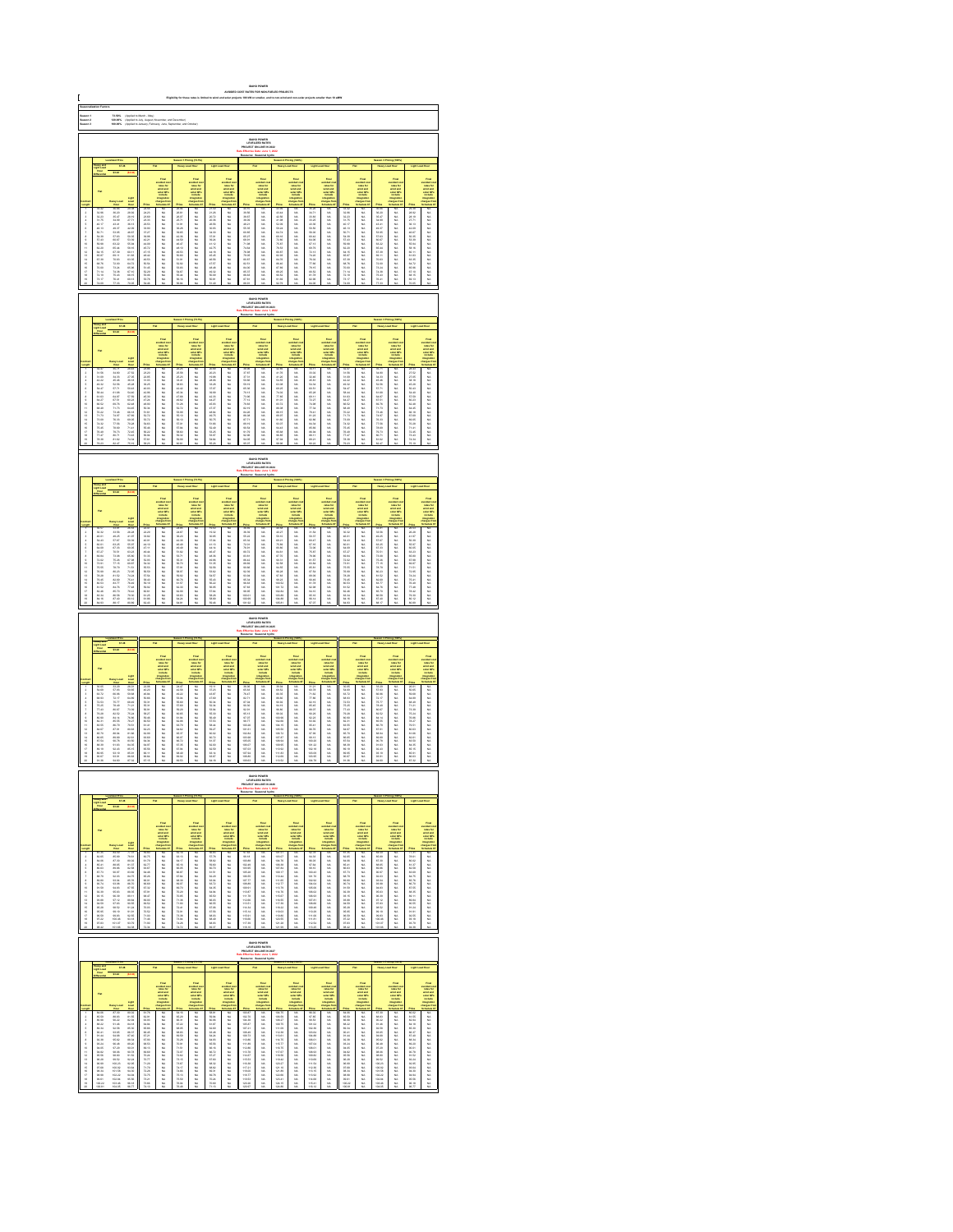#### **AVOIDED COST RATES FOR NON-FUELED PROJECTS**

| <b>Seasonalization Factors</b> |        |                                                                      |
|--------------------------------|--------|----------------------------------------------------------------------|
|                                |        |                                                                      |
| Season 1                       | 73.50% | (Applied to March - May)                                             |
| Season 2                       |        | 120.00% (Applied to July, August, November, and December)            |
| Season 3                       |        | 100.00% (Applied to January, February, June, September, and October) |
|                                |        |                                                                      |

|              |                                       |                            |                          |                |                                                                                                                                 |                |                                                                                                                                 |                |                                                                                                                                 |                  | <b>IDAHO POWER</b><br><b>NON-LEVELIZED RATES</b><br>PROJECT ON-LINE IN 2022<br>Rate Effective Date: June 1, 2022<br>Resource: Seasonal hydro |                  |                                                                                                                          |                  |                                                                                                                                 |                  |                                                                                                                                 |                  |                                                                                                                                 |                  |                                                                                                                                 |
|--------------|---------------------------------------|----------------------------|--------------------------|----------------|---------------------------------------------------------------------------------------------------------------------------------|----------------|---------------------------------------------------------------------------------------------------------------------------------|----------------|---------------------------------------------------------------------------------------------------------------------------------|------------------|----------------------------------------------------------------------------------------------------------------------------------------------|------------------|--------------------------------------------------------------------------------------------------------------------------|------------------|---------------------------------------------------------------------------------------------------------------------------------|------------------|---------------------------------------------------------------------------------------------------------------------------------|------------------|---------------------------------------------------------------------------------------------------------------------------------|------------------|---------------------------------------------------------------------------------------------------------------------------------|
|              |                                       | <b>Non-Levelized Price</b> |                          |                |                                                                                                                                 |                | Season 1 Pricing (73.5%)                                                                                                        |                |                                                                                                                                 |                  |                                                                                                                                              |                  | Season 2 Pricing (120%)                                                                                                  |                  |                                                                                                                                 |                  |                                                                                                                                 |                  | Season 3 Pricing (100%)                                                                                                         |                  |                                                                                                                                 |
|              | <b>Heavy and</b><br><b>Light Load</b> | \$7.28                     |                          |                | <b>Flat</b>                                                                                                                     |                | <b>Heavy Load Hour</b>                                                                                                          |                | <b>Light Load Hour</b>                                                                                                          |                  | Flat                                                                                                                                         |                  | <b>Heavy Load Hour</b>                                                                                                   |                  | <b>Light Load Hour</b>                                                                                                          |                  | Flat                                                                                                                            |                  | <b>Heavy Load Hour</b>                                                                                                          |                  | <b>Light Load Hour</b>                                                                                                          |
|              | Hour<br><b>Differential</b>           | \$3.24                     | (\$4.04)                 |                |                                                                                                                                 |                |                                                                                                                                 |                |                                                                                                                                 |                  |                                                                                                                                              |                  |                                                                                                                          |                  |                                                                                                                                 |                  |                                                                                                                                 |                  |                                                                                                                                 |                  |                                                                                                                                 |
| Year         | Flat                                  | <b>Heavy Load</b><br>Hour  | Light<br><b>Load Hou</b> | Price          | <b>Final avoided</b><br>cost rates for<br>wind and<br>solar QFs<br>include<br>integration<br>charges from<br><b>Schedule 87</b> | Price          | <b>Final avoided</b><br>cost rates for<br>wind and<br>solar QFs<br>include<br>integration<br>charges from<br><b>Schedule 87</b> | Price          | <b>Final avoided</b><br>cost rates for<br>wind and<br>solar QFs<br>include<br>integration<br>charges from<br><b>Schedule 87</b> | Price            | <b>Final avoided</b><br>cost rates for<br>wind and<br>solar QFs<br>include<br>integration<br>charges from<br><b>Schedule 87</b>              | Price            | <b>Final avoided</b><br>cost rates for<br>wind and<br>solar QFs<br>include<br>integration<br>charges from<br>Schedule 87 | Price            | <b>Final avoided</b><br>cost rates for<br>wind and<br>solar QFs<br>include<br>integration<br>charges from<br><b>Schedule 87</b> | Price            | <b>Final avoided</b><br>cost rates for<br>wind and<br>solar QFs<br>include<br>integration<br>charges from<br><b>Schedule 87</b> | Price            | <b>Final avoided</b><br>cost rates for<br>wind and<br>solar QFs<br>include<br>integration<br>charges from<br><b>Schedule 87</b> | Price            | <b>Final avoided</b><br>cost rates for<br>wind and<br>solar QFs<br>include<br>integration<br>charges from<br><b>Schedule 87</b> |
| 2022         | 33.42                                 | 36.66                      | 29.38                    | 24.56          | <b>NA</b>                                                                                                                       | 26.94          | <b>NA</b>                                                                                                                       | 21.59          | <b>NA</b>                                                                                                                       | 40.10            | <b>NA</b>                                                                                                                                    | 43.99            | <b>NA</b>                                                                                                                | 35.26            | <b>NA</b>                                                                                                                       | 33.42            | <b>NA</b>                                                                                                                       | 36.66            | <b>NA</b>                                                                                                                       | 29.38            | <b>NA</b>                                                                                                                       |
| 2023         | 32.47                                 | 35.71                      | 28.43                    | 23.86          | <b>NA</b>                                                                                                                       | 26.25          | <b>NA</b>                                                                                                                       | 20.89          | NA                                                                                                                              | 38.96            | NA                                                                                                                                           | 42.85            | <b>NA</b>                                                                                                                | 34.11            | NA                                                                                                                              | 32.47            | <b>NA</b>                                                                                                                       | 35.71            | <b>NA</b>                                                                                                                       | 28.43            | <b>NA</b>                                                                                                                       |
| 2024         | 30.57                                 | 33.81                      | 26.53                    | 22.47          | <b>NA</b>                                                                                                                       | 24.85          | <b>NA</b>                                                                                                                       | 19.50          | <b>NA</b>                                                                                                                       | 36.69            | <b>NA</b>                                                                                                                                    | 40.58            | <b>NA</b>                                                                                                                | 31.84            | <b>NA</b>                                                                                                                       | 30.57            | <b>NA</b>                                                                                                                       | 33.81            | <b>NA</b>                                                                                                                       | 26.53            | <b>NA</b>                                                                                                                       |
| 2025<br>2026 | 30.05<br>81.35                        | 33.29<br>84.59             | 26.01<br>77.31           | 22.08<br>59.80 | <b>NA</b><br><b>NA</b>                                                                                                          | 24.47<br>62.18 | <b>NA</b><br><b>NA</b>                                                                                                          | 19.11<br>56.83 | <b>NA</b><br><b>NA</b>                                                                                                          | 36.06<br>97.63   | <b>NA</b><br><b>NA</b>                                                                                                                       | 39.94<br>101.51  | <b>NA</b><br><b>NA</b>                                                                                                   | 31.21<br>92.78   | <b>NA</b><br><b>NA</b>                                                                                                          | 30.05<br>81.35   | <b>NA</b><br><b>NA</b>                                                                                                          | 33.29<br>84.59   | <b>NA</b><br><b>NA</b>                                                                                                          | 26.01<br>77.31   | <b>NA</b><br><b>NA</b>                                                                                                          |
| 2027         | 84.06                                 | 87.30                      | 80.02                    | 61.78          | <b>NA</b>                                                                                                                       | 64.16          | <b>NA</b>                                                                                                                       | 58.81          | <b>NA</b>                                                                                                                       | 100.87           | <b>NA</b>                                                                                                                                    | 104.75           | <b>NA</b>                                                                                                                | 96.02            | <b>NA</b>                                                                                                                       | 84.06            | <b>NA</b>                                                                                                                       | 87.30            | <b>NA</b>                                                                                                                       | 80.02            | <b>NA</b>                                                                                                                       |
| 2028         | 87.24                                 | 90.48                      | 83.20                    | 64.12          | <b>NA</b>                                                                                                                       | 66.50          | <b>NA</b>                                                                                                                       | 61.15          | <b>NA</b>                                                                                                                       | 104.69           | <b>NA</b>                                                                                                                                    | 108.58           | <b>NA</b>                                                                                                                | 99.84            | <b>NA</b>                                                                                                                       | 87.24            | <b>NA</b>                                                                                                                       | 90.48            | <b>NA</b>                                                                                                                       | 83.20            | <b>NA</b>                                                                                                                       |
| 2029         | 90.14                                 | 93.38                      | 86.10                    | 66.25          | <b>NA</b>                                                                                                                       | 68.63          | <b>NA</b>                                                                                                                       | 63.28          | <b>NA</b>                                                                                                                       | 108.16           | <b>NA</b>                                                                                                                                    | 112.05           | <b>NA</b>                                                                                                                | 103.31           | <b>NA</b>                                                                                                                       | 90.14            | <b>NA</b>                                                                                                                       | 93.38            | <b>NA</b>                                                                                                                       | 86.10            | <b>NA</b>                                                                                                                       |
| 2030         | 92.58                                 | 95.82                      | 88.54                    | 68.05          | <b>NA</b>                                                                                                                       | 70.43          | <b>NA</b>                                                                                                                       | 65.08          | <b>NA</b>                                                                                                                       | 111.09           | <b>NA</b>                                                                                                                                    | 114.98           | <b>NA</b>                                                                                                                | 106.25           | <b>NA</b>                                                                                                                       | 92.58            | <b>NA</b>                                                                                                                       | 95.82            | <b>NA</b>                                                                                                                       | 88.54            | <b>NA</b>                                                                                                                       |
| 2031         | 94.79                                 | 98.03                      | 90.75                    | 69.67          | <b>NA</b>                                                                                                                       | 72.05          | <b>NA</b>                                                                                                                       | 66.70          | <b>NA</b>                                                                                                                       | 113.75           | <b>NA</b>                                                                                                                                    | 117.64           | <b>NA</b>                                                                                                                | 108.90           | <b>NA</b>                                                                                                                       | 94.79            | <b>NA</b>                                                                                                                       | 98.03            | <b>NA</b>                                                                                                                       | 90.75            | <b>NA</b>                                                                                                                       |
| 2032         | 97.24                                 | 100.48                     | 93.20                    | 71.47          | <b>NA</b>                                                                                                                       | 73.85          | <b>NA</b>                                                                                                                       | 68.50          | <b>NA</b>                                                                                                                       | 116.68           | <b>NA</b>                                                                                                                                    | 120.57           | <b>NA</b>                                                                                                                | 111.84           | NA                                                                                                                              | 97.24            | <b>NA</b>                                                                                                                       | 100.48           | <b>NA</b>                                                                                                                       | 93.20            | <b>NA</b>                                                                                                                       |
| 2033         | 99.63                                 | 102.87                     | 95.59                    | 73.23          | <b>NA</b>                                                                                                                       | 75.61          | <b>NA</b>                                                                                                                       | 70.26          | <b>NA</b>                                                                                                                       | 119.55           | <b>NA</b>                                                                                                                                    | 123.44           | <b>NA</b>                                                                                                                | 114.71           | <b>NA</b>                                                                                                                       | 99.63            | <b>NA</b>                                                                                                                       | 102.87           | <b>NA</b>                                                                                                                       | 95.59            | <b>NA</b>                                                                                                                       |
| 2034         | 101.57                                | 104.80                     | 97.52                    | 74.65          | <b>NA</b>                                                                                                                       | 77.03          | <b>NA</b>                                                                                                                       | 71.68          | <b>NA</b>                                                                                                                       | 121.88           | <b>NA</b>                                                                                                                                    | 125.77           | <b>NA</b>                                                                                                                | 117.03           | <b>NA</b>                                                                                                                       | 101.57           | <b>NA</b>                                                                                                                       | 104.80           | <b>NA</b>                                                                                                                       | 97.52            | <b>NA</b>                                                                                                                       |
| 2035<br>2036 | 103.15                                | 106.39                     | 99.11                    | 75.81          | <b>NA</b><br><b>NA</b>                                                                                                          | 78.20          | <b>NA</b>                                                                                                                       | 72.85          | <b>NA</b>                                                                                                                       | 123.78           | <b>NA</b>                                                                                                                                    | 127.67           | <b>NA</b><br><b>NA</b>                                                                                                   | 118.93           | <b>NA</b>                                                                                                                       | 103.15           | <b>NA</b><br><b>NA</b>                                                                                                          | 106.39           | <b>NA</b>                                                                                                                       | 99.11            | <b>NA</b><br><b>NA</b>                                                                                                          |
| 2037         | 105.09<br>106.94                      | 108.33<br>110.18           | 101.05<br>102.90         | 77.24<br>78.60 | <b>NA</b>                                                                                                                       | 79.62<br>80.98 | <b>NA</b><br><b>NA</b>                                                                                                          | 74.27<br>75.63 | <b>NA</b><br><b>NA</b>                                                                                                          | 126.10<br>128.33 | <b>NA</b><br><b>NA</b>                                                                                                                       | 129.99<br>132.22 | <b>NA</b>                                                                                                                | 121.26<br>123.48 | NA<br><b>NA</b>                                                                                                                 | 105.09<br>106.94 | <b>NA</b>                                                                                                                       | 108.33<br>110.18 | <b>NA</b><br><b>NA</b>                                                                                                          | 101.05<br>102.90 | <b>NA</b>                                                                                                                       |
| 2038         | 109.07                                | 112.31                     | 105.03                   | 80.17          | <b>NA</b>                                                                                                                       | 82.55          | <b>NA</b>                                                                                                                       | 77.20          | <b>NA</b>                                                                                                                       | 130.88           | <b>NA</b>                                                                                                                                    | 134.77           | <b>NA</b>                                                                                                                | 126.03           | <b>NA</b>                                                                                                                       | 109.07           | <b>NA</b>                                                                                                                       | 112.31           | <b>NA</b>                                                                                                                       | 105.03           | <b>NA</b>                                                                                                                       |
| 2039         | 111.19                                | 114.43                     | 107.15                   | 81.73          | <b>NA</b>                                                                                                                       | 84.11          | <b>NA</b>                                                                                                                       | 78.76          | <b>NA</b>                                                                                                                       | 133.43           | <b>NA</b>                                                                                                                                    | 137.32           | <b>NA</b>                                                                                                                | 128.58           | <b>NA</b>                                                                                                                       | 111.19           | <b>NA</b>                                                                                                                       | 114.43           | <b>NA</b>                                                                                                                       | 107.15           | <b>NA</b>                                                                                                                       |
| 2040         | 113.65                                | 116.89                     | 109.61                   | 83.53          | <b>NA</b>                                                                                                                       | 85.91          | <b>NA</b>                                                                                                                       | 80.56          | <b>NA</b>                                                                                                                       | 136.38           | <b>NA</b>                                                                                                                                    | 140.27           | <b>NA</b>                                                                                                                | 131.53           | <b>NA</b>                                                                                                                       | 113.65           | <b>NA</b>                                                                                                                       | 116.89           | <b>NA</b>                                                                                                                       | 109.61           | <b>NA</b>                                                                                                                       |
| 2041         | 115.96                                | 119.20                     | 111.92                   | 85.23          | <b>NA</b>                                                                                                                       | 87.61          | <b>NA</b>                                                                                                                       | 82.26          | <b>NA</b>                                                                                                                       | 139.16           | <b>NA</b>                                                                                                                                    | 143.04           | <b>NA</b>                                                                                                                | 134.31           | <b>NA</b>                                                                                                                       | 115.96           | <b>NA</b>                                                                                                                       | 119.20           | <b>NA</b>                                                                                                                       | 111.92           | <b>NA</b>                                                                                                                       |
| 2042         | 117.99                                | 121.23                     | 113.95                   | 86.72          | <b>NA</b>                                                                                                                       | 89.10          | <b>NA</b>                                                                                                                       | 83.75          | <b>NA</b>                                                                                                                       | 141.59           | <b>NA</b>                                                                                                                                    | 145.47           | <b>NA</b>                                                                                                                | 136.74           | NA                                                                                                                              | 117.99           | <b>NA</b>                                                                                                                       | 121.23           | <b>NA</b>                                                                                                                       | 113.95           | <b>NA</b>                                                                                                                       |
| 2043         | 120.35                                | 123.59                     | 116.31                   | 88.46          | <b>NA</b>                                                                                                                       | 90.84          | <b>NA</b>                                                                                                                       | 85.49          | <b>NA</b>                                                                                                                       | 144.42           | <b>NA</b>                                                                                                                                    | 148.31           | <b>NA</b>                                                                                                                | 139.58           | <b>NA</b>                                                                                                                       | 120.35           | <b>NA</b>                                                                                                                       | 123.59           | <b>NA</b>                                                                                                                       | 116.31           | <b>NA</b>                                                                                                                       |
| 2044         | 122.90                                | 126.14                     | 118.86                   | 90.33          | <b>NA</b>                                                                                                                       | 92.71          | <b>NA</b>                                                                                                                       | 87.36          | <b>NA</b>                                                                                                                       | 147.48           | <b>NA</b>                                                                                                                                    | 151.36           | <b>NA</b>                                                                                                                | 142.63           | <b>NA</b>                                                                                                                       | 122.90           | <b>NA</b>                                                                                                                       | 126.14           | <b>NA</b>                                                                                                                       | 118.86           | <b>NA</b>                                                                                                                       |
| 2045         | 125.38                                | 128.62                     | 121.34                   | 92.15          | <b>NA</b>                                                                                                                       | 94.53          | <b>NA</b>                                                                                                                       | 89.18          | <b>NA</b>                                                                                                                       | 150.45           | <b>NA</b>                                                                                                                                    | 154.34           | <b>NA</b>                                                                                                                | 145.61           | <b>NA</b>                                                                                                                       | 125.38           | <b>NA</b>                                                                                                                       | 128.62           | <b>NA</b>                                                                                                                       | 121.34           | <b>NA</b>                                                                                                                       |
| 2046         | 127.95                                | 131.19                     | 123.91                   | 94.04          | <b>NA</b>                                                                                                                       | 96.42          | <b>NA</b>                                                                                                                       | 91.07          | <b>NA</b>                                                                                                                       | 153.54           | <b>NA</b>                                                                                                                                    | 157.43           | <b>NA</b>                                                                                                                | 148.69           | <b>NA</b>                                                                                                                       | 127.95           | <b>NA</b>                                                                                                                       | 131.19           | <b>NA</b>                                                                                                                       | 123.91           | <b>NA</b>                                                                                                                       |
| 2047         | 130.56                                | 133.80                     | 126.52                   | 95.96          | <b>NA</b>                                                                                                                       | 98.35          | <b>NA</b>                                                                                                                       | 92.99          | <b>NA</b>                                                                                                                       | 156.68           | <b>NA</b>                                                                                                                                    | 160.56           | <b>NA</b>                                                                                                                | 151.83           | <b>NA</b>                                                                                                                       | 130.56           | <b>NA</b>                                                                                                                       | 133.80           | <b>NA</b>                                                                                                                       | 126.52           | <b>NA</b>                                                                                                                       |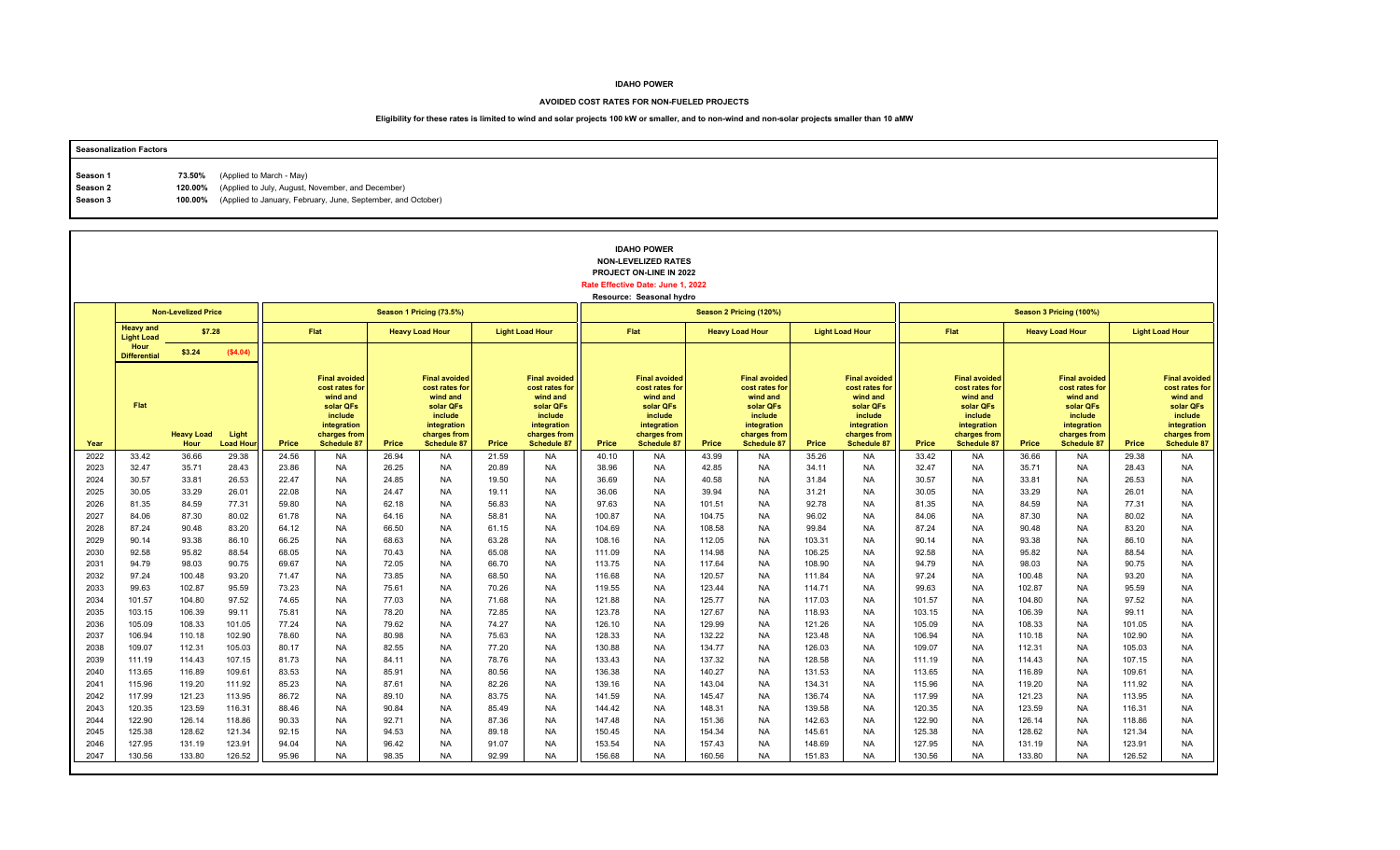|                                                                                                                                                                                                                                                                                                                                                                              | Saason 1<br>Saason 3<br>Saason 3<br>73.60%<br>120.00%<br>100.00%<br> <br> Applied to March - May)<br> Applied to Jaly, August, No<br> Applied to Jaly, August, No<br>IDAHO POWER<br>LEVELIZED RATE:<br>JECT ON-LINE IN: |                                                                                                                                                                                                                               |                                                                                                                                                                                                                                |                                                                                                            |                        |                                          |                                                                                              |                                                |                                                                                                                                                                                                                               |                                                                                                      |                                                                                      |                                                                                                                 |                                                                              |                                                                                                              |                                                                                                   |                                                  |                                                                                        |                                                        |                                                                                                         |                                                                                                      |                                                                                                                                                                                                                               |
|------------------------------------------------------------------------------------------------------------------------------------------------------------------------------------------------------------------------------------------------------------------------------------------------------------------------------------------------------------------------------|-------------------------------------------------------------------------------------------------------------------------------------------------------------------------------------------------------------------------|-------------------------------------------------------------------------------------------------------------------------------------------------------------------------------------------------------------------------------|--------------------------------------------------------------------------------------------------------------------------------------------------------------------------------------------------------------------------------|------------------------------------------------------------------------------------------------------------|------------------------|------------------------------------------|----------------------------------------------------------------------------------------------|------------------------------------------------|-------------------------------------------------------------------------------------------------------------------------------------------------------------------------------------------------------------------------------|------------------------------------------------------------------------------------------------------|--------------------------------------------------------------------------------------|-----------------------------------------------------------------------------------------------------------------|------------------------------------------------------------------------------|--------------------------------------------------------------------------------------------------------------|---------------------------------------------------------------------------------------------------|--------------------------------------------------|----------------------------------------------------------------------------------------|--------------------------------------------------------|---------------------------------------------------------------------------------------------------------|------------------------------------------------------------------------------------------------------|-------------------------------------------------------------------------------------------------------------------------------------------------------------------------------------------------------------------------------|
|                                                                                                                                                                                                                                                                                                                                                                              |                                                                                                                                                                                                                         |                                                                                                                                                                                                                               |                                                                                                                                                                                                                                |                                                                                                            |                        |                                          |                                                                                              |                                                |                                                                                                                                                                                                                               |                                                                                                      |                                                                                      |                                                                                                                 |                                                                              |                                                                                                              |                                                                                                   |                                                  |                                                                                        |                                                        |                                                                                                         |                                                                                                      |                                                                                                                                                                                                                               |
|                                                                                                                                                                                                                                                                                                                                                                              |                                                                                                                                                                                                                         |                                                                                                                                                                                                                               |                                                                                                                                                                                                                                |                                                                                                            |                        |                                          |                                                                                              |                                                |                                                                                                                                                                                                                               |                                                                                                      |                                                                                      |                                                                                                                 |                                                                              |                                                                                                              |                                                                                                   |                                                  |                                                                                        |                                                        |                                                                                                         |                                                                                                      |                                                                                                                                                                                                                               |
|                                                                                                                                                                                                                                                                                                                                                                              |                                                                                                                                                                                                                         | 87.38                                                                                                                                                                                                                         |                                                                                                                                                                                                                                |                                                                                                            |                        |                                          |                                                                                              |                                                |                                                                                                                                                                                                                               |                                                                                                      |                                                                                      |                                                                                                                 |                                                                              |                                                                                                              |                                                                                                   |                                                  |                                                                                        |                                                        |                                                                                                         |                                                                                                      |                                                                                                                                                                                                                               |
|                                                                                                                                                                                                                                                                                                                                                                              |                                                                                                                                                                                                                         |                                                                                                                                                                                                                               |                                                                                                                                                                                                                                |                                                                                                            |                        |                                          | Final<br>selfad dan<br>selfad danis selfad danis<br>selfad in languat ter<br>hangara ter     |                                                |                                                                                                                                                                                                                               |                                                                                                      | Find<br>under de<br>under der der<br>under Officielle<br>under der                   |                                                                                                                 |                                                                              |                                                                                                              |                                                                                                   |                                                  |                                                                                        |                                                        | Final<br>voluntario<br>voluntario<br>voluntario<br>voluntario<br>voluntario<br>voluntario<br>voluntario |                                                                                                      |                                                                                                                                                                                                                               |
|                                                                                                                                                                                                                                                                                                                                                                              |                                                                                                                                                                                                                         |                                                                                                                                                                                                                               |                                                                                                                                                                                                                                |                                                                                                            |                        |                                          |                                                                                              |                                                |                                                                                                                                                                                                                               |                                                                                                      |                                                                                      |                                                                                                                 |                                                                              |                                                                                                              |                                                                                                   |                                                  |                                                                                        |                                                        |                                                                                                         |                                                                                                      |                                                                                                                                                                                                                               |
|                                                                                                                                                                                                                                                                                                                                                                              |                                                                                                                                                                                                                         |                                                                                                                                                                                                                               |                                                                                                                                                                                                                                |                                                                                                            |                        |                                          |                                                                                              |                                                |                                                                                                                                                                                                                               |                                                                                                      |                                                                                      |                                                                                                                 |                                                                              |                                                                                                              |                                                                                                   |                                                  |                                                                                        |                                                        |                                                                                                         |                                                                                                      |                                                                                                                                                                                                                               |
|                                                                                                                                                                                                                                                                                                                                                                              |                                                                                                                                                                                                                         |                                                                                                                                                                                                                               |                                                                                                                                                                                                                                |                                                                                                            |                        |                                          |                                                                                              |                                                |                                                                                                                                                                                                                               |                                                                                                      |                                                                                      |                                                                                                                 |                                                                              |                                                                                                              |                                                                                                   |                                                  |                                                                                        |                                                        |                                                                                                         |                                                                                                      |                                                                                                                                                                                                                               |
| 显示失真原不显示协计经经转线继续排排                                                                                                                                                                                                                                                                                                                                                           | 22215  2315  2316  2316  2315  2315                                                                                                                                                                                     | 36.80 35.47 35.68 45.45 45.45 45.59 35.59 35.59 35.59 35.59 35.59 35.59 35.59 35.59 35.59 35.59 35.59 35.59 35.59 35.59 35.59 35.59 35.59 35.59 35.59 35.59 35.59 35.59 35.59 35.59 35.59 35.59 35.59 35.59 35.59 35.59 35.59 |                                                                                                                                                                                                                                |                                                                                                            | 3.以以以以以以以以以以以以以以以以以以以以 | 1.含含含含氢氢氢的合金 经总额的 化二氯化物 医三氯化物 计多数数据      |                                                                                              | "我们的人们的人们的人们们的人们的人们的人们的人们的人们的人们的人们的            | Former Section 2016年1月11日 10月20日 10月20日 10月20日 10月20日 10月20日 10月20日 10月20日 10月20日 10月20日 10月20日 10月20日 10月20日 10月20日 10月20日 10月20日 10月20日 10月20日 10月20日 10月20日 10月20日 10月20日 10月20日 10月20日 10月20日 10月20日 10月20日 10月20日 10月20日 |                                                                                                      |                                                                                      | 战战胜 机新式砂路 经成本 化自动控制 计分类 化二乙基苯基 医心包 医心包 医心包 医心包的                                                                 | 以以以以以以以以以以以以以以以以以以以                                                          |                                                                                                              |                                                                                                   | 医精神病 化硫酸铁 医精神性 医神经性 医神经性 医二氯化物 医阿尔比尔氏征           |                                                                                        | 一名名 化合金分配金属金属金属金属金属金属金属金属金属金属金属金属金属金属金属金属金属金属          |                                                                                                         | 2022年2月22日 12月22日 12月22日 12月22日 12月22日 12月22日 12月22日 12月22日 12月22日 12月22日 12月22日 12月22日 12月22日       | take the first off work of the first of the first off the first off the first off the first off the first off the first off the first off the first off the first off the first off the first off the first off the first off |
|                                                                                                                                                                                                                                                                                                                                                                              |                                                                                                                                                                                                                         |                                                                                                                                                                                                                               |                                                                                                                                                                                                                                |                                                                                                            |                        |                                          |                                                                                              |                                                |                                                                                                                                                                                                                               |                                                                                                      |                                                                                      |                                                                                                                 |                                                                              |                                                                                                              |                                                                                                   |                                                  |                                                                                        |                                                        |                                                                                                         |                                                                                                      |                                                                                                                                                                                                                               |
|                                                                                                                                                                                                                                                                                                                                                                              |                                                                                                                                                                                                                         |                                                                                                                                                                                                                               |                                                                                                                                                                                                                                |                                                                                                            |                        |                                          |                                                                                              |                                                |                                                                                                                                                                                                                               |                                                                                                      | <b>DAHO POWER</b><br>LEVELIZED RATES                                                 |                                                                                                                 |                                                                              |                                                                                                              |                                                                                                   |                                                  |                                                                                        |                                                        |                                                                                                         |                                                                                                      |                                                                                                                                                                                                                               |
|                                                                                                                                                                                                                                                                                                                                                                              |                                                                                                                                                                                                                         |                                                                                                                                                                                                                               |                                                                                                                                                                                                                                |                                                                                                            |                        |                                          |                                                                                              |                                                |                                                                                                                                                                                                                               |                                                                                                      |                                                                                      |                                                                                                                 |                                                                              |                                                                                                              |                                                                                                   |                                                  |                                                                                        |                                                        |                                                                                                         |                                                                                                      |                                                                                                                                                                                                                               |
|                                                                                                                                                                                                                                                                                                                                                                              |                                                                                                                                                                                                                         |                                                                                                                                                                                                                               |                                                                                                                                                                                                                                |                                                                                                            |                        |                                          |                                                                                              |                                                |                                                                                                                                                                                                                               |                                                                                                      |                                                                                      |                                                                                                                 |                                                                              |                                                                                                              |                                                                                                   |                                                  |                                                                                        |                                                        |                                                                                                         |                                                                                                      |                                                                                                                                                                                                                               |
|                                                                                                                                                                                                                                                                                                                                                                              |                                                                                                                                                                                                                         |                                                                                                                                                                                                                               |                                                                                                                                                                                                                                |                                                                                                            |                        |                                          | vented and<br>select and<br>select the select<br>industries                                  |                                                | Final<br>subject is<br>subject in<br>subject in<br>include                                                                                                                                                                    |                                                                                                      | vended a<br>select and<br>select and<br>matterial                                    |                                                                                                                 | voted on<br>raise for<br>sind and<br>solar CPs<br>include                    |                                                                                                              |                                                                                                   |                                                  | rains for<br>state and<br>state CP<br>instate                                          |                                                        |                                                                                                         |                                                                                                      | taka 2016年1月11日,1月12日,1月12日,1月12日,1月12日,1月12日,1月12日,1月12日,1月12日,1月12日,1月12日,1月12日,1月12日,1月12日,1月12日,                                                                                                                          |
|                                                                                                                                                                                                                                                                                                                                                                              |                                                                                                                                                                                                                         |                                                                                                                                                                                                                               |                                                                                                                                                                                                                                |                                                                                                            |                        |                                          |                                                                                              |                                                |                                                                                                                                                                                                                               |                                                                                                      |                                                                                      |                                                                                                                 |                                                                              |                                                                                                              | 2. 风烟 机加热机 化加热加热加热加热 化加热加热                                                                        |                                                  |                                                                                        |                                                        | 加加加加加加加加加加加加加加加加加加                                                                                      |                                                                                                      |                                                                                                                                                                                                                               |
|                                                                                                                                                                                                                                                                                                                                                                              |                                                                                                                                                                                                                         |                                                                                                                                                                                                                               |                                                                                                                                                                                                                                |                                                                                                            |                        |                                          |                                                                                              |                                                |                                                                                                                                                                                                                               |                                                                                                      |                                                                                      |                                                                                                                 |                                                                              |                                                                                                              |                                                                                                   |                                                  |                                                                                        |                                                        |                                                                                                         |                                                                                                      |                                                                                                                                                                                                                               |
|                                                                                                                                                                                                                                                                                                                                                                              |                                                                                                                                                                                                                         |                                                                                                                                                                                                                               |                                                                                                                                                                                                                                |                                                                                                            |                        |                                          |                                                                                              |                                                |                                                                                                                                                                                                                               |                                                                                                      |                                                                                      |                                                                                                                 |                                                                              |                                                                                                              |                                                                                                   | 医抗抗菌素 医自动性脑膜炎 医阿拉伯氏试验检尿道氏征 医白色性白色 医白色性白色         |                                                                                        | 为某人 化多重分子 医多重性 计多级 医多型性皮炎                              |                                                                                                         |                                                                                                      |                                                                                                                                                                                                                               |
| 1. 化甲状腺杆菌素 医皮肤皮肤皮肤皮肤皮肤皮肤皮肤<br>2005年起发展 经总额的比率 经总额的 化硫酸盐 计数据数据 医单位性骨折 医血管切除术 医血管切除术<br>化脱机机机机 机机机机机机机机机机机机机<br>以以以以以以以以以以以以以以以以以以以<br>22.54.20.30.30.77 46.57 47.82.93.45 48.58 58.58 58.58 58.58 58.58 58.58 58.58 58.58 58.58 58.58 58.5<br>酒活活活派派 机机动机成机械 机砂板机 机机<br>おかかん かんしゅん かいしゅうしゅん あいはん かんこう こうかんかい かいしゅう かいしゅう<br>在几日路远远在这就建地发光光光光光光的山路光源的地区,<br>卫生并有先天主席所行经经经经经经经经 |                                                                                                                                                                                                                         |                                                                                                                                                                                                                               |                                                                                                                                                                                                                                |                                                                                                            |                        |                                          |                                                                                              |                                                |                                                                                                                                                                                                                               |                                                                                                      |                                                                                      |                                                                                                                 |                                                                              |                                                                                                              |                                                                                                   |                                                  |                                                                                        |                                                        |                                                                                                         |                                                                                                      |                                                                                                                                                                                                                               |
|                                                                                                                                                                                                                                                                                                                                                                              | IDAHO POWER<br>LEVELIZED RATES<br>LECT ON-LINE IN 202                                                                                                                                                                   |                                                                                                                                                                                                                               |                                                                                                                                                                                                                                |                                                                                                            |                        |                                          |                                                                                              |                                                |                                                                                                                                                                                                                               |                                                                                                      |                                                                                      |                                                                                                                 |                                                                              |                                                                                                              |                                                                                                   |                                                  |                                                                                        |                                                        |                                                                                                         |                                                                                                      |                                                                                                                                                                                                                               |
|                                                                                                                                                                                                                                                                                                                                                                              | 87.3                                                                                                                                                                                                                    |                                                                                                                                                                                                                               |                                                                                                                                                                                                                                |                                                                                                            |                        |                                          |                                                                                              |                                                |                                                                                                                                                                                                                               |                                                                                                      |                                                                                      |                                                                                                                 |                                                                              |                                                                                                              |                                                                                                   |                                                  |                                                                                        |                                                        |                                                                                                         |                                                                                                      |                                                                                                                                                                                                                               |
| navy am<br>ghl Loa                                                                                                                                                                                                                                                                                                                                                           |                                                                                                                                                                                                                         |                                                                                                                                                                                                                               |                                                                                                                                                                                                                                |                                                                                                            |                        |                                          |                                                                                              |                                                |                                                                                                                                                                                                                               |                                                                                                      |                                                                                      |                                                                                                                 |                                                                              |                                                                                                              |                                                                                                   |                                                  |                                                                                        |                                                        |                                                                                                         |                                                                                                      |                                                                                                                                                                                                                               |
|                                                                                                                                                                                                                                                                                                                                                                              |                                                                                                                                                                                                                         |                                                                                                                                                                                                                               |                                                                                                                                                                                                                                |                                                                                                            |                        |                                          | weathed and<br>colorador formulaes<br>colorador formulaes<br>integration<br>hargest for      |                                                | value of<br>raise for<br>sing and<br>sales QP<br>include                                                                                                                                                                      |                                                                                                      | wided on<br>subset for<br>wind and<br>suiter Cify<br>include                         |                                                                                                                 | volad<br>sales for<br>sales des<br>sales CPs<br>include                      |                                                                                                              | volded on<br>ratios for<br>militar del ante<br>solaritar del proposito<br>hangaritar<br>hangarita |                                                  |                                                                                        |                                                        | ontine) a<br>radom Re<br>wired any<br>walter Cit                                                        |                                                                                                      | state and additional Property of Microsoft Property and Additional Property of Microsoft Property and Additional Property of Microsoft Property and Additional Property Property Property Property Property Property Property |
|                                                                                                                                                                                                                                                                                                                                                                              |                                                                                                                                                                                                                         |                                                                                                                                                                                                                               | New 24.53 24.55 24.55 24.55 24.55 24.55 24.55 24.55 24.55 24.55 24.55 25.56 25.57 25.57 25.57 25.57 25.57 25.57 25.57 25.57 25.57 25.57 25.57 25.57 25.57 25.57 25.57 25.57 25.57 25.57 25.57 25.57 25.57 25.57 25.57 25.57 25 |                                                                                                            | 化脱机机脱机脱机机脱机脱机脱机脱机脱机    |                                          |                                                                                              |                                                |                                                                                                                                                                                                                               |                                                                                                      |                                                                                      |                                                                                                                 |                                                                              |                                                                                                              | ***********************                                                                           |                                                  | ,,,,,,,,,,,,,,,,,,,,,,,,,,,,                                                           |                                                        |                                                                                                         |                                                                                                      |                                                                                                                                                                                                                               |
| - 17 日月有月早早日给计时归归帐帐饮饮饮                                                                                                                                                                                                                                                                                                                                                       | 2020年6月 2021年5月 2021年5月 2021年5月 2021年5月 2021年5月 2021年5月 2021年5月 2021年5月 2021年5月 2021年5月 2021年5月 20                                                                                                                      |                                                                                                                                                                                                                               |                                                                                                                                                                                                                                |                                                                                                            |                        | 【武装派派长教练编校的对称结果》 计数据数据 化二乙基苯基 医单位性骨折 计数据 |                                                                                              | 一种的复数形式 医白细胞 医红细胞 医红细胞 医红细胞 医红细胞 医红细胞          |                                                                                                                                                                                                                               |                                                                                                      |                                                                                      | 4027 台頭 44 名为新闻 22 名前 32 名前 32 名前 32 名前 32 名前 32 名前 32 名前 32 名前 32 名前 32 名前 32 名前 32 名前 32 名前 32 名前 32 名前 32 名前 | 以以及以以以以以以以以以以以以以以以以                                                          |                                                                                                              |                                                                                                   |                                                  |                                                                                        | 一致自由公众法的收益的法 医新洲肠腺 的过去分词                               | 加加加加加加加加加加加加加加加加加加                                                                                      |                                                                                                      |                                                                                                                                                                                                                               |
|                                                                                                                                                                                                                                                                                                                                                                              |                                                                                                                                                                                                                         |                                                                                                                                                                                                                               |                                                                                                                                                                                                                                |                                                                                                            |                        |                                          |                                                                                              |                                                |                                                                                                                                                                                                                               |                                                                                                      |                                                                                      |                                                                                                                 |                                                                              |                                                                                                              |                                                                                                   |                                                  |                                                                                        |                                                        |                                                                                                         |                                                                                                      |                                                                                                                                                                                                                               |
|                                                                                                                                                                                                                                                                                                                                                                              |                                                                                                                                                                                                                         |                                                                                                                                                                                                                               |                                                                                                                                                                                                                                |                                                                                                            |                        |                                          |                                                                                              |                                                |                                                                                                                                                                                                                               |                                                                                                      |                                                                                      |                                                                                                                 |                                                                              |                                                                                                              |                                                                                                   |                                                  |                                                                                        |                                                        |                                                                                                         |                                                                                                      |                                                                                                                                                                                                                               |
|                                                                                                                                                                                                                                                                                                                                                                              |                                                                                                                                                                                                                         |                                                                                                                                                                                                                               |                                                                                                                                                                                                                                |                                                                                                            |                        |                                          |                                                                                              |                                                |                                                                                                                                                                                                                               |                                                                                                      |                                                                                      |                                                                                                                 |                                                                              |                                                                                                              |                                                                                                   |                                                  |                                                                                        |                                                        |                                                                                                         |                                                                                                      |                                                                                                                                                                                                                               |
|                                                                                                                                                                                                                                                                                                                                                                              |                                                                                                                                                                                                                         |                                                                                                                                                                                                                               |                                                                                                                                                                                                                                |                                                                                                            |                        |                                          |                                                                                              |                                                |                                                                                                                                                                                                                               |                                                                                                      |                                                                                      |                                                                                                                 |                                                                              |                                                                                                              |                                                                                                   |                                                  |                                                                                        |                                                        |                                                                                                         |                                                                                                      |                                                                                                                                                                                                                               |
|                                                                                                                                                                                                                                                                                                                                                                              |                                                                                                                                                                                                                         | 87.31                                                                                                                                                                                                                         |                                                                                                                                                                                                                                |                                                                                                            |                        |                                          |                                                                                              |                                                |                                                                                                                                                                                                                               |                                                                                                      | <b>IDAHO POWER</b><br>LEVELIZED RATES<br>LIECT ON-LINE IN 2<br>Fictive Date: Jane 1, |                                                                                                                 |                                                                              |                                                                                                              |                                                                                                   |                                                  |                                                                                        |                                                        |                                                                                                         |                                                                                                      |                                                                                                                                                                                                                               |
|                                                                                                                                                                                                                                                                                                                                                                              |                                                                                                                                                                                                                         |                                                                                                                                                                                                                               |                                                                                                                                                                                                                                |                                                                                                            |                        |                                          |                                                                                              |                                                |                                                                                                                                                                                                                               |                                                                                                      |                                                                                      |                                                                                                                 |                                                                              |                                                                                                              |                                                                                                   |                                                  |                                                                                        |                                                        |                                                                                                         |                                                                                                      |                                                                                                                                                                                                                               |
|                                                                                                                                                                                                                                                                                                                                                                              |                                                                                                                                                                                                                         |                                                                                                                                                                                                                               |                                                                                                                                                                                                                                |                                                                                                            |                        |                                          | Final<br>voltat ca<br>voltat for<br>voltat and<br>sales CPs<br>indicate<br>harpetics         |                                                | Final<br>coldinal of<br>coldinal and<br>solar GP<br>includes<br>colorgiation<br>colorgiation                                                                                                                                  |                                                                                                      | vended to<br>sales for<br>what are<br>salar CP<br>includes                           |                                                                                                                 | Final<br>colora for<br>colora for<br>wider City<br>toolse for<br>integration |                                                                                                              | ander<br>Allen<br>Anders<br>Angel<br>Anne                                                         |                                                  | Final<br>selection<br>selection<br>selection<br>selection<br>computers<br>transfer     |                                                        | volet &<br>sind at<br>sida G<br>technik<br>sinovit                                                      |                                                                                                      |                                                                                                                                                                                                                               |
|                                                                                                                                                                                                                                                                                                                                                                              |                                                                                                                                                                                                                         |                                                                                                                                                                                                                               |                                                                                                                                                                                                                                |                                                                                                            |                        |                                          |                                                                                              |                                                |                                                                                                                                                                                                                               |                                                                                                      |                                                                                      |                                                                                                                 |                                                                              |                                                                                                              |                                                                                                   |                                                  |                                                                                        |                                                        |                                                                                                         |                                                                                                      |                                                                                                                                                                                                                               |
|                                                                                                                                                                                                                                                                                                                                                                              |                                                                                                                                                                                                                         |                                                                                                                                                                                                                               |                                                                                                                                                                                                                                |                                                                                                            |                        |                                          |                                                                                              |                                                |                                                                                                                                                                                                                               |                                                                                                      |                                                                                      |                                                                                                                 |                                                                              |                                                                                                              |                                                                                                   |                                                  |                                                                                        |                                                        |                                                                                                         |                                                                                                      |                                                                                                                                                                                                                               |
|                                                                                                                                                                                                                                                                                                                                                                              |                                                                                                                                                                                                                         |                                                                                                                                                                                                                               |                                                                                                                                                                                                                                |                                                                                                            |                        |                                          |                                                                                              |                                                |                                                                                                                                                                                                                               |                                                                                                      |                                                                                      |                                                                                                                 |                                                                              |                                                                                                              |                                                                                                   |                                                  |                                                                                        |                                                        |                                                                                                         |                                                                                                      |                                                                                                                                                                                                                               |
|                                                                                                                                                                                                                                                                                                                                                                              | 2016年12月18日 1月18日 1月18日 1月18日 1月18日 1月18日 1月18日 1月18日 1月18日 1月18日 1月18日 1月18日 1月18日 1月18日 1月18日 1月18日 1月18日 1月18日                                                                                                       | 2012年6月18日 1月18日 1月28日 1月28日 1月28日 1月28日 1月28日 1月28日 1月28日 1月28日 1月28日 1月28日 1月28日 1月28日 1月28日 1月28日 1月28日 1月28日                                                                                                              |                                                                                                                                                                                                                                | 22.58.70.46.20.30.80.70.20.70.80.80.70.20.70.80.90.70.20.70.80.70.20.70.80.70.20.70.80.70.70.80.70.70      | 化脱机机放射机 机机机机机机机机机机机机   | 医第四指示 化自动分子 医阿尔伯氏试验检胆囊炎                  |                                                                                              | 2月28日的日本经济的 化分析 化二乙基乙烯基 化三乙基苯基 化二乙基乙烯基 化三乙基乙烯基 |                                                                                                                                                                                                                               |                                                                                                      | 2. 机机 机机机机机机机机机机机机机机机机                                                               |                                                                                                                 | 以以以以以以以以以以以以以以以以以以以                                                          | 3月28日 42月16日 4月28日 4月28日 4月28日 4月28日 4月28日 4月28日 4月28日 4月28日 4月28日 4月28日 4月28日 4月28日 4月28日 4月28日 4月2         | 加加加加加加加加加加加加加加加加加加加                                                                               | 高标记编码机记载纸标记编码 发光光光光光照相 医前缀的 医无线虫科 医后庭的           |                                                                                        | 双胞核酸 计分类 医多种性脑炎 计数字 医阿尔伯氏试验检梅毒 医阿尔伯氏试验检梅毒杆菌 医阿尔伯氏试验检胆汁 | 加加加加加加加加加加加加加加加加加加加                                                                                     | 2023年5月1日 12月22日 12月22日 12月22日 12月22日 12月22日 12月22日 12月22日 12月22日 12月22日 12月22日 12月22日               |                                                                                                                                                                                                                               |
|                                                                                                                                                                                                                                                                                                                                                                              |                                                                                                                                                                                                                         |                                                                                                                                                                                                                               |                                                                                                                                                                                                                                |                                                                                                            |                        |                                          |                                                                                              |                                                |                                                                                                                                                                                                                               |                                                                                                      | DAHO POWER<br>LEVELIZED RATES<br>LIECT ON-LINE IN 21                                 |                                                                                                                 |                                                                              |                                                                                                              |                                                                                                   |                                                  |                                                                                        |                                                        |                                                                                                         |                                                                                                      |                                                                                                                                                                                                                               |
|                                                                                                                                                                                                                                                                                                                                                                              |                                                                                                                                                                                                                         |                                                                                                                                                                                                                               |                                                                                                                                                                                                                                |                                                                                                            |                        |                                          |                                                                                              |                                                |                                                                                                                                                                                                                               |                                                                                                      |                                                                                      |                                                                                                                 |                                                                              |                                                                                                              |                                                                                                   |                                                  |                                                                                        |                                                        |                                                                                                         |                                                                                                      |                                                                                                                                                                                                                               |
|                                                                                                                                                                                                                                                                                                                                                                              |                                                                                                                                                                                                                         |                                                                                                                                                                                                                               |                                                                                                                                                                                                                                |                                                                                                            |                        |                                          |                                                                                              |                                                |                                                                                                                                                                                                                               |                                                                                                      |                                                                                      |                                                                                                                 |                                                                              |                                                                                                              |                                                                                                   |                                                  |                                                                                        |                                                        |                                                                                                         |                                                                                                      |                                                                                                                                                                                                                               |
|                                                                                                                                                                                                                                                                                                                                                                              |                                                                                                                                                                                                                         |                                                                                                                                                                                                                               |                                                                                                                                                                                                                                |                                                                                                            |                        |                                          | Final<br>seated ca<br>cales for<br>selected and<br>selected industry<br>industry<br>transfer |                                                |                                                                                                                                                                                                                               |                                                                                                      |                                                                                      |                                                                                                                 | vented and<br>selected and<br>selected and<br>helpedian<br>helpedian         |                                                                                                              |                                                                                                   |                                                  | readed co<br>relate for<br>which and<br>sales CP<br>holes<br>respective<br>corporation |                                                        |                                                                                                         |                                                                                                      |                                                                                                                                                                                                                               |
|                                                                                                                                                                                                                                                                                                                                                                              |                                                                                                                                                                                                                         |                                                                                                                                                                                                                               |                                                                                                                                                                                                                                |                                                                                                            |                        |                                          |                                                                                              |                                                | <b>THE</b>                                                                                                                                                                                                                    |                                                                                                      |                                                                                      |                                                                                                                 |                                                                              |                                                                                                              |                                                                                                   |                                                  |                                                                                        |                                                        |                                                                                                         |                                                                                                      |                                                                                                                                                                                                                               |
|                                                                                                                                                                                                                                                                                                                                                                              |                                                                                                                                                                                                                         |                                                                                                                                                                                                                               |                                                                                                                                                                                                                                |                                                                                                            |                        |                                          |                                                                                              |                                                |                                                                                                                                                                                                                               |                                                                                                      |                                                                                      |                                                                                                                 |                                                                              |                                                                                                              |                                                                                                   |                                                  |                                                                                        |                                                        |                                                                                                         |                                                                                                      |                                                                                                                                                                                                                               |
|                                                                                                                                                                                                                                                                                                                                                                              |                                                                                                                                                                                                                         |                                                                                                                                                                                                                               |                                                                                                                                                                                                                                |                                                                                                            |                        |                                          |                                                                                              |                                                |                                                                                                                                                                                                                               |                                                                                                      |                                                                                      |                                                                                                                 |                                                                              |                                                                                                              |                                                                                                   |                                                  |                                                                                        |                                                        |                                                                                                         |                                                                                                      |                                                                                                                                                                                                                               |
|                                                                                                                                                                                                                                                                                                                                                                              | 低低的 经租赁利用 医单位 医单位 医单位 医单位 医单位 医单位 医单位 医单位                                                                                                                                                                               | 47.32.60万元 72.72.77.78.86 74.74.86 74.74.86 74.74 74.86 74.74 74.86 74.74 74.86 74.74 74.86 74.74 74.                                                                                                                         | 2005年12月14日 10月20日 10月20日 10月20日 10月20日 10月20日 10月20日 10月20日 10月20日 10月20日 10月20日 10月20日 10月20日 10月20日 10月20日                                                                                                                  | --好林林和新经纪的新加利亚的新加利亚的新加利亚的新加利亚的新加利亚的新加利亚的新加利亚的                                                              | 1.以以以以以以以以以以以以以以以以以以以  | 金路路 金路站 法法律的 计分类 医单体 医单体 医单位 医单位 医单位 医单位 |                                                                                              |                                                |                                                                                                                                                                                                                               | 7月28日 12月15日 12月28日 12月28日 12月28日 12月28日 12月28日 12月28日 12月28日 12月28日 12月28日 12月28日 12月28日 12月28日 12月 |                                                                                      | 经政策 新政部 网络阿拉拉城属 网络阿拉拉拉加拉拉 医阿拉伯氏试验检胆囊杆菌 医单位                                                                      |                                                                              |                                                                                                              |                                                                                                   | 【新新校研究》九万万民民苏苏外分为我的一种的人 医心包的 医多种性脑炎 医阿尔伯氏试验检尿病   |                                                                                        | (机师加拿大开始) 计总标准 化反转性发光器                                 |                                                                                                         | 45.22.51 44.64.83 44.84 44.95 44.95 44.95 44.95 44.95 44.95 44.95 44.95 44.95 44.95 44.95 44.95 44.9 | 2.双腿肌肌肌肌肌肌肌肌肌肌肌肌肌肌肌肌肌肌                                                                                                                                                                                                        |
|                                                                                                                                                                                                                                                                                                                                                                              |                                                                                                                                                                                                                         |                                                                                                                                                                                                                               |                                                                                                                                                                                                                                |                                                                                                            |                        |                                          |                                                                                              |                                                |                                                                                                                                                                                                                               |                                                                                                      |                                                                                      |                                                                                                                 |                                                                              |                                                                                                              |                                                                                                   |                                                  |                                                                                        |                                                        |                                                                                                         |                                                                                                      |                                                                                                                                                                                                                               |
|                                                                                                                                                                                                                                                                                                                                                                              |                                                                                                                                                                                                                         |                                                                                                                                                                                                                               |                                                                                                                                                                                                                                |                                                                                                            |                        |                                          |                                                                                              |                                                |                                                                                                                                                                                                                               |                                                                                                      | IDAHO POWER<br>LEVELIZED RATES<br>LIECT ON-LINE IN 1                                 |                                                                                                                 |                                                                              |                                                                                                              |                                                                                                   |                                                  |                                                                                        |                                                        |                                                                                                         |                                                                                                      |                                                                                                                                                                                                                               |
|                                                                                                                                                                                                                                                                                                                                                                              |                                                                                                                                                                                                                         |                                                                                                                                                                                                                               |                                                                                                                                                                                                                                |                                                                                                            |                        |                                          |                                                                                              |                                                |                                                                                                                                                                                                                               |                                                                                                      |                                                                                      |                                                                                                                 |                                                                              |                                                                                                              |                                                                                                   |                                                  |                                                                                        |                                                        |                                                                                                         |                                                                                                      |                                                                                                                                                                                                                               |
|                                                                                                                                                                                                                                                                                                                                                                              |                                                                                                                                                                                                                         |                                                                                                                                                                                                                               |                                                                                                                                                                                                                                |                                                                                                            |                        |                                          | Final<br>selford on<br>selford and<br>selford below<br>indicate<br>harges fro                |                                                |                                                                                                                                                                                                                               |                                                                                                      |                                                                                      |                                                                                                                 | raiss for<br>wind and<br>solar CP<br>include                                 |                                                                                                              |                                                                                                   |                                                  |                                                                                        |                                                        |                                                                                                         |                                                                                                      |                                                                                                                                                                                                                               |
|                                                                                                                                                                                                                                                                                                                                                                              |                                                                                                                                                                                                                         |                                                                                                                                                                                                                               |                                                                                                                                                                                                                                |                                                                                                            |                        |                                          |                                                                                              |                                                |                                                                                                                                                                                                                               |                                                                                                      |                                                                                      |                                                                                                                 |                                                                              |                                                                                                              | thill                                                                                             |                                                  | the                                                                                    |                                                        |                                                                                                         |                                                                                                      |                                                                                                                                                                                                                               |
|                                                                                                                                                                                                                                                                                                                                                                              |                                                                                                                                                                                                                         |                                                                                                                                                                                                                               |                                                                                                                                                                                                                                |                                                                                                            |                        |                                          |                                                                                              |                                                |                                                                                                                                                                                                                               |                                                                                                      |                                                                                      |                                                                                                                 |                                                                              |                                                                                                              |                                                                                                   |                                                  |                                                                                        |                                                        |                                                                                                         |                                                                                                      |                                                                                                                                                                                                                               |
|                                                                                                                                                                                                                                                                                                                                                                              |                                                                                                                                                                                                                         |                                                                                                                                                                                                                               |                                                                                                                                                                                                                                |                                                                                                            |                        |                                          |                                                                                              |                                                |                                                                                                                                                                                                                               |                                                                                                      |                                                                                      |                                                                                                                 |                                                                              |                                                                                                              |                                                                                                   |                                                  |                                                                                        |                                                        |                                                                                                         |                                                                                                      |                                                                                                                                                                                                                               |
| 牙牙皮身身足目 医排针球性神经神经神经                                                                                                                                                                                                                                                                                                                                                          | 朝鮮朝鮮 万分的 医阿拉伯 地名美国阿拉伯 医阿拉伯氏试验检胆汁 医阿拉伯氏试验检胆汁 医阿拉伯氏试验检胆汁                                                                                                                                                                  |                                                                                                                                                                                                                               |                                                                                                                                                                                                                                | 林林的 10月22日 10月22日 10月23日 10月23日 10月23日 10月23日 10月23日 10月23日 10月23日 10月23日 10月23日 10月23日 10月23日 10月23日 10月2 | 化脱脂 化脱脂酸医脱脂酸 化脱脂酸 化脱脂酸 | (经额额利润) 地名美国格兰 计多处理 医阿尔伯氏试验检尿道氏征         |                                                                                              |                                                |                                                                                                                                                                                                                               | 开放总体 核核分裂 网络阿拉伯 化乙基苯基苯基苯基苯基苯基苯基苯基苯基苯基苯基                                                              |                                                                                      | 反抗核 机均匀分 经公司债务 地名美国阿拉伯 计数据文件 化二乙基乙基乙基乙基乙基乙基乙基乙基                                                                 |                                                                              | 2018年2月18日 11月18日 12月18日 12月18日 12月18日 12月18日 12月18日 12月18日 12月18日 12月18日 12月18日 12月18日 12月18日 12月18日 12月18日 |                                                                                                   | 机砂糖光 气力力光 化光光光 光光光光 地名美国科利亚 医血管炎 医心包的 医心包的 医无线虫属 | ,,,,,,,,,,,,,,,,,,,,,,,,,,,,,,,,                                                       | 3.几位为阿斯特拉德斯的哈特利亚联合会 化二乙基苯胺 医阿斯特氏试验检尿糖尿病                | 化加加加加加加加加加加加加加加加加加加                                                                                     | 网络新闻 化硫酸钠 医耳状切开 医阴道性 医阴道性神经炎 医心包 医心包 医心包的 医心包的 医心包的                                                  |                                                                                                                                                                                                                               |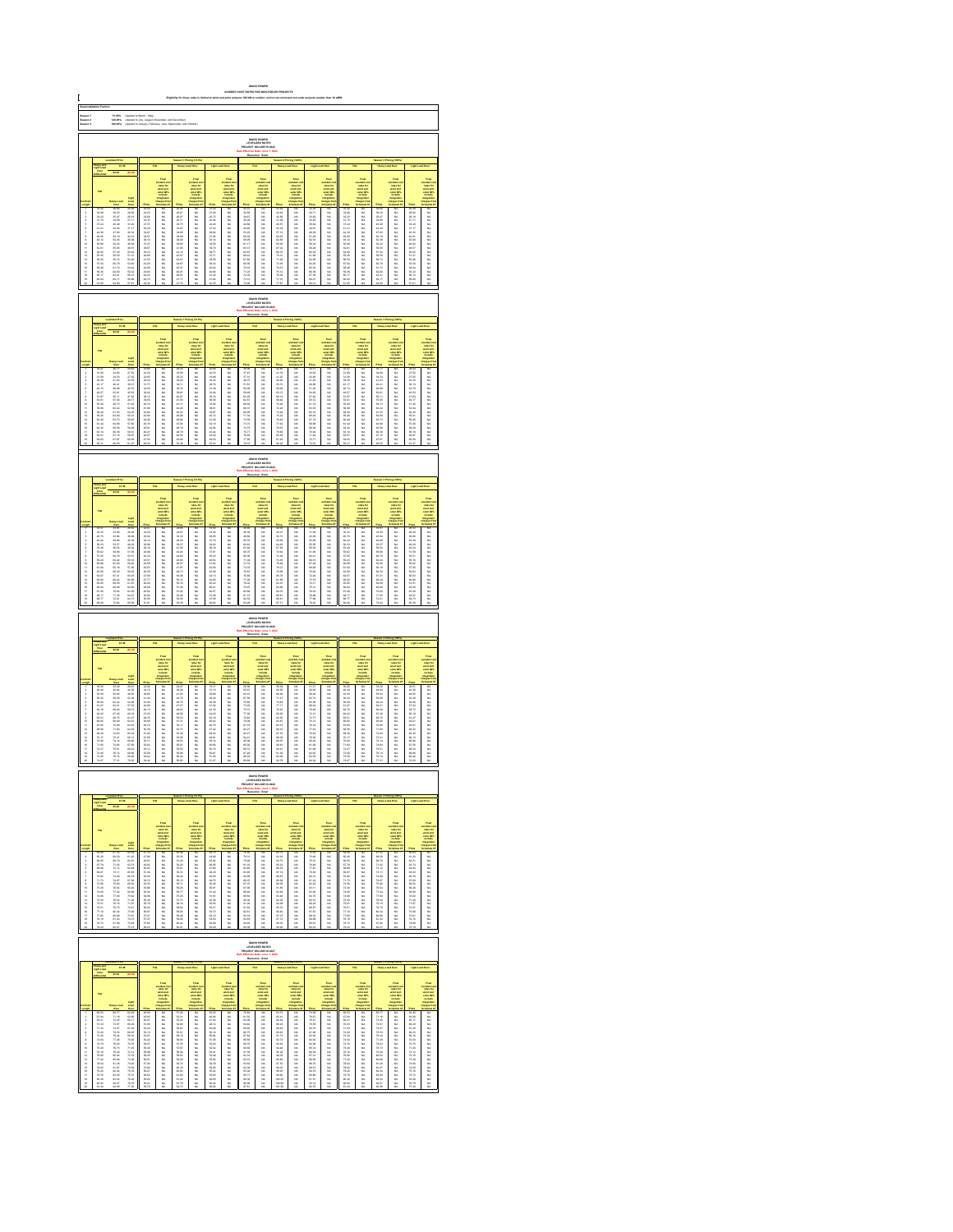#### **AVOIDED COST RATES FOR NON-FUELED PROJECTS**

| <b>Seasonalization Factors</b> |        |                                                                      |
|--------------------------------|--------|----------------------------------------------------------------------|
|                                |        | (Applied to March - May)                                             |
| Season 1                       | 73.50% |                                                                      |
| Season 2                       |        | 120.00% (Applied to July, August, November, and December)            |
| Season 3                       |        | 100.00% (Applied to January, February, June, September, and October) |
|                                |        |                                                                      |

|              |                                       |                            |                          |                |                                                                                                                                 |                |                                                                                                                                 |                |                                                                                                                                 |                  | <b>IDAHO POWER</b><br><b>NON-LEVELIZED RATES</b><br>PROJECT ON-LINE IN 2022<br>Rate Effective Date: June 1, 2022<br>Resource: Solar |                  |                                                                                                                          |                |                                                                                                                                 |                |                                                                                                                                 |                |                                                                                                                                 |                |                                                                                                                                 |
|--------------|---------------------------------------|----------------------------|--------------------------|----------------|---------------------------------------------------------------------------------------------------------------------------------|----------------|---------------------------------------------------------------------------------------------------------------------------------|----------------|---------------------------------------------------------------------------------------------------------------------------------|------------------|-------------------------------------------------------------------------------------------------------------------------------------|------------------|--------------------------------------------------------------------------------------------------------------------------|----------------|---------------------------------------------------------------------------------------------------------------------------------|----------------|---------------------------------------------------------------------------------------------------------------------------------|----------------|---------------------------------------------------------------------------------------------------------------------------------|----------------|---------------------------------------------------------------------------------------------------------------------------------|
|              |                                       | <b>Non-Levelized Price</b> |                          |                |                                                                                                                                 |                | Season 1 Pricing (73.5%)                                                                                                        |                |                                                                                                                                 |                  |                                                                                                                                     |                  | Season 2 Pricing (120%)                                                                                                  |                |                                                                                                                                 |                |                                                                                                                                 |                | Season 3 Pricing (100%)                                                                                                         |                |                                                                                                                                 |
|              | <b>Heavy and</b><br><b>Light Load</b> | \$7.28                     |                          |                | <b>Flat</b>                                                                                                                     |                | <b>Heavy Load Hour</b>                                                                                                          |                | <b>Light Load Hour</b>                                                                                                          |                  | Flat                                                                                                                                |                  | <b>Heavy Load Hour</b>                                                                                                   |                | <b>Light Load Hour</b>                                                                                                          |                | Flat                                                                                                                            |                | <b>Heavy Load Hour</b>                                                                                                          |                | <b>Light Load Hour</b>                                                                                                          |
|              | Hour<br><b>Differential</b>           | \$3.24                     | (\$4.04)                 |                |                                                                                                                                 |                |                                                                                                                                 |                |                                                                                                                                 |                  |                                                                                                                                     |                  |                                                                                                                          |                |                                                                                                                                 |                |                                                                                                                                 |                |                                                                                                                                 |                |                                                                                                                                 |
| Year         | Flat                                  | <b>Heavy Load</b><br>Hour  | Light<br><b>Load Hou</b> | Price          | <b>Final avoided</b><br>cost rates for<br>wind and<br>solar QFs<br>include<br>integration<br>charges from<br><b>Schedule 87</b> | Price          | <b>Final avoided</b><br>cost rates for<br>wind and<br>solar QFs<br>include<br>integration<br>charges from<br><b>Schedule 87</b> | Price          | <b>Final avoided</b><br>cost rates for<br>wind and<br>solar QFs<br>include<br>integration<br>charges from<br><b>Schedule 87</b> | Price            | <b>Final avoided</b><br>cost rates for<br>wind and<br>solar QFs<br>include<br>integration<br>charges from<br><b>Schedule 87</b>     | Price            | <b>Final avoided</b><br>cost rates for<br>wind and<br>solar QFs<br>include<br>integration<br>charges from<br>Schedule 87 | Price          | <b>Final avoided</b><br>cost rates for<br>wind and<br>solar QFs<br>include<br>integration<br>charges from<br><b>Schedule 87</b> | Price          | <b>Final avoided</b><br>cost rates for<br>wind and<br>solar QFs<br>include<br>integration<br>charges from<br><b>Schedule 87</b> | Price          | <b>Final avoided</b><br>cost rates for<br>wind and<br>solar QFs<br>include<br>integration<br>charges from<br><b>Schedule 87</b> | Price          | <b>Final avoided</b><br>cost rates for<br>wind and<br>solar QFs<br>include<br>integration<br>charges from<br><b>Schedule 87</b> |
| 2022         | 33.42                                 | 36.66                      | 29.38                    | 24.56          | <b>NA</b>                                                                                                                       | 26.94          | <b>NA</b>                                                                                                                       | 21.59          | <b>NA</b>                                                                                                                       | 40.10            | <b>NA</b>                                                                                                                           | 43.99            | <b>NA</b>                                                                                                                | 35.26          | <b>NA</b>                                                                                                                       | 33.42          | <b>NA</b>                                                                                                                       | 36.66          | <b>NA</b>                                                                                                                       | 29.38          | <b>NA</b>                                                                                                                       |
| 2023         | 32.47                                 | 35.71                      | 28.43                    | 23.86          | <b>NA</b>                                                                                                                       | 26.25          | <b>NA</b>                                                                                                                       | 20.89          | <b>NA</b>                                                                                                                       | 38.96            | NA                                                                                                                                  | 42.85            | <b>NA</b>                                                                                                                | 34.11          | NA                                                                                                                              | 32.47          | <b>NA</b>                                                                                                                       | 35.71          | <b>NA</b>                                                                                                                       | 28.43          | <b>NA</b>                                                                                                                       |
| 2024         | 30.57                                 | 33.81                      | 26.53                    | 22.47          | <b>NA</b>                                                                                                                       | 24.85          | <b>NA</b>                                                                                                                       | 19.50          | <b>NA</b>                                                                                                                       | 36.69            | <b>NA</b>                                                                                                                           | 40.58            | <b>NA</b>                                                                                                                | 31.84          | <b>NA</b>                                                                                                                       | 30.57          | <b>NA</b>                                                                                                                       | 33.81          | <b>NA</b>                                                                                                                       | 26.53          | <b>NA</b>                                                                                                                       |
| 2025<br>2026 | 30.05<br>64.08                        | 33.29<br>67.32             | 26.01<br>60.04           | 22.08<br>47.10 | <b>NA</b><br><b>NA</b>                                                                                                          | 24.47<br>49.48 | <b>NA</b><br><b>NA</b>                                                                                                          | 19.11<br>44.13 | <b>NA</b><br><b>NA</b>                                                                                                          | 36.06<br>76.90   | <b>NA</b><br><b>NA</b>                                                                                                              | 39.94<br>80.79   | <b>NA</b><br><b>NA</b>                                                                                                   | 31.21<br>72.05 | <b>NA</b><br><b>NA</b>                                                                                                          | 30.05<br>64.08 | <b>NA</b><br><b>NA</b>                                                                                                          | 33.29<br>67.32 | <b>NA</b><br><b>NA</b>                                                                                                          | 26.01<br>60.04 | <b>NA</b><br><b>NA</b>                                                                                                          |
| 2027         | 66.53                                 | 69.77                      | 62.49                    | 48.90          | <b>NA</b>                                                                                                                       | 51.28          | <b>NA</b>                                                                                                                       | 45.93          | <b>NA</b>                                                                                                                       | 79.84            | <b>NA</b>                                                                                                                           | 83.72            | <b>NA</b>                                                                                                                | 74.99          | <b>NA</b>                                                                                                                       | 66.53          | <b>NA</b>                                                                                                                       | 69.77          | <b>NA</b>                                                                                                                       | 62.49          | <b>NA</b>                                                                                                                       |
| 2028         | 69.46                                 | 72.70                      | 65.42                    | 51.05          | <b>NA</b>                                                                                                                       | 53.43          | <b>NA</b>                                                                                                                       | 48.08          | <b>NA</b>                                                                                                                       | 83.35            | <b>NA</b>                                                                                                                           | 87.24            | <b>NA</b>                                                                                                                | 78.50          | <b>NA</b>                                                                                                                       | 69.46          | <b>NA</b>                                                                                                                       | 72.70          | <b>NA</b>                                                                                                                       | 65.42          | <b>NA</b>                                                                                                                       |
| 2029         | 72.09                                 | 75.33                      | 68.05                    | 52.99          | <b>NA</b>                                                                                                                       | 55.37          | <b>NA</b>                                                                                                                       | 50.02          | <b>NA</b>                                                                                                                       | 86.51            | <b>NA</b>                                                                                                                           | 90.40            | <b>NA</b>                                                                                                                | 81.66          | <b>NA</b>                                                                                                                       | 72.09          | <b>NA</b>                                                                                                                       | 75.33          | <b>NA</b>                                                                                                                       | 68.05          | <b>NA</b>                                                                                                                       |
| 2030         | 74.27                                 | 77.51                      | 70.23                    | 54.59          | <b>NA</b>                                                                                                                       | 56.97          | <b>NA</b>                                                                                                                       | 51.62          | <b>NA</b>                                                                                                                       | 89.12            | <b>NA</b>                                                                                                                           | 93.01            | <b>NA</b>                                                                                                                | 84.27          | <b>NA</b>                                                                                                                       | 74.27          | <b>NA</b>                                                                                                                       | 77.51          | <b>NA</b>                                                                                                                       | 70.23          | <b>NA</b>                                                                                                                       |
| 2031         | 76.21                                 | 79.45                      | 72.17                    | 56.02          | <b>NA</b>                                                                                                                       | 58.40          | <b>NA</b>                                                                                                                       | 53.05          | <b>NA</b>                                                                                                                       | 91.46            | <b>NA</b>                                                                                                                           | 95.34            | <b>NA</b>                                                                                                                | 86.61          | <b>NA</b>                                                                                                                       | 76.21          | <b>NA</b>                                                                                                                       | 79.45          | <b>NA</b>                                                                                                                       | 72.17          | <b>NA</b>                                                                                                                       |
| 2032         | 78.39                                 | 81.63                      | 74.35                    | 57.61          | <b>NA</b>                                                                                                                       | 59.99          | <b>NA</b>                                                                                                                       | 54.64          | <b>NA</b>                                                                                                                       | 94.06            | <b>NA</b>                                                                                                                           | 97.95            | <b>NA</b>                                                                                                                | 89.21          | NA                                                                                                                              | 78.39          | <b>NA</b>                                                                                                                       | 81.63          | <b>NA</b>                                                                                                                       | 74.35          | <b>NA</b>                                                                                                                       |
| 2033         | 80.50                                 | 83.74                      | 76.46                    | 59.17          | <b>NA</b>                                                                                                                       | 61.55          | <b>NA</b>                                                                                                                       | 56.20          | <b>NA</b>                                                                                                                       | 96.60            | <b>NA</b>                                                                                                                           | 100.49           | <b>NA</b>                                                                                                                | 91.75          | <b>NA</b>                                                                                                                       | 80.50          | <b>NA</b>                                                                                                                       | 83.74          | <b>NA</b>                                                                                                                       | 76.46          | <b>NA</b>                                                                                                                       |
| 2034<br>2035 | 82.16<br>83.46                        | 85.40                      | 78.12<br>79.41           | 60.38          | <b>NA</b><br><b>NA</b>                                                                                                          | 62.77<br>63.72 | <b>NA</b><br><b>NA</b>                                                                                                          | 57.42<br>58.37 | <b>NA</b><br><b>NA</b>                                                                                                          | 98.59            | <b>NA</b><br><b>NA</b>                                                                                                              | 102.47<br>104.03 | <b>NA</b><br><b>NA</b>                                                                                                   | 93.74<br>95.30 | <b>NA</b><br><b>NA</b>                                                                                                          | 82.16<br>83.46 | <b>NA</b><br><b>NA</b>                                                                                                          | 85.40<br>86.69 | <b>NA</b><br><b>NA</b>                                                                                                          | 78.12          | <b>NA</b><br><b>NA</b>                                                                                                          |
| 2036         | 85.10                                 | 86.69<br>88.34             | 81.06                    | 61.34<br>62.55 | <b>NA</b>                                                                                                                       | 64.93          | <b>NA</b>                                                                                                                       | 59.58          | <b>NA</b>                                                                                                                       | 100.15<br>102.12 | <b>NA</b>                                                                                                                           | 106.01           | <b>NA</b>                                                                                                                | 97.27          | <b>NA</b>                                                                                                                       | 85.10          | <b>NA</b>                                                                                                                       | 88.34          | <b>NA</b>                                                                                                                       | 79.41<br>81.06 | <b>NA</b>                                                                                                                       |
| 2037         | 86.66                                 | 89.90                      | 82.62                    | 63.70          | <b>NA</b>                                                                                                                       | 66.08          | <b>NA</b>                                                                                                                       | 60.73          | <b>NA</b>                                                                                                                       | 103.99           | <b>NA</b>                                                                                                                           | 107.88           | <b>NA</b>                                                                                                                | 99.15          | <b>NA</b>                                                                                                                       | 86.66          | <b>NA</b>                                                                                                                       | 89.90          | <b>NA</b>                                                                                                                       | 82.62          | <b>NA</b>                                                                                                                       |
| 2038         | 88.49                                 | 91.73                      | 84.45                    | 65.04          | <b>NA</b>                                                                                                                       | 67.42          | <b>NA</b>                                                                                                                       | 62.07          | <b>NA</b>                                                                                                                       | 106.19           | <b>NA</b>                                                                                                                           | 110.08           | <b>NA</b>                                                                                                                | 101.34         | NA                                                                                                                              | 88.49          | <b>NA</b>                                                                                                                       | 91.73          | <b>NA</b>                                                                                                                       | 84.45          | <b>NA</b>                                                                                                                       |
| 2039         | 90.31                                 | 93.55                      | 86.27                    | 66.38          | <b>NA</b>                                                                                                                       | 68.76          | <b>NA</b>                                                                                                                       | 63.41          | <b>NA</b>                                                                                                                       | 108.37           | <b>NA</b>                                                                                                                           | 112.26           | <b>NA</b>                                                                                                                | 103.53         | <b>NA</b>                                                                                                                       | 90.31          | <b>NA</b>                                                                                                                       | 93.55          | <b>NA</b>                                                                                                                       | 86.27          | <b>NA</b>                                                                                                                       |
| 2040         | 92.46                                 | 95.70                      | 88.42                    | 67.96          | <b>NA</b>                                                                                                                       | 70.34          | <b>NA</b>                                                                                                                       | 64.99          | <b>NA</b>                                                                                                                       | 110.95           | <b>NA</b>                                                                                                                           | 114.84           | <b>NA</b>                                                                                                                | 106.11         | <b>NA</b>                                                                                                                       | 92.46          | <b>NA</b>                                                                                                                       | 95.70          | <b>NA</b>                                                                                                                       | 88.42          | <b>NA</b>                                                                                                                       |
| 2041         | 94.47                                 | 97.71                      | 90.43                    | 69.43          | <b>NA</b>                                                                                                                       | 71.81          | <b>NA</b>                                                                                                                       | 66.46          | <b>NA</b>                                                                                                                       | 113.36           | <b>NA</b>                                                                                                                           | 117.25           | <b>NA</b>                                                                                                                | 108.51         | <b>NA</b>                                                                                                                       | 94.47          | <b>NA</b>                                                                                                                       | 97.71          | <b>NA</b>                                                                                                                       | 90.43          | <b>NA</b>                                                                                                                       |
| 2042         | 96.17                                 | 99.41                      | 92.13                    | 70.69          | <b>NA</b>                                                                                                                       | 73.07          | <b>NA</b>                                                                                                                       | 67.72          | <b>NA</b>                                                                                                                       | 115.41           | <b>NA</b>                                                                                                                           | 119.30           | <b>NA</b>                                                                                                                | 110.56         | NA                                                                                                                              | 96.17          | <b>NA</b>                                                                                                                       | 99.41          | <b>NA</b>                                                                                                                       | 92.13          | <b>NA</b>                                                                                                                       |
| 2043         | 98.22                                 | 101.46                     | 94.18                    | 72.19          | <b>NA</b>                                                                                                                       | 74.57          | <b>NA</b>                                                                                                                       | 69.22          | <b>NA</b>                                                                                                                       | 117.86           | <b>NA</b>                                                                                                                           | 121.75           | <b>NA</b>                                                                                                                | 113.01         | <b>NA</b>                                                                                                                       | 98.22          | <b>NA</b>                                                                                                                       | 101.46         | <b>NA</b>                                                                                                                       | 94.18          | <b>NA</b>                                                                                                                       |
| 2044         | 100.43                                | 103.67                     | 96.39                    | 73.82          | <b>NA</b>                                                                                                                       | 76.20          | <b>NA</b>                                                                                                                       | 70.85          | <b>NA</b>                                                                                                                       | 120.52           | <b>NA</b>                                                                                                                           | 124.41           | <b>NA</b>                                                                                                                | 115.67         | <b>NA</b>                                                                                                                       | 100.43         | <b>NA</b>                                                                                                                       | 103.67         | <b>NA</b>                                                                                                                       | 96.39          | <b>NA</b>                                                                                                                       |
| 2045         | 102.58                                | 105.82                     | 98.54                    | 75.40          | <b>NA</b>                                                                                                                       | 77.78          | <b>NA</b>                                                                                                                       | 72.43          | <b>NA</b>                                                                                                                       | 123.10           | <b>NA</b>                                                                                                                           | 126.99           | <b>NA</b>                                                                                                                | 118.25         | <b>NA</b>                                                                                                                       | 102.58         | <b>NA</b>                                                                                                                       | 105.82         | <b>NA</b>                                                                                                                       | 98.54          | <b>NA</b>                                                                                                                       |
| 2046         | 104.82                                | 108.06                     | 100.78                   | 77.04          | <b>NA</b>                                                                                                                       | 79.42          | <b>NA</b>                                                                                                                       | 74.07          | <b>NA</b>                                                                                                                       | 125.78           | <b>NA</b>                                                                                                                           | 129.67           | <b>NA</b>                                                                                                                | 120.94         | <b>NA</b>                                                                                                                       | 104.82         | <b>NA</b>                                                                                                                       | 108.06         | <b>NA</b>                                                                                                                       | 100.78         | <b>NA</b>                                                                                                                       |
| 2047         | 107.09                                | 110.33                     | 103.05                   | 78.71          | <b>NA</b>                                                                                                                       | 81.09          | <b>NA</b>                                                                                                                       | 75.74          | <b>NA</b>                                                                                                                       | 128.51           | <b>NA</b>                                                                                                                           | 132.40           | <b>NA</b>                                                                                                                | 123.66         | <b>NA</b>                                                                                                                       | 107.09         | <b>NA</b>                                                                                                                       | 110.33         | <b>NA</b>                                                                                                                       | 103.05         | <b>NA</b>                                                                                                                       |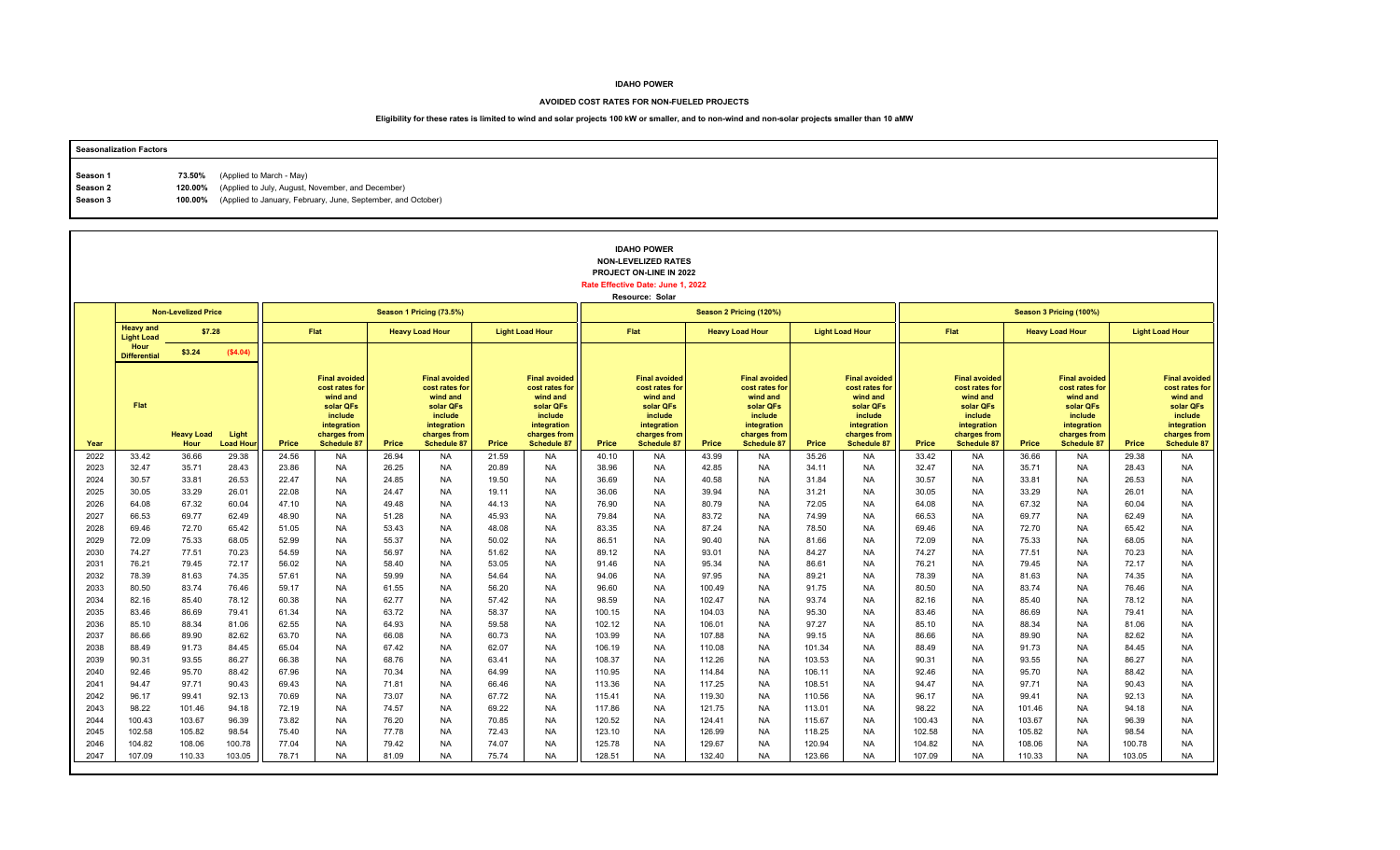| Saason 1<br>Saason 3<br>Saason 3<br>73.60%<br>120.00%<br>100.00%<br> <br> Applied to March - May)<br> Applied to Jaly, August, No<br> Applied to Jaly, August, No |                                                                                                                                                                                                                                 |                                                                                                                                                                                                                                      |                                                                                                                                                                                                                                      |                                                                                                                                                                                                                                |                        |                                                   |                                                                                                 |                                                                                                                                                                                                                                 |                                                                                                                                                                                                                              |                                                                                 |                                                                                        |                                                  |                                                                              |                                                   |                                                                                                   |                                               |                                                                                    |                                               |                                                                                                         |                                                                                                            |                                                                                                                                                                                                                               |
|-------------------------------------------------------------------------------------------------------------------------------------------------------------------|---------------------------------------------------------------------------------------------------------------------------------------------------------------------------------------------------------------------------------|--------------------------------------------------------------------------------------------------------------------------------------------------------------------------------------------------------------------------------------|--------------------------------------------------------------------------------------------------------------------------------------------------------------------------------------------------------------------------------------|--------------------------------------------------------------------------------------------------------------------------------------------------------------------------------------------------------------------------------|------------------------|---------------------------------------------------|-------------------------------------------------------------------------------------------------|---------------------------------------------------------------------------------------------------------------------------------------------------------------------------------------------------------------------------------|------------------------------------------------------------------------------------------------------------------------------------------------------------------------------------------------------------------------------|---------------------------------------------------------------------------------|----------------------------------------------------------------------------------------|--------------------------------------------------|------------------------------------------------------------------------------|---------------------------------------------------|---------------------------------------------------------------------------------------------------|-----------------------------------------------|------------------------------------------------------------------------------------|-----------------------------------------------|---------------------------------------------------------------------------------------------------------|------------------------------------------------------------------------------------------------------------|-------------------------------------------------------------------------------------------------------------------------------------------------------------------------------------------------------------------------------|
|                                                                                                                                                                   | IDAHO POWER<br>LEVELIZED RATE:<br>JECT ON-LINE IN:                                                                                                                                                                              |                                                                                                                                                                                                                                      |                                                                                                                                                                                                                                      |                                                                                                                                                                                                                                |                        |                                                   |                                                                                                 |                                                                                                                                                                                                                                 |                                                                                                                                                                                                                              |                                                                                 |                                                                                        |                                                  |                                                                              |                                                   |                                                                                                   |                                               |                                                                                    |                                               |                                                                                                         |                                                                                                            |                                                                                                                                                                                                                               |
|                                                                                                                                                                   | 87.38                                                                                                                                                                                                                           |                                                                                                                                                                                                                                      |                                                                                                                                                                                                                                      |                                                                                                                                                                                                                                |                        |                                                   |                                                                                                 |                                                                                                                                                                                                                                 |                                                                                                                                                                                                                              |                                                                                 |                                                                                        |                                                  |                                                                              |                                                   |                                                                                                   |                                               |                                                                                    |                                               |                                                                                                         |                                                                                                            |                                                                                                                                                                                                                               |
|                                                                                                                                                                   |                                                                                                                                                                                                                                 |                                                                                                                                                                                                                                      |                                                                                                                                                                                                                                      |                                                                                                                                                                                                                                |                        |                                                   |                                                                                                 |                                                                                                                                                                                                                                 |                                                                                                                                                                                                                              |                                                                                 |                                                                                        |                                                  |                                                                              |                                                   |                                                                                                   |                                               |                                                                                    |                                               |                                                                                                         |                                                                                                            |                                                                                                                                                                                                                               |
|                                                                                                                                                                   |                                                                                                                                                                                                                                 |                                                                                                                                                                                                                                      |                                                                                                                                                                                                                                      |                                                                                                                                                                                                                                |                        |                                                   | <b>THEFT</b>                                                                                    |                                                                                                                                                                                                                                 |                                                                                                                                                                                                                              |                                                                                 | Find<br>under de<br>under der der<br>under Officielle<br>under der                     |                                                  |                                                                              |                                                   |                                                                                                   |                                               |                                                                                    |                                               | Final<br>voluntario<br>voluntario<br>voluntario<br>voluntario<br>voluntario<br>voluntario<br>voluntario |                                                                                                            |                                                                                                                                                                                                                               |
|                                                                                                                                                                   |                                                                                                                                                                                                                                 |                                                                                                                                                                                                                                      |                                                                                                                                                                                                                                      |                                                                                                                                                                                                                                |                        |                                                   |                                                                                                 |                                                                                                                                                                                                                                 |                                                                                                                                                                                                                              |                                                                                 |                                                                                        |                                                  |                                                                              |                                                   |                                                                                                   |                                               |                                                                                    |                                               |                                                                                                         |                                                                                                            |                                                                                                                                                                                                                               |
|                                                                                                                                                                   |                                                                                                                                                                                                                                 |                                                                                                                                                                                                                                      |                                                                                                                                                                                                                                      |                                                                                                                                                                                                                                |                        |                                                   |                                                                                                 |                                                                                                                                                                                                                                 |                                                                                                                                                                                                                              |                                                                                 |                                                                                        |                                                  |                                                                              |                                                   |                                                                                                   |                                               |                                                                                    |                                               |                                                                                                         |                                                                                                            |                                                                                                                                                                                                                               |
|                                                                                                                                                                   |                                                                                                                                                                                                                                 |                                                                                                                                                                                                                                      |                                                                                                                                                                                                                                      |                                                                                                                                                                                                                                |                        |                                                   |                                                                                                 |                                                                                                                                                                                                                                 |                                                                                                                                                                                                                              |                                                                                 |                                                                                        |                                                  |                                                                              |                                                   |                                                                                                   |                                               |                                                                                    |                                               |                                                                                                         |                                                                                                            |                                                                                                                                                                                                                               |
| 显示失真原不显示协计经经转线继续排排                                                                                                                                                |                                                                                                                                                                                                                                 |                                                                                                                                                                                                                                      | Mar 2018 82 23 23 24 25 26 36 37 28 29 29 20 21 22 22 23 23 24 25 26 27 28 29 29 20 21 22 23 23 24 25 27 28 29 20 21 22 23 24 25 27 28 29 20 21 22 23 24 25 26 27 28 29 20 21 22 23 23 24 25 26 27 28 29 20 21 22 23 23 24           |                                                                                                                                                                                                                                | 3.以以以以以以以以以以以以以以以以以以以以 | 化加热 化硫酸铁 医阿拉伯氏试验检肌炎 化二乙基乙二乙基乙基乙二乙基乙基乙基乙基乙基乙基乙基乙基乙 |                                                                                                 |                                                                                                                                                                                                                                 | Foodback and the first second the first second the first second the first second the first second the first second the first second the first second the first second the first second the first second the first second the | 路路路路路站长栏栏站长栏栏柱线栏杆                                                               |                                                                                        | 经总计总经营 化高压分解 医阴道性的 医白细胞 医白细胞 医白细胞 医白细胞 医白细胞 医白细胞 | 以以以以以以以以以以以以以以以以以以                                                           |                                                   |                                                                                                   | 医第三指数 医阿尔比尔氏试验检尿道检查检尿道检查检尿道检尿病 医第三次试验检尿道试验检尿道 |                                                                                    | 一名名 经法定公司 计数字符号 医心包状的 医心包性 医皮肤性 医前缀的 医白色性     |                                                                                                         |                                                                                                            | take the first second the control of the first second the control of the control of the control of the control of the control of the control of the control of the control of the control of the control of the control of th |
|                                                                                                                                                                   |                                                                                                                                                                                                                                 |                                                                                                                                                                                                                                      |                                                                                                                                                                                                                                      |                                                                                                                                                                                                                                |                        |                                                   |                                                                                                 |                                                                                                                                                                                                                                 |                                                                                                                                                                                                                              |                                                                                 |                                                                                        |                                                  |                                                                              |                                                   |                                                                                                   |                                               |                                                                                    |                                               |                                                                                                         |                                                                                                            |                                                                                                                                                                                                                               |
|                                                                                                                                                                   |                                                                                                                                                                                                                                 |                                                                                                                                                                                                                                      |                                                                                                                                                                                                                                      |                                                                                                                                                                                                                                |                        |                                                   |                                                                                                 |                                                                                                                                                                                                                                 |                                                                                                                                                                                                                              |                                                                                 | <b>DAHO POWER</b><br>LEVELIZED RATES                                                   |                                                  |                                                                              |                                                   |                                                                                                   |                                               |                                                                                    |                                               |                                                                                                         |                                                                                                            |                                                                                                                                                                                                                               |
|                                                                                                                                                                   |                                                                                                                                                                                                                                 |                                                                                                                                                                                                                                      |                                                                                                                                                                                                                                      |                                                                                                                                                                                                                                |                        |                                                   |                                                                                                 |                                                                                                                                                                                                                                 |                                                                                                                                                                                                                              |                                                                                 |                                                                                        |                                                  |                                                                              |                                                   |                                                                                                   |                                               |                                                                                    |                                               |                                                                                                         |                                                                                                            |                                                                                                                                                                                                                               |
|                                                                                                                                                                   |                                                                                                                                                                                                                                 |                                                                                                                                                                                                                                      |                                                                                                                                                                                                                                      |                                                                                                                                                                                                                                |                        |                                                   |                                                                                                 |                                                                                                                                                                                                                                 |                                                                                                                                                                                                                              |                                                                                 |                                                                                        |                                                  |                                                                              |                                                   |                                                                                                   |                                               |                                                                                    |                                               |                                                                                                         |                                                                                                            |                                                                                                                                                                                                                               |
|                                                                                                                                                                   |                                                                                                                                                                                                                                 |                                                                                                                                                                                                                                      |                                                                                                                                                                                                                                      |                                                                                                                                                                                                                                |                        |                                                   | vented and<br>select and<br>select the control<br>industries                                    |                                                                                                                                                                                                                                 | Final<br>subject is<br>subject in<br>subject in<br>include                                                                                                                                                                   |                                                                                 | vended a<br>select and<br>select and<br>matterial                                      |                                                  | voted on<br>raise for<br>sind and<br>solar CPs<br>include                    |                                                   |                                                                                                   |                                               | rains for<br>state and<br>state CP<br>instate                                      |                                               |                                                                                                         |                                                                                                            | taka 2016年1月11日,1月12日,1月12日,1月12日,1月12日,1月12日,1月12日,1月12日,1月12日,1月12日,1月12日,1月12日,1月12日,1月12日,1月12日,                                                                                                                          |
|                                                                                                                                                                   |                                                                                                                                                                                                                                 |                                                                                                                                                                                                                                      |                                                                                                                                                                                                                                      | 2020年2月23日 2月22日 2月22日 2月22日 2月23日 2月23日 2月23日 2月23日 2月23日 2月23日 2月23日 2月23日 2月23日 2月23日 2月23日 2月23日 2月24日 2月25日 2月25日 2月25日 2月25日 2月25日 2月25日 2月25日 2月25日 2月25日 2月25日 2月25日 2月25日 2月25日 2月25日 2月25日 2月25日 2月25日 2月25日 2月25日 2 | 化脱机机机机 机机机机机机机机机机机机机   |                                                   |                                                                                                 |                                                                                                                                                                                                                                 |                                                                                                                                                                                                                              |                                                                                 | 1. 化甲状腺杆菌素 医皮肤皮肤皮肤皮肤皮肤皮肤皮肤                                                             |                                                  | 以以以以以以以以以以以以以以以以以以以                                                          |                                                   | 2. 风烟 机加热机 化加热加热加热加热 化加热加热                                                                        |                                               |                                                                                    |                                               | 加加加加加加加加加加加加加加加加加加                                                                                      |                                                                                                            |                                                                                                                                                                                                                               |
|                                                                                                                                                                   |                                                                                                                                                                                                                                 |                                                                                                                                                                                                                                      |                                                                                                                                                                                                                                      |                                                                                                                                                                                                                                |                        |                                                   |                                                                                                 |                                                                                                                                                                                                                                 |                                                                                                                                                                                                                              |                                                                                 |                                                                                        |                                                  |                                                                              |                                                   |                                                                                                   |                                               |                                                                                    |                                               |                                                                                                         |                                                                                                            |                                                                                                                                                                                                                               |
|                                                                                                                                                                   |                                                                                                                                                                                                                                 |                                                                                                                                                                                                                                      |                                                                                                                                                                                                                                      |                                                                                                                                                                                                                                |                        |                                                   |                                                                                                 |                                                                                                                                                                                                                                 |                                                                                                                                                                                                                              |                                                                                 |                                                                                        |                                                  |                                                                              |                                                   |                                                                                                   |                                               |                                                                                    |                                               |                                                                                                         |                                                                                                            |                                                                                                                                                                                                                               |
| 运当年车先卫年全地计说话到话说 纤维细                                                                                                                                               | 22.54 23.84 23.94 24.95 24.95 25.95 25.95 25.95 26.95 27.95 28.95 27.95 28.95 29.95 27.95 28.95 29.95 27.95 27.95 27.95 27.95 27.95 27.95 27.95 27.95 27.95 27.95 27.95 27.95 27.95 27.95 27.95 27.95 27.95 27.95 27.95 27.95 2 |                                                                                                                                                                                                                                      |                                                                                                                                                                                                                                      |                                                                                                                                                                                                                                |                        | 医新式式试验检试验检梅毒 医前缀 化二乙基二乙基                          |                                                                                                 | 2023年12月13日 2月24日 2月23日 2月23日 2月23日 2月23日 2月23日 2月23日 2月23日 2月23日 2月23日 2月23日 2月23日 2月23日 2月23日 2月23日 2月23日 2月23日 2月23日 2月23日 2月23日 2月23日 2月23日 2月23日 2月23日 2月23日 2月23日 2月23日 2月23日 2月23日 2月23日 2月23日 2月23日 2月23日 2月23日 2月23日 2 |                                                                                                                                                                                                                              | 准分分法准备 计自动自动标准 化分子 计自动调整 化二乙基苯基 医二乙酸二乙酸 医阿尔伯氏试验检尿道                              |                                                                                        | 在几日总结林场场新时间的新闻的时间,我们在我们的一个人的人们的一个人的人们的           |                                                                              |                                                   |                                                                                                   | 人名俄罗斯加尔 化分化 法法法律的权利 医腹膜炎                      |                                                                                    | 化硫酸铁 化硫酸铁 计数字分类 计数据数据 化二乙基乙基                  |                                                                                                         | 2012年12月23日 12月23日 12月23日 12月23日 12月23日 12月23日 12月23日 12月23日 12月23日 12月23日 12月23日 12月23日 12月23日 12月2       |                                                                                                                                                                                                                               |
|                                                                                                                                                                   |                                                                                                                                                                                                                                 |                                                                                                                                                                                                                                      |                                                                                                                                                                                                                                      |                                                                                                                                                                                                                                |                        |                                                   |                                                                                                 |                                                                                                                                                                                                                                 |                                                                                                                                                                                                                              |                                                                                 |                                                                                        |                                                  |                                                                              |                                                   |                                                                                                   |                                               |                                                                                    |                                               |                                                                                                         |                                                                                                            |                                                                                                                                                                                                                               |
|                                                                                                                                                                   |                                                                                                                                                                                                                                 |                                                                                                                                                                                                                                      |                                                                                                                                                                                                                                      |                                                                                                                                                                                                                                |                        |                                                   |                                                                                                 |                                                                                                                                                                                                                                 |                                                                                                                                                                                                                              |                                                                                 | IDAHO POWER<br>LEVELIZED RATES<br>LECT ON-LINE IN 202                                  |                                                  |                                                                              |                                                   |                                                                                                   |                                               |                                                                                    |                                               |                                                                                                         |                                                                                                            |                                                                                                                                                                                                                               |
|                                                                                                                                                                   | navy am<br>ghl Loa                                                                                                                                                                                                              | 87.3                                                                                                                                                                                                                                 |                                                                                                                                                                                                                                      |                                                                                                                                                                                                                                |                        |                                                   |                                                                                                 |                                                                                                                                                                                                                                 |                                                                                                                                                                                                                              |                                                                                 |                                                                                        |                                                  |                                                                              |                                                   |                                                                                                   |                                               |                                                                                    |                                               |                                                                                                         |                                                                                                            |                                                                                                                                                                                                                               |
|                                                                                                                                                                   |                                                                                                                                                                                                                                 |                                                                                                                                                                                                                                      |                                                                                                                                                                                                                                      |                                                                                                                                                                                                                                |                        |                                                   | weekel on<br>sales for<br>sales for<br>sales City<br>independent                                |                                                                                                                                                                                                                                 | value of<br>raise for<br>sing and<br>sales QP<br>include                                                                                                                                                                     |                                                                                 | wided on<br>subset for<br>wind and<br>suiter Cify<br>include                           |                                                  | volad<br>volas for<br>volad and<br>solar CP<br>include                       |                                                   | volded on<br>ratios for<br>militar de militar<br>solaritar de militar<br>harganitar<br>harganitar |                                               | weathed and<br>material design<br>states (2014)<br>includes<br>integration         |                                               | ontine) a<br>radom Re<br>wired any<br>walter Cit                                                        |                                                                                                            |                                                                                                                                                                                                                               |
|                                                                                                                                                                   |                                                                                                                                                                                                                                 |                                                                                                                                                                                                                                      |                                                                                                                                                                                                                                      |                                                                                                                                                                                                                                |                        |                                                   |                                                                                                 |                                                                                                                                                                                                                                 |                                                                                                                                                                                                                              |                                                                                 |                                                                                        |                                                  |                                                                              |                                                   |                                                                                                   |                                               |                                                                                    |                                               |                                                                                                         |                                                                                                            | state and additional Property of Microsoft Property and Additional Property of Microsoft Property and Additional Property of Microsoft Property and Additional Property Property Property Property Property Property Property |
|                                                                                                                                                                   |                                                                                                                                                                                                                                 |                                                                                                                                                                                                                                      |                                                                                                                                                                                                                                      |                                                                                                                                                                                                                                |                        |                                                   |                                                                                                 |                                                                                                                                                                                                                                 |                                                                                                                                                                                                                              |                                                                                 |                                                                                        |                                                  |                                                                              |                                                   |                                                                                                   |                                               |                                                                                    |                                               |                                                                                                         |                                                                                                            |                                                                                                                                                                                                                               |
|                                                                                                                                                                   |                                                                                                                                                                                                                                 |                                                                                                                                                                                                                                      |                                                                                                                                                                                                                                      |                                                                                                                                                                                                                                |                        |                                                   |                                                                                                 |                                                                                                                                                                                                                                 |                                                                                                                                                                                                                              |                                                                                 |                                                                                        |                                                  |                                                                              |                                                   |                                                                                                   |                                               |                                                                                    |                                               |                                                                                                         |                                                                                                            |                                                                                                                                                                                                                               |
| - 中央失去者早年申担计论组组络组织组织                                                                                                                                              |                                                                                                                                                                                                                                 | 882 23.56 24.56 25.56 25.56 25.56 25.56 25.56 25.56 25.56 25.56 25.56 25.56 25.56 25.56 25.56 25.56 25.56 25.56 25.56 25.56 25.56 25.56 25.56 25.56 25.56 25.56 25.56 25.56 25.56 25.56 25.56 25.56 25.56 25.56 25.56 25.56 25       | New 2013   22:56 02:71 20:47 17:42 43:14 10:56 12:56 12:57 12:58 12:59 12:59 12:59 12:59 12:59 12:59 12:59 12:59 12:59 12:59 12:59 12:59 12:59 12:59 12:59 12:59 12:59 12:59 12:59 12:59 12:59 12:59                                 |                                                                                                                                                                                                                                | 化脱机机脱机脱机机脱机脱机脱机脱机脱机    | 一名名名 化分离 医多发性性 化反应 医无线性的                          |                                                                                                 |                                                                                                                                                                                                                                 | ************************                                                                                                                                                                                                     |                                                                                 | 1. 机机械机械机械机械机械机械机械机械机械                                                                 | - 机叶线 林威林群岛 经自动的总额 经开发 医耳聋性脑炎 医尿道性咽峡炎 医阿尔伯氏试验检胆汁 | 以以及以以以以以以以以以以以以以以以以                                                          |                                                   |                                                                                                   | 一名名名 化活性化 化分解机 化分解性化分析                        | ,,,,,,,,,,,,,,,,,,,,,,,,,,,,                                                       | 2.北京新发生派的 计计算设备结构 化后流形物 医抗原性                  | 加加加加加加加加加加加加加加加加加加                                                                                      |                                                                                                            |                                                                                                                                                                                                                               |
|                                                                                                                                                                   |                                                                                                                                                                                                                                 |                                                                                                                                                                                                                                      |                                                                                                                                                                                                                                      |                                                                                                                                                                                                                                |                        |                                                   |                                                                                                 |                                                                                                                                                                                                                                 |                                                                                                                                                                                                                              |                                                                                 |                                                                                        |                                                  |                                                                              |                                                   |                                                                                                   |                                               |                                                                                    |                                               |                                                                                                         |                                                                                                            |                                                                                                                                                                                                                               |
|                                                                                                                                                                   |                                                                                                                                                                                                                                 |                                                                                                                                                                                                                                      |                                                                                                                                                                                                                                      |                                                                                                                                                                                                                                |                        |                                                   |                                                                                                 |                                                                                                                                                                                                                                 |                                                                                                                                                                                                                              |                                                                                 | <b>IDAHO POWER<br/>LEVELIZED RATES<br/>JJECT ON-LINE IN 2</b><br>Rictive Date: Jane 1, |                                                  |                                                                              |                                                   |                                                                                                   |                                               |                                                                                    |                                               |                                                                                                         |                                                                                                            |                                                                                                                                                                                                                               |
|                                                                                                                                                                   |                                                                                                                                                                                                                                 | 87.31                                                                                                                                                                                                                                |                                                                                                                                                                                                                                      |                                                                                                                                                                                                                                |                        |                                                   |                                                                                                 |                                                                                                                                                                                                                                 |                                                                                                                                                                                                                              |                                                                                 |                                                                                        |                                                  |                                                                              |                                                   |                                                                                                   |                                               |                                                                                    |                                               |                                                                                                         |                                                                                                            |                                                                                                                                                                                                                               |
|                                                                                                                                                                   |                                                                                                                                                                                                                                 |                                                                                                                                                                                                                                      |                                                                                                                                                                                                                                      |                                                                                                                                                                                                                                |                        |                                                   |                                                                                                 |                                                                                                                                                                                                                                 |                                                                                                                                                                                                                              |                                                                                 |                                                                                        |                                                  |                                                                              |                                                   |                                                                                                   |                                               |                                                                                    |                                               |                                                                                                         |                                                                                                            |                                                                                                                                                                                                                               |
|                                                                                                                                                                   |                                                                                                                                                                                                                                 |                                                                                                                                                                                                                                      |                                                                                                                                                                                                                                      |                                                                                                                                                                                                                                |                        |                                                   |                                                                                                 |                                                                                                                                                                                                                                 |                                                                                                                                                                                                                              |                                                                                 |                                                                                        |                                                  |                                                                              |                                                   |                                                                                                   |                                               |                                                                                    |                                               |                                                                                                         |                                                                                                            |                                                                                                                                                                                                                               |
|                                                                                                                                                                   |                                                                                                                                                                                                                                 |                                                                                                                                                                                                                                      |                                                                                                                                                                                                                                      |                                                                                                                                                                                                                                |                        |                                                   | Final<br>voltat ca<br>voltat for<br>voltat and<br>sales CPs<br>indicate<br>harpetics            |                                                                                                                                                                                                                                 | Final<br>colorados de<br>colorados de alcal<br>colorados<br>integrados                                                                                                                                                       |                                                                                 | vended to<br>sales for<br>what are<br>salar CP<br>includes                             |                                                  | Final<br>colora for<br>colora for<br>wider City<br>toolse for<br>integration |                                                   | sandad<br>Alista and an<br>Alista and an<br>Alista and an<br>Alistan S                            |                                               | Final<br>voltat ca<br>voltat and<br>voltat and<br>solar CP<br>include<br>harged by |                                               | volet &<br>sind at<br>sida G<br>technik<br>sinovit                                                      |                                                                                                            |                                                                                                                                                                                                                               |
|                                                                                                                                                                   |                                                                                                                                                                                                                                 |                                                                                                                                                                                                                                      |                                                                                                                                                                                                                                      |                                                                                                                                                                                                                                |                        |                                                   |                                                                                                 |                                                                                                                                                                                                                                 |                                                                                                                                                                                                                              |                                                                                 |                                                                                        |                                                  |                                                                              |                                                   |                                                                                                   |                                               |                                                                                    |                                               |                                                                                                         |                                                                                                            |                                                                                                                                                                                                                               |
|                                                                                                                                                                   |                                                                                                                                                                                                                                 |                                                                                                                                                                                                                                      |                                                                                                                                                                                                                                      |                                                                                                                                                                                                                                |                        |                                                   |                                                                                                 |                                                                                                                                                                                                                                 |                                                                                                                                                                                                                              |                                                                                 |                                                                                        |                                                  |                                                                              |                                                   |                                                                                                   |                                               |                                                                                    |                                               |                                                                                                         |                                                                                                            |                                                                                                                                                                                                                               |
|                                                                                                                                                                   |                                                                                                                                                                                                                                 |                                                                                                                                                                                                                                      |                                                                                                                                                                                                                                      |                                                                                                                                                                                                                                |                        |                                                   |                                                                                                 |                                                                                                                                                                                                                                 |                                                                                                                                                                                                                              |                                                                                 |                                                                                        |                                                  |                                                                              |                                                   |                                                                                                   |                                               |                                                                                    |                                               |                                                                                                         |                                                                                                            |                                                                                                                                                                                                                               |
|                                                                                                                                                                   |                                                                                                                                                                                                                                 |                                                                                                                                                                                                                                      |                                                                                                                                                                                                                                      |                                                                                                                                                                                                                                |                        |                                                   |                                                                                                 |                                                                                                                                                                                                                                 |                                                                                                                                                                                                                              |                                                                                 |                                                                                        |                                                  |                                                                              |                                                   |                                                                                                   |                                               |                                                                                    |                                               |                                                                                                         |                                                                                                            |                                                                                                                                                                                                                               |
|                                                                                                                                                                   |                                                                                                                                                                                                                                 |                                                                                                                                                                                                                                      | 2008年 10月12日 10月21日 10月20日 10月20日 10月20日 10月20日 10月20日 10月20日 10月20日 10月20日 10月20日 10月20日 10月20日 10月                                                                                                                                 |                                                                                                                                                                                                                                | 化脱机机放射机 机机机机机机机机机机机机   | 医第二次 医二氯化物 医三氯化物 医三氯化物 医三氯化物 医三氯化物 医三氯化物 医三氯化物    |                                                                                                 | 15.20 21:30 22:30 23:30 23:20 23:20 23:30 23:20 23:20 23:20 23:20 23:20 23:20 23:20 23:20 23:20 23:20 23:20 23:20 23:20 23:20 23:20 23:20 23:20 23:20 23:20 23:20 23:20 23:20 23:20 23:20 23:20 23:20 23:20 23:20 23:20 23:20   |                                                                                                                                                                                                                              | 准准数 化硅硅硅硅硅钇硅硅硅钛锰钛钛钛锰钛铌钛                                                         | 2. 机机 机机机机机机机机机机机机机机机机                                                                 | 2.经营销售价值的公司 经经济利用 医阴道性脑膜炎                        | 以以以以以以以以以以以以以以以以以以以                                                          |                                                   | 2.以前是以后的人的人的人的人的人的人的人的人                                                                           | 医耳氏试验检尿道检尿病 医白细胞 医白细胞                         |                                                                                    | 医抗原性试验检梅毒素 医心包性脑炎 医心包性骨折 医心包的 医心包性 医心包性脑炎     | 加加加加加加加加加加加加加加加加加加加                                                                                     | 2013年1月22日 12月22日 12月22日 12月22日 12月22日 12月22日 12月22日 12月22日 12月22日 12月22日 12月22日 12月22日 12月22日 12月22日 12月2 |                                                                                                                                                                                                                               |
|                                                                                                                                                                   |                                                                                                                                                                                                                                 |                                                                                                                                                                                                                                      |                                                                                                                                                                                                                                      |                                                                                                                                                                                                                                |                        |                                                   |                                                                                                 |                                                                                                                                                                                                                                 |                                                                                                                                                                                                                              |                                                                                 | IDAHO POWER<br>LEVELIZED RATES<br>LECT ON-LINE IN 21                                   |                                                  |                                                                              |                                                   |                                                                                                   |                                               |                                                                                    |                                               |                                                                                                         |                                                                                                            |                                                                                                                                                                                                                               |
|                                                                                                                                                                   |                                                                                                                                                                                                                                 |                                                                                                                                                                                                                                      |                                                                                                                                                                                                                                      |                                                                                                                                                                                                                                |                        |                                                   |                                                                                                 |                                                                                                                                                                                                                                 |                                                                                                                                                                                                                              |                                                                                 |                                                                                        |                                                  |                                                                              |                                                   |                                                                                                   |                                               |                                                                                    |                                               |                                                                                                         |                                                                                                            |                                                                                                                                                                                                                               |
|                                                                                                                                                                   |                                                                                                                                                                                                                                 |                                                                                                                                                                                                                                      |                                                                                                                                                                                                                                      |                                                                                                                                                                                                                                |                        |                                                   |                                                                                                 |                                                                                                                                                                                                                                 |                                                                                                                                                                                                                              |                                                                                 |                                                                                        |                                                  |                                                                              |                                                   |                                                                                                   |                                               |                                                                                    |                                               |                                                                                                         |                                                                                                            |                                                                                                                                                                                                                               |
|                                                                                                                                                                   |                                                                                                                                                                                                                                 |                                                                                                                                                                                                                                      |                                                                                                                                                                                                                                      |                                                                                                                                                                                                                                |                        |                                                   | Final<br>seated ca<br>cales for<br>selected and<br>selected industry<br>industry<br>temperature |                                                                                                                                                                                                                                 | volded on<br>raise for<br>sales for<br>sales GP<br>include<br>raispation<br>harges for                                                                                                                                       |                                                                                 |                                                                                        |                                                  | vented and<br>selected and<br>selected and<br>helpedian<br>helpedian         |                                                   |                                                                                                   |                                               | ented on<br>relative<br>selection<br>selection<br>respective                       |                                               |                                                                                                         |                                                                                                            |                                                                                                                                                                                                                               |
|                                                                                                                                                                   |                                                                                                                                                                                                                                 |                                                                                                                                                                                                                                      |                                                                                                                                                                                                                                      |                                                                                                                                                                                                                                |                        |                                                   |                                                                                                 |                                                                                                                                                                                                                                 |                                                                                                                                                                                                                              |                                                                                 |                                                                                        |                                                  |                                                                              |                                                   |                                                                                                   |                                               |                                                                                    |                                               |                                                                                                         |                                                                                                            |                                                                                                                                                                                                                               |
|                                                                                                                                                                   |                                                                                                                                                                                                                                 |                                                                                                                                                                                                                                      |                                                                                                                                                                                                                                      |                                                                                                                                                                                                                                |                        |                                                   |                                                                                                 |                                                                                                                                                                                                                                 |                                                                                                                                                                                                                              |                                                                                 |                                                                                        |                                                  |                                                                              |                                                   |                                                                                                   |                                               |                                                                                    |                                               |                                                                                                         |                                                                                                            |                                                                                                                                                                                                                               |
|                                                                                                                                                                   |                                                                                                                                                                                                                                 |                                                                                                                                                                                                                                      |                                                                                                                                                                                                                                      |                                                                                                                                                                                                                                |                        |                                                   |                                                                                                 |                                                                                                                                                                                                                                 |                                                                                                                                                                                                                              |                                                                                 |                                                                                        |                                                  |                                                                              |                                                   |                                                                                                   |                                               |                                                                                    |                                               |                                                                                                         |                                                                                                            |                                                                                                                                                                                                                               |
|                                                                                                                                                                   | 活動記 けんきゅうしょう かいしょう かいこうしょう かいかん かいかん かいしょう かいしょう かいしょう かいかん かいしょう あいかん かんしゃ あいかん かんしゃ あいかん                                                                                                                                      |                                                                                                                                                                                                                                      |                                                                                                                                                                                                                                      |                                                                                                                                                                                                                                | 1.以以以以以以以以以以以以以以以以以以以  | 机式机械机构 医抗性脑炎 化硫酸铁                                 |                                                                                                 | 13日的 化活性分析 化二氯化物 化二氯化物 化三氯化物 化三氯化物 计分布机 计分布机 计分布机 计分布                                                                                                                                                                           |                                                                                                                                                                                                                              | 【经济报告】 经市场利用 医阴道 医阴道性 医阴道性 医阴道性 医阴道性 医阴道性 医阴道性骨折 医阴道性                           |                                                                                        | 核武器的计划 经经济利润的 医二氯化物                              |                                                                              | 再加糖的 计启动计算机存储 计分类程序 经利用的                          | 2. 地址地址地址地址地址地址地址地址地址地址                                                                           | 化硫酸钠 计最后存储 医假性脑膜炎 医皮肤性 医双角性                   |                                                                                    |                                               | 22. 加热地 化加热加热加热加热 化加热加热加热                                                                               |                                                                                                            | 2.双腿肌肌肌肌肌肌肌肌肌肌肌肌肌肌肌肌肌肌                                                                                                                                                                                                        |
|                                                                                                                                                                   |                                                                                                                                                                                                                                 |                                                                                                                                                                                                                                      |                                                                                                                                                                                                                                      |                                                                                                                                                                                                                                |                        |                                                   |                                                                                                 |                                                                                                                                                                                                                                 |                                                                                                                                                                                                                              |                                                                                 |                                                                                        |                                                  |                                                                              |                                                   |                                                                                                   |                                               |                                                                                    |                                               |                                                                                                         |                                                                                                            |                                                                                                                                                                                                                               |
|                                                                                                                                                                   |                                                                                                                                                                                                                                 |                                                                                                                                                                                                                                      |                                                                                                                                                                                                                                      |                                                                                                                                                                                                                                |                        |                                                   |                                                                                                 |                                                                                                                                                                                                                                 |                                                                                                                                                                                                                              |                                                                                 | IDAHO POWER<br>LEVELIZED RATES<br>LIECT ON-LINE IN 1                                   |                                                  |                                                                              |                                                   |                                                                                                   |                                               |                                                                                    |                                               |                                                                                                         |                                                                                                            |                                                                                                                                                                                                                               |
|                                                                                                                                                                   |                                                                                                                                                                                                                                 |                                                                                                                                                                                                                                      |                                                                                                                                                                                                                                      |                                                                                                                                                                                                                                |                        |                                                   |                                                                                                 |                                                                                                                                                                                                                                 |                                                                                                                                                                                                                              |                                                                                 |                                                                                        |                                                  |                                                                              |                                                   |                                                                                                   |                                               |                                                                                    |                                               |                                                                                                         |                                                                                                            |                                                                                                                                                                                                                               |
|                                                                                                                                                                   |                                                                                                                                                                                                                                 |                                                                                                                                                                                                                                      |                                                                                                                                                                                                                                      |                                                                                                                                                                                                                                |                        |                                                   |                                                                                                 |                                                                                                                                                                                                                                 |                                                                                                                                                                                                                              |                                                                                 |                                                                                        |                                                  | raiss for<br>wind and<br>solar CP<br>include                                 |                                                   |                                                                                                   |                                               |                                                                                    |                                               |                                                                                                         |                                                                                                            |                                                                                                                                                                                                                               |
|                                                                                                                                                                   |                                                                                                                                                                                                                                 |                                                                                                                                                                                                                                      |                                                                                                                                                                                                                                      |                                                                                                                                                                                                                                |                        |                                                   | Final<br>selford on<br>selford and<br>selford below<br>indicate<br>harges fro                   |                                                                                                                                                                                                                                 |                                                                                                                                                                                                                              |                                                                                 |                                                                                        |                                                  |                                                                              |                                                   | the                                                                                               |                                               | tun                                                                                |                                               |                                                                                                         |                                                                                                            |                                                                                                                                                                                                                               |
|                                                                                                                                                                   |                                                                                                                                                                                                                                 |                                                                                                                                                                                                                                      |                                                                                                                                                                                                                                      |                                                                                                                                                                                                                                |                        |                                                   |                                                                                                 |                                                                                                                                                                                                                                 |                                                                                                                                                                                                                              |                                                                                 |                                                                                        |                                                  |                                                                              |                                                   |                                                                                                   |                                               |                                                                                    |                                               |                                                                                                         |                                                                                                            |                                                                                                                                                                                                                               |
|                                                                                                                                                                   |                                                                                                                                                                                                                                 |                                                                                                                                                                                                                                      |                                                                                                                                                                                                                                      |                                                                                                                                                                                                                                |                        |                                                   |                                                                                                 |                                                                                                                                                                                                                                 |                                                                                                                                                                                                                              |                                                                                 |                                                                                        |                                                  |                                                                              |                                                   |                                                                                                   |                                               |                                                                                    |                                               |                                                                                                         |                                                                                                            |                                                                                                                                                                                                                               |
| 牙牙皮身身足目 医排针球性神经神经神经                                                                                                                                               | 派战 分解 的复数人名英格兰人姓氏格尔德住所名称来源于古英语含义是 计自动存储器 计自动控制 计数据 计数据 计数据                                                                                                                                                                      | <b>Name 2012 12:00:00 12:00:00 12:00:00 12:00:00 12:00:00 12:00:00 12:00:00 12:00:00 12:00:00 12:00:00 12:00:00 12:00:00 12:00:00 12:00:00 12:00:00 12:00:00 12:00:00 12:00:00 12:00:00 12:00:00 12:00:00 12:00:00 12:00:00 12:0</b> | <b>Light Mark 22:46 All 22:46 All 22:46 All 22:46 All 22:46 All 22:46 All 22:56 All 22:56 All 22:56 All 22:56 All 22:56 All 22:56 All 22:56 All 22:56 All 22:56 All 22:56 All 22:56 All 22:56 All 22:56 All 22:56 All 22:56 All </b> | 2020年1月22日 12月22日 12月22日 12月22日 12月22日 12月22日 12月22日 12月22日 12月22日 12月22日 12月22日 12月22日 12月22日 12月22日 12月2                                                                                                                     | 化脱脂 化脱脂酸医脱脂酸 化脱脂酸医脱脂酸  | (5) 经经过公司 计数据数据 计结构计算机                            |                                                                                                 | 医抗抗原 化乙烯基乙烯基 计分类 医心包 医心包 医心包 医心包 医心包 医心包的 医心包的                                                                                                                                                                                  |                                                                                                                                                                                                                              | 43.名标准 48.名标准 58.名称 58.名称 58.名称 58.名称 58.名称 58.名称 58.名称 58.名称 58.名称 58.名称 58.名称 |                                                                                        | 一种国际 化过程 医精神病 医血管 计多项 医心包的 医二氏试验检尿道检尿病 医阿尔比尔氏征   |                                                                              | 准的准备 化石油 计数字 计数据 计数据 计数据数据 医心包性 计数据数据 计数字 计数字 计数字 |                                                                                                   | 海分油油 机式式自动自动机成成成 医横动动脉                        |                                                                                    | 发展的 医二氯化物 医二氯化物 医三氯化物 医三氯化物 医三氯化物 医三氯化物 医三氯化物 | 化加加加加加加加加加加加加加加加加加加                                                                                     | 2016年2月22日 1月22日 1月22日 1月23日 1月23日 1月23日 1月23日 1月23日 1月23日 1月23日 1月23日 1月23日 1月23日                         |                                                                                                                                                                                                                               |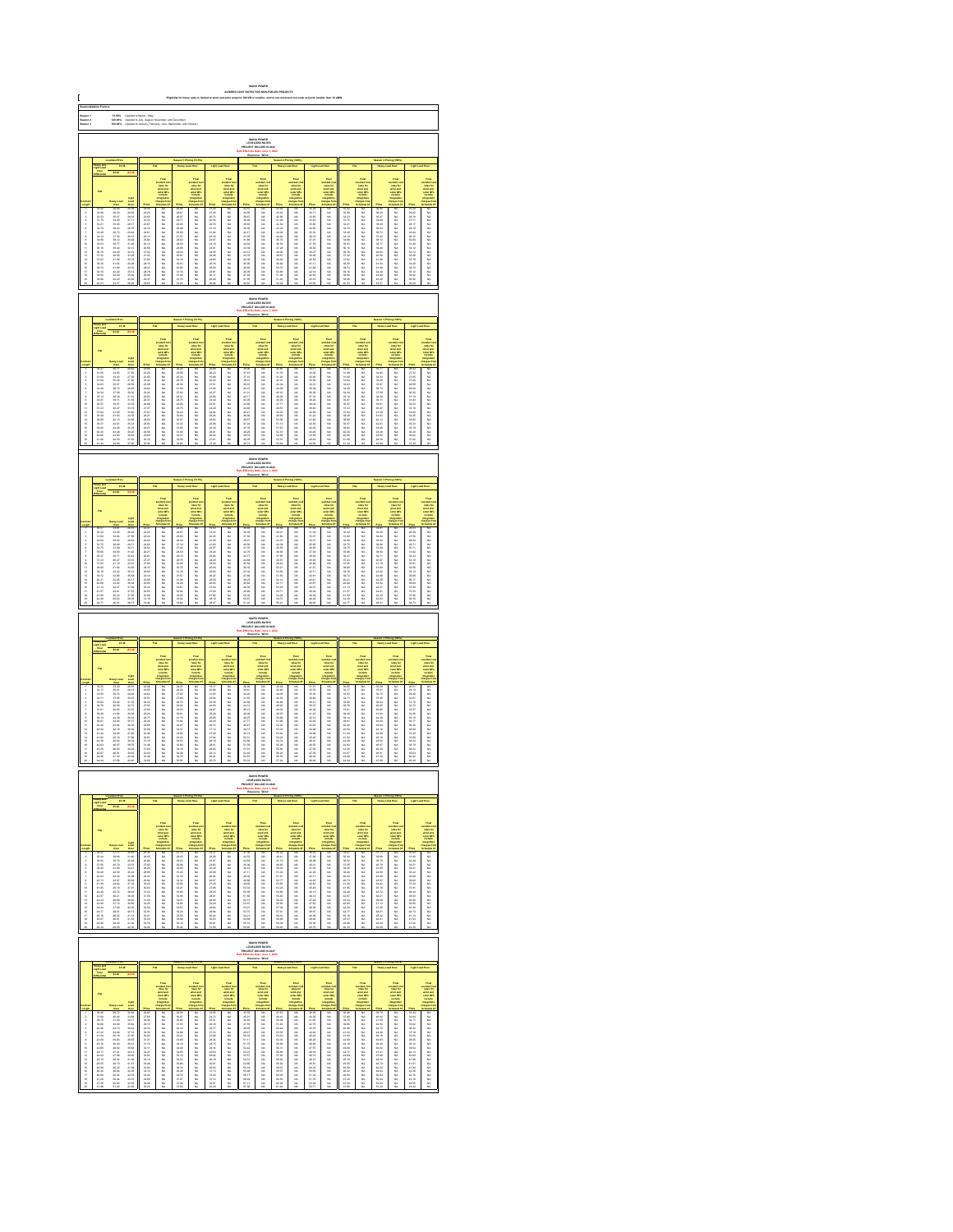#### **AVOIDED COST RATES FOR NON-FUELED PROJECTS**

| <b>Seasonalization Factors</b> |                                                                      |
|--------------------------------|----------------------------------------------------------------------|
|                                |                                                                      |
| Season 1                       | 73.50% (Applied to March - May)                                      |
| Season 2                       | 120.00% (Applied to July, August, November, and December)            |
| Season 3                       | 100.00% (Applied to January, February, June, September, and October) |
|                                |                                                                      |

|              |                                       |                            |                          |                |                                                                                                                                 |                |                                                                                                                                 |                |                                                                                                                                 |                | <b>IDAHO POWER</b><br><b>NON-LEVELIZED RATES</b><br>PROJECT ON-LINE IN 2022<br>Rate Effective Date: June 1, 2022<br>Resource: Wind |                |                                                                                                                                 |                        |                                                                                                                                 |                         |                                                                                                                          |                        |                                                                                                                                 |                        |                                                                                                                          |  |
|--------------|---------------------------------------|----------------------------|--------------------------|----------------|---------------------------------------------------------------------------------------------------------------------------------|----------------|---------------------------------------------------------------------------------------------------------------------------------|----------------|---------------------------------------------------------------------------------------------------------------------------------|----------------|------------------------------------------------------------------------------------------------------------------------------------|----------------|---------------------------------------------------------------------------------------------------------------------------------|------------------------|---------------------------------------------------------------------------------------------------------------------------------|-------------------------|--------------------------------------------------------------------------------------------------------------------------|------------------------|---------------------------------------------------------------------------------------------------------------------------------|------------------------|--------------------------------------------------------------------------------------------------------------------------|--|
|              |                                       | <b>Non-Levelized Price</b> |                          |                |                                                                                                                                 |                | Season 1 Pricing (73.5%)                                                                                                        |                |                                                                                                                                 |                |                                                                                                                                    |                | Season 2 Pricing (120%)                                                                                                         |                        |                                                                                                                                 | Season 3 Pricing (100%) |                                                                                                                          |                        |                                                                                                                                 |                        |                                                                                                                          |  |
|              | <b>Heavy and</b><br><b>Light Load</b> | \$7.28                     |                          |                | Flat<br><b>Heavy Load Hour</b>                                                                                                  |                | <b>Light Load Hour</b>                                                                                                          |                | Flat                                                                                                                            |                | <b>Heavy Load Hour</b>                                                                                                             |                |                                                                                                                                 | <b>Light Load Hour</b> |                                                                                                                                 | Flat                    |                                                                                                                          | <b>Heavy Load Hour</b> |                                                                                                                                 | <b>Light Load Hour</b> |                                                                                                                          |  |
|              | Hour<br><b>Differential</b>           | \$3.24                     | (\$4.04)                 |                |                                                                                                                                 |                |                                                                                                                                 |                |                                                                                                                                 |                |                                                                                                                                    |                |                                                                                                                                 |                        |                                                                                                                                 |                         |                                                                                                                          |                        |                                                                                                                                 |                        |                                                                                                                          |  |
| Year         | Flat                                  | <b>Heavy Load</b><br>Hour  | Light<br><b>Load Hou</b> | Price          | <b>Final avoided</b><br>cost rates for<br>wind and<br>solar QFs<br>include<br>integration<br>charges from<br><b>Schedule 87</b> | Price          | <b>Final avoided</b><br>cost rates for<br>wind and<br>solar QFs<br>include<br>integration<br>charges from<br><b>Schedule 87</b> | Price          | <b>Final avoided</b><br>cost rates for<br>wind and<br>solar QFs<br>include<br>integration<br>charges from<br><b>Schedule 87</b> | Price          | <b>Final avoided</b><br>cost rates for<br>wind and<br>solar QFs<br>include<br>integration<br>charges from<br>Schedule 87           | Price          | <b>Final avoided</b><br>cost rates for<br>wind and<br>solar QFs<br>include<br>integration<br>charges from<br><b>Schedule 87</b> | Price                  | <b>Final avoided</b><br>cost rates for<br>wind and<br>solar QFs<br>include<br>integration<br>charges from<br><b>Schedule 87</b> | Price                   | <b>Final avoided</b><br>cost rates for<br>wind and<br>solar QFs<br>include<br>integration<br>charges from<br>Schedule 87 | Price                  | <b>Final avoided</b><br>cost rates for<br>wind and<br>solar QFs<br>include<br>integration<br>charges from<br><b>Schedule 87</b> | Price                  | <b>Final avoided</b><br>cost rates for<br>wind and<br>solar QFs<br>include<br>integration<br>charges from<br>Schedule 87 |  |
| 2022         | 33.42                                 | 36.66                      | 29.38                    | 24.56          | <b>NA</b>                                                                                                                       | 26.94          | <b>NA</b>                                                                                                                       | 21.59          | <b>NA</b>                                                                                                                       | 40.10          | <b>NA</b>                                                                                                                          | 43.99          | <b>NA</b>                                                                                                                       | 35.26                  | <b>NA</b>                                                                                                                       | 33.42                   | <b>NA</b>                                                                                                                | 36.66                  | <b>NA</b>                                                                                                                       | 29.38                  | <b>NA</b>                                                                                                                |  |
| 2023         | 32.47                                 | 35.71                      | 28.43                    | 23.86          | <b>NA</b>                                                                                                                       | 26.25          | <b>NA</b>                                                                                                                       | 20.89          | <b>NA</b>                                                                                                                       | 38.96          | <b>NA</b>                                                                                                                          | 42.85          | <b>NA</b>                                                                                                                       | 34.11                  | <b>NA</b>                                                                                                                       | 32.47                   | <b>NA</b>                                                                                                                | 35.71                  | NA                                                                                                                              | 28.43                  | <b>NA</b>                                                                                                                |  |
| 2024<br>2025 | 30.57<br>30.05                        | 33.81<br>33.29             | 26.53<br>26.01           | 22.47<br>22.08 | <b>NA</b><br><b>NA</b>                                                                                                          | 24.85<br>24.47 | <b>NA</b><br><b>NA</b>                                                                                                          | 19.50<br>19.11 | <b>NA</b><br><b>NA</b>                                                                                                          | 36.69<br>36.06 | <b>NA</b><br><b>NA</b>                                                                                                             | 40.58<br>39.94 | <b>NA</b><br><b>NA</b>                                                                                                          | 31.84<br>31.21         | <b>NA</b><br><b>NA</b>                                                                                                          | 30.57<br>30.05          | <b>NA</b><br><b>NA</b>                                                                                                   | 33.81<br>33.29         | <b>NA</b><br><b>NA</b>                                                                                                          | 26.53<br>26.01         | <b>NA</b><br><b>NA</b>                                                                                                   |  |
| 2026         | 34.47                                 | 37.71                      | 30.43                    | 25.34          | <b>NA</b>                                                                                                                       | 27.72          | <b>NA</b>                                                                                                                       | 22.37          | <b>NA</b>                                                                                                                       | 41.36          | <b>NA</b>                                                                                                                          | 45.25          | <b>NA</b>                                                                                                                       | 36.52                  | <b>NA</b>                                                                                                                       | 34.47                   | <b>NA</b>                                                                                                                | 37.71                  | <b>NA</b>                                                                                                                       | 30.43                  | <b>NA</b>                                                                                                                |  |
| 2027         | 36.48                                 | 39.72                      | 32.44                    | 26.82          | <b>NA</b>                                                                                                                       | 29.20          | <b>NA</b>                                                                                                                       | 23.85          | <b>NA</b>                                                                                                                       | 43.78          | <b>NA</b>                                                                                                                          | 47.67          | <b>NA</b>                                                                                                                       | 38.93                  | <b>NA</b>                                                                                                                       | 36.48                   | <b>NA</b>                                                                                                                | 39.72                  | <b>NA</b>                                                                                                                       | 32.44                  | <b>NA</b>                                                                                                                |  |
| 2028         | 38.97                                 | 42.21                      | 34.93                    | 28.64          | <b>NA</b>                                                                                                                       | 31.02          | <b>NA</b>                                                                                                                       | 25.67          | <b>NA</b>                                                                                                                       | 46.76          | <b>NA</b>                                                                                                                          | 50.65          | <b>NA</b>                                                                                                                       | 41.92                  | <b>NA</b>                                                                                                                       | 38.97                   | <b>NA</b>                                                                                                                | 42.21                  | <b>NA</b>                                                                                                                       | 34.93                  | <b>NA</b>                                                                                                                |  |
| 2029         | 41.16                                 | 44.40                      | 37.12                    | 30.25          | <b>NA</b>                                                                                                                       | 32.63          | <b>NA</b>                                                                                                                       | 27.28          | <b>NA</b>                                                                                                                       | 49.39          | <b>NA</b>                                                                                                                          | 53.28          | <b>NA</b>                                                                                                                       | 44.54                  | <b>NA</b>                                                                                                                       | 41.16                   | <b>NA</b>                                                                                                                | 44.40                  | <b>NA</b>                                                                                                                       | 37.12                  | <b>NA</b>                                                                                                                |  |
| 2030         | 42.88                                 | 46.12                      | 38.84                    | 31.52          | <b>NA</b>                                                                                                                       | 33.90          | <b>NA</b>                                                                                                                       | 28.55          | <b>NA</b>                                                                                                                       | 51.46          | <b>NA</b>                                                                                                                          | 55.34          | <b>NA</b>                                                                                                                       | 46.61                  | <b>NA</b>                                                                                                                       | 42.88                   | <b>NA</b>                                                                                                                | 46.12                  | <b>NA</b>                                                                                                                       | 38.84                  | <b>NA</b>                                                                                                                |  |
| 2031<br>2032 | 44.36<br>46.07                        | 47.60                      | 40.32                    | 32.61<br>33.86 | <b>NA</b><br><b>NA</b>                                                                                                          | 34.99          | <b>NA</b><br><b>NA</b>                                                                                                          | 29.64<br>30.89 | <b>NA</b><br><b>NA</b>                                                                                                          | 53.24<br>55.28 | <b>NA</b><br><b>NA</b>                                                                                                             | 57.12<br>59.17 | <b>NA</b><br><b>NA</b>                                                                                                          | 48.39                  | <b>NA</b><br><b>NA</b>                                                                                                          | 44.36<br>46.07          | <b>NA</b><br><b>NA</b>                                                                                                   | 47.60<br>49.31         | <b>NA</b><br><b>NA</b>                                                                                                          | 40.32<br>42.03         | <b>NA</b><br><b>NA</b>                                                                                                   |  |
| 2033         | 47.71                                 | 49.31<br>50.95             | 42.03<br>43.67           | 35.06          | <b>NA</b>                                                                                                                       | 36.24<br>37.45 | <b>NA</b>                                                                                                                       | 32.10          | <b>NA</b>                                                                                                                       | 57.25          | <b>NA</b>                                                                                                                          | 61.14          | <b>NA</b>                                                                                                                       | 50.43<br>52.40         | <b>NA</b>                                                                                                                       | 47.71                   | <b>NA</b>                                                                                                                | 50.95                  | <b>NA</b>                                                                                                                       | 43.67                  | <b>NA</b>                                                                                                                |  |
| 2034         | 48.88                                 | 52.12                      | 44.84                    | 35.93          | <b>NA</b>                                                                                                                       | 38.31          | <b>NA</b>                                                                                                                       | 32.96          | <b>NA</b>                                                                                                                       | 58.66          | <b>NA</b>                                                                                                                          | 62.55          | <b>NA</b>                                                                                                                       | 53.81                  | <b>NA</b>                                                                                                                       | 48.88                   | <b>NA</b>                                                                                                                | 52.12                  | <b>NA</b>                                                                                                                       | 44.84                  | <b>NA</b>                                                                                                                |  |
| 2035         | 49.69                                 | 52.93                      | 45.65                    | 36.52          | <b>NA</b>                                                                                                                       | 38.90          | <b>NA</b>                                                                                                                       | 33.55          | <b>NA</b>                                                                                                                       | 59.63          | <b>NA</b>                                                                                                                          | 63.52          | <b>NA</b>                                                                                                                       | 54.78                  | <b>NA</b>                                                                                                                       | 49.69                   | <b>NA</b>                                                                                                                | 52.93                  | <b>NA</b>                                                                                                                       | 45.65                  | <b>NA</b>                                                                                                                |  |
| 2036         | 50.84                                 | 54.08                      | 46.80                    | 37.37          | <b>NA</b>                                                                                                                       | 39.75          | <b>NA</b>                                                                                                                       | 34.40          | <b>NA</b>                                                                                                                       | 61.01          | <b>NA</b>                                                                                                                          | 64.90          | <b>NA</b>                                                                                                                       | 56.16                  | <b>NA</b>                                                                                                                       | 50.84                   | <b>NA</b>                                                                                                                | 54.08                  | <b>NA</b>                                                                                                                       | 46.80                  | <b>NA</b>                                                                                                                |  |
| 2037         | 51.90                                 | 55.14                      | 47.86                    | 38.14          | <b>NA</b>                                                                                                                       | 40.53          | <b>NA</b>                                                                                                                       | 35.17          | <b>NA</b>                                                                                                                       | 62.28          | <b>NA</b>                                                                                                                          | 66.16          | <b>NA</b>                                                                                                                       | 57.43                  | <b>NA</b>                                                                                                                       | 51.90                   | <b>NA</b>                                                                                                                | 55.14                  | <b>NA</b>                                                                                                                       | 47.86                  | <b>NA</b>                                                                                                                |  |
| 2038         | 53.22                                 | 56.46                      | 49.18                    | 39.11          | <b>NA</b>                                                                                                                       | 41.50          | <b>NA</b>                                                                                                                       | 36.14          | <b>NA</b>                                                                                                                       | 63.86          | <b>NA</b>                                                                                                                          | 67.75          | <b>NA</b>                                                                                                                       | 59.01                  | <b>NA</b>                                                                                                                       | 53.22                   | <b>NA</b>                                                                                                                | 56.46                  | <b>NA</b>                                                                                                                       | 49.18                  | <b>NA</b>                                                                                                                |  |
| 2039         | 54.52                                 | 57.76                      | 50.48                    | 40.07          | <b>NA</b>                                                                                                                       | 42.45          | <b>NA</b>                                                                                                                       | 37.10          | <b>NA</b>                                                                                                                       | 65.42          | <b>NA</b>                                                                                                                          | 69.31          | <b>NA</b>                                                                                                                       | 60.57                  | <b>NA</b>                                                                                                                       | 54.52                   | <b>NA</b>                                                                                                                | 57.76                  | <b>NA</b>                                                                                                                       | 50.48                  | <b>NA</b>                                                                                                                |  |
| 2040         | 56.14                                 | 59.38                      | 52.10                    | 41.26          | <b>NA</b>                                                                                                                       | 43.64          | <b>NA</b>                                                                                                                       | 38.29          | <b>NA</b>                                                                                                                       | 67.37          | <b>NA</b>                                                                                                                          | 71.26          | <b>NA</b>                                                                                                                       | 62.52                  | <b>NA</b>                                                                                                                       | 56.14                   | <b>NA</b>                                                                                                                | 59.38                  | <b>NA</b>                                                                                                                       | 52.10                  | <b>NA</b>                                                                                                                |  |
| 2041<br>2042 | 57.61<br>58.77                        | 60.85<br>62.01             | 53.57<br>54.73           | 42.34<br>43.20 | <b>NA</b><br><b>NA</b>                                                                                                          | 44.72<br>45.58 | <b>NA</b><br><b>NA</b>                                                                                                          | 39.37<br>40.23 | <b>NA</b><br><b>NA</b>                                                                                                          | 69.13<br>70.53 | <b>NA</b><br><b>NA</b>                                                                                                             | 73.02<br>74.42 | <b>NA</b><br><b>NA</b>                                                                                                          | 64.28<br>65.68         | <b>NA</b><br><b>NA</b>                                                                                                          | 57.61<br>58.77          | <b>NA</b><br><b>NA</b>                                                                                                   | 60.85<br>62.01         | <b>NA</b><br><b>NA</b>                                                                                                          | 53.57<br>54.73         | <b>NA</b><br><b>NA</b>                                                                                                   |  |
| 2043         | 60.27                                 | 63.51                      | 56.23                    | 44.30          | <b>NA</b>                                                                                                                       | 46.68          | <b>NA</b>                                                                                                                       | 41.33          | <b>NA</b>                                                                                                                       | 72.32          | <b>NA</b>                                                                                                                          | 76.21          | <b>NA</b>                                                                                                                       | 67.47                  | <b>NA</b>                                                                                                                       | 60.27                   | <b>NA</b>                                                                                                                | 63.51                  | <b>NA</b>                                                                                                                       | 56.23                  | <b>NA</b>                                                                                                                |  |
| 2044         | 61.92                                 | 65.16                      | 57.88                    | 45.51          | <b>NA</b>                                                                                                                       | 47.90          | <b>NA</b>                                                                                                                       | 42.54          | <b>NA</b>                                                                                                                       | 74.31          | <b>NA</b>                                                                                                                          | 78.20          | <b>NA</b>                                                                                                                       | 69.46                  | <b>NA</b>                                                                                                                       | 61.92                   | <b>NA</b>                                                                                                                | 65.16                  | <b>NA</b>                                                                                                                       | 57.88                  | <b>NA</b>                                                                                                                |  |
| 2045         | 63.51                                 | 66.75                      | 59.47                    | 46.68          | <b>NA</b>                                                                                                                       | 49.06          | <b>NA</b>                                                                                                                       | 43.71          | <b>NA</b>                                                                                                                       | 76.21          | <b>NA</b>                                                                                                                          | 80.10          | <b>NA</b>                                                                                                                       | 71.36                  | <b>NA</b>                                                                                                                       | 63.51                   | <b>NA</b>                                                                                                                | 66.75                  | <b>NA</b>                                                                                                                       | 59.47                  | <b>NA</b>                                                                                                                |  |
| 2046         | 65.17                                 | 68.41                      | 61.13                    | 47.90          | <b>NA</b>                                                                                                                       | 50.28          | <b>NA</b>                                                                                                                       | 44.93          | <b>NA</b>                                                                                                                       | 78.20          | <b>NA</b>                                                                                                                          | 82.09          | <b>NA</b>                                                                                                                       | 73.35                  | <b>NA</b>                                                                                                                       | 65.17                   | <b>NA</b>                                                                                                                | 68.41                  | <b>NA</b>                                                                                                                       | 61.13                  | <b>NA</b>                                                                                                                |  |
| 2047         | 66.85                                 | 70.09                      | 62.81                    | 49.14          | <b>NA</b>                                                                                                                       | 51.52          | <b>NA</b>                                                                                                                       | 46.17          | <b>NA</b>                                                                                                                       | 80.23          | <b>NA</b>                                                                                                                          | 84.11          | <b>NA</b>                                                                                                                       | 75.38                  | <b>NA</b>                                                                                                                       | 66.85                   | <b>NA</b>                                                                                                                | 70.09                  | <b>NA</b>                                                                                                                       | 62.81                  | <b>NA</b>                                                                                                                |  |
|              |                                       |                            |                          |                |                                                                                                                                 |                |                                                                                                                                 |                |                                                                                                                                 |                |                                                                                                                                    |                |                                                                                                                                 |                        |                                                                                                                                 |                         |                                                                                                                          |                        |                                                                                                                                 |                        |                                                                                                                          |  |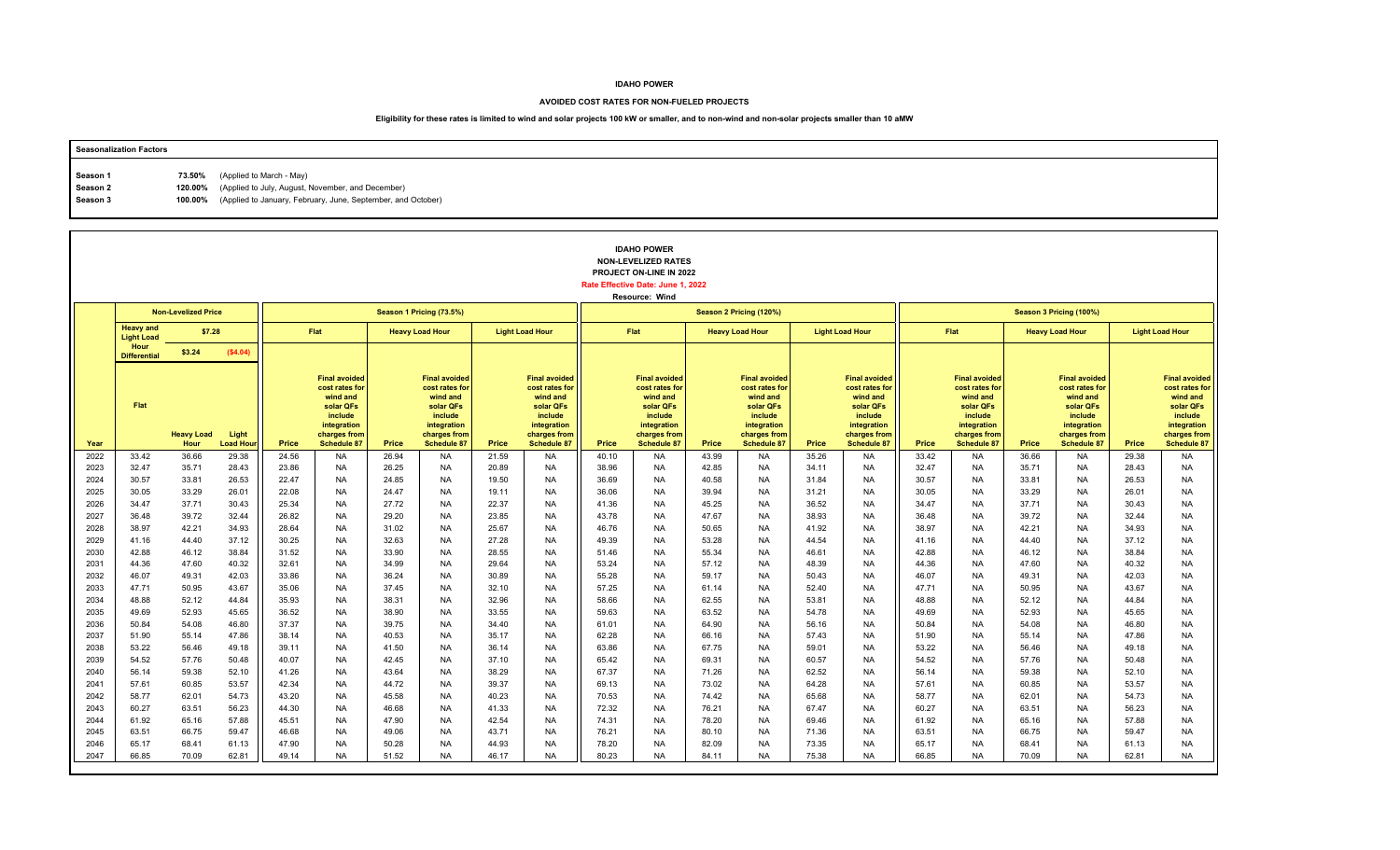| C                                   |                                                                                                                                                                                                                               |                                                                                                                                                                                                                                      |                                                                                                                                                                                                                               |                                                                                                                                                                                                                               |                                                                                                                                                                                                                                |                                                   |                                                                                                      |                                                                                                                                        |                                                                                               |                                          |                                                                                                                                                                                                                                  |                                                   |                                                                                                                 |                                                |                                                                                                                                                                                                                               |                                        |                                                                                                                                                                                                                                                  |                                                                                               |                                                                                                                                                                                                                         |                                                |                                                                                                                                                                                                                                     |
|-------------------------------------|-------------------------------------------------------------------------------------------------------------------------------------------------------------------------------------------------------------------------------|--------------------------------------------------------------------------------------------------------------------------------------------------------------------------------------------------------------------------------------|-------------------------------------------------------------------------------------------------------------------------------------------------------------------------------------------------------------------------------|-------------------------------------------------------------------------------------------------------------------------------------------------------------------------------------------------------------------------------|--------------------------------------------------------------------------------------------------------------------------------------------------------------------------------------------------------------------------------|---------------------------------------------------|------------------------------------------------------------------------------------------------------|----------------------------------------------------------------------------------------------------------------------------------------|-----------------------------------------------------------------------------------------------|------------------------------------------|----------------------------------------------------------------------------------------------------------------------------------------------------------------------------------------------------------------------------------|---------------------------------------------------|-----------------------------------------------------------------------------------------------------------------|------------------------------------------------|-------------------------------------------------------------------------------------------------------------------------------------------------------------------------------------------------------------------------------|----------------------------------------|--------------------------------------------------------------------------------------------------------------------------------------------------------------------------------------------------------------------------------------------------|-----------------------------------------------------------------------------------------------|-------------------------------------------------------------------------------------------------------------------------------------------------------------------------------------------------------------------------|------------------------------------------------|-------------------------------------------------------------------------------------------------------------------------------------------------------------------------------------------------------------------------------------|
|                                     |                                                                                                                                                                                                                               |                                                                                                                                                                                                                                      | (Applied)<br>(Applied)<br>(Applied)                                                                                                                                                                                           |                                                                                                                                                                                                                               |                                                                                                                                                                                                                                |                                                   |                                                                                                      |                                                                                                                                        |                                                                                               |                                          |                                                                                                                                                                                                                                  |                                                   |                                                                                                                 |                                                |                                                                                                                                                                                                                               |                                        |                                                                                                                                                                                                                                                  |                                                                                               |                                                                                                                                                                                                                         |                                                |                                                                                                                                                                                                                                     |
|                                     |                                                                                                                                                                                                                               |                                                                                                                                                                                                                                      |                                                                                                                                                                                                                               |                                                                                                                                                                                                                               |                                                                                                                                                                                                                                |                                                   |                                                                                                      |                                                                                                                                        |                                                                                               |                                          |                                                                                                                                                                                                                                  |                                                   |                                                                                                                 |                                                |                                                                                                                                                                                                                               |                                        |                                                                                                                                                                                                                                                  |                                                                                               |                                                                                                                                                                                                                         |                                                |                                                                                                                                                                                                                                     |
|                                     |                                                                                                                                                                                                                               | 87.3                                                                                                                                                                                                                                 |                                                                                                                                                                                                                               |                                                                                                                                                                                                                               |                                                                                                                                                                                                                                |                                                   |                                                                                                      |                                                                                                                                        |                                                                                               |                                          |                                                                                                                                                                                                                                  |                                                   |                                                                                                                 |                                                |                                                                                                                                                                                                                               |                                        |                                                                                                                                                                                                                                                  |                                                                                               |                                                                                                                                                                                                                         |                                                |                                                                                                                                                                                                                                     |
|                                     |                                                                                                                                                                                                                               |                                                                                                                                                                                                                                      |                                                                                                                                                                                                                               |                                                                                                                                                                                                                               |                                                                                                                                                                                                                                |                                                   |                                                                                                      |                                                                                                                                        |                                                                                               |                                          |                                                                                                                                                                                                                                  |                                                   |                                                                                                                 |                                                |                                                                                                                                                                                                                               |                                        |                                                                                                                                                                                                                                                  |                                                                                               |                                                                                                                                                                                                                         |                                                |                                                                                                                                                                                                                                     |
|                                     |                                                                                                                                                                                                                               |                                                                                                                                                                                                                                      |                                                                                                                                                                                                                               |                                                                                                                                                                                                                               |                                                                                                                                                                                                                                |                                                   | <b>THEF</b>                                                                                          |                                                                                                                                        |                                                                                               |                                          | wided a<br>sales for<br>sales of the Columbia<br>sales for the Columbia                                                                                                                                                          |                                                   | <b>THE</b>                                                                                                      |                                                | and and a<br>self-and and<br>self-and and a<br>self-and and and and a<br>harger fi                                                                                                                                            |                                        |                                                                                                                                                                                                                                                  |                                                                                               |                                                                                                                                                                                                                         |                                                |                                                                                                                                                                                                                                     |
|                                     |                                                                                                                                                                                                                               |                                                                                                                                                                                                                                      |                                                                                                                                                                                                                               |                                                                                                                                                                                                                               |                                                                                                                                                                                                                                |                                                   |                                                                                                      |                                                                                                                                        |                                                                                               |                                          |                                                                                                                                                                                                                                  |                                                   |                                                                                                                 |                                                |                                                                                                                                                                                                                               |                                        |                                                                                                                                                                                                                                                  |                                                                                               |                                                                                                                                                                                                                         |                                                |                                                                                                                                                                                                                                     |
|                                     |                                                                                                                                                                                                                               |                                                                                                                                                                                                                                      |                                                                                                                                                                                                                               |                                                                                                                                                                                                                               |                                                                                                                                                                                                                                |                                                   |                                                                                                      |                                                                                                                                        |                                                                                               |                                          |                                                                                                                                                                                                                                  |                                                   |                                                                                                                 |                                                |                                                                                                                                                                                                                               |                                        |                                                                                                                                                                                                                                                  |                                                                                               |                                                                                                                                                                                                                         |                                                |                                                                                                                                                                                                                                     |
| 医马耳皮皮牙耳束细计 经经帐饭经经帐饭                 | 化加热式 医抗原性 医抗原 医阿尔伯氏试验检尿道检查 医阿尔伯氏试验检尿道检查检尿道检查检尿道检尿道                                                                                                                                                                            | Now 2016 00:30 20:47 20:58 00:30 20:59 20:59 20:59 20:59 20:59 20:59 20:59 20:59 20:59 20:59 20:59 20:59 20:59 20:59 20:59 20:59 20:59 20:59 20:59 20:59 20:59 20:59 20:59 20:59 20:59 20:59 20:59 20:59 20:59 20:59 20:59 20:       | 2010年 12月23日 12月23日 12月23日 12月23日 12月23日 12月23日 12月23日 12月23日 12月23日 12月23日 12月23日 12月23日 12月23日 12月                                                                                                                          |                                                                                                                                                                                                                               | 2012年 机加热机 机机机机机机机机机机机机机机                                                                                                                                                                                                      | 机自动代码化计算机接收 地名加拿大美国加拿大美国加拿大美国加拿大美国                | ,,,,,,,,,,,,,,,,,,,,,,,,,,,,,,,,,,,                                                                  | 21.59<br>21.26.72<br>20.36.20.36<br>20.36.77 55.54<br>21.57 55.87<br>22.35 57 57.55<br>22.35 57.57<br>22.35 57.57<br>23.35 23.35 57.57 |                                                                                               |                                          |                                                                                                                                                                                                                                  | 化自动装置 计自动控制 医阿拉伯氏试验检尿糖尿病 医阿拉伯氏试验检胆汁               |                                                                                                                 |                                                |                                                                                                                                                                                                                               | 计多数计算机 化加氢医加氢医加氢医脱氢 计分类数据 医阿斯特斯斯氏试验检胆汁 |                                                                                                                                                                                                                                                  | 机化学 医二氯二乙酸 计自动参加程序 医抗原性 医抗原性 医前列腺 医前列腺 医前期性脑炎                                                 | Pad Colorado    200    200    200    200    200    200    200    200    200    200    200    200    200    200    200    200    200    200    200    200    200    200    200    200    200    200    200    200    200 |                                                | <b>Franchise School of Law Andrews School of Law Andrews School of Law Andrews School of Law Andrews School of Law Andrews School of Law Andrews School of Law Andrews School of Law Andrews School of Law Andrews School of La</b> |
|                                     |                                                                                                                                                                                                                               |                                                                                                                                                                                                                                      |                                                                                                                                                                                                                               |                                                                                                                                                                                                                               |                                                                                                                                                                                                                                |                                                   |                                                                                                      |                                                                                                                                        |                                                                                               |                                          |                                                                                                                                                                                                                                  |                                                   |                                                                                                                 |                                                |                                                                                                                                                                                                                               |                                        |                                                                                                                                                                                                                                                  |                                                                                               |                                                                                                                                                                                                                         |                                                |                                                                                                                                                                                                                                     |
|                                     |                                                                                                                                                                                                                               |                                                                                                                                                                                                                                      |                                                                                                                                                                                                                               |                                                                                                                                                                                                                               |                                                                                                                                                                                                                                |                                                   |                                                                                                      |                                                                                                                                        |                                                                                               |                                          | <b>IDAHO POWER<br/>LEVELIZED RATES<br/>LECT ON-LINE IN 2</b>                                                                                                                                                                     |                                                   |                                                                                                                 |                                                |                                                                                                                                                                                                                               |                                        |                                                                                                                                                                                                                                                  |                                                                                               |                                                                                                                                                                                                                         |                                                |                                                                                                                                                                                                                                     |
|                                     |                                                                                                                                                                                                                               |                                                                                                                                                                                                                                      |                                                                                                                                                                                                                               |                                                                                                                                                                                                                               |                                                                                                                                                                                                                                |                                                   |                                                                                                      |                                                                                                                                        |                                                                                               |                                          |                                                                                                                                                                                                                                  |                                                   |                                                                                                                 |                                                |                                                                                                                                                                                                                               |                                        |                                                                                                                                                                                                                                                  |                                                                                               |                                                                                                                                                                                                                         |                                                |                                                                                                                                                                                                                                     |
|                                     |                                                                                                                                                                                                                               |                                                                                                                                                                                                                                      |                                                                                                                                                                                                                               |                                                                                                                                                                                                                               |                                                                                                                                                                                                                                |                                                   |                                                                                                      |                                                                                                                                        |                                                                                               |                                          |                                                                                                                                                                                                                                  |                                                   |                                                                                                                 |                                                |                                                                                                                                                                                                                               |                                        |                                                                                                                                                                                                                                                  |                                                                                               |                                                                                                                                                                                                                         |                                                |                                                                                                                                                                                                                                     |
|                                     |                                                                                                                                                                                                                               |                                                                                                                                                                                                                                      |                                                                                                                                                                                                                               |                                                                                                                                                                                                                               |                                                                                                                                                                                                                                |                                                   | Final<br>selfati ca<br>selfati and<br>selfati and<br>selfati indicate<br>trages for                  |                                                                                                                                        |                                                                                               |                                          | taiwa da 19 maja 19 maja 19 maja 19 maja 19 maja 19 maja 19 maja 19 maja 19 maja 19 maja 19 maja 19 maja 19 ma<br>19 maja 19 maja 19 maja 19 maja 19 maja 19 maja 19 maja 19 maja 19 maja 19 maja 19 maja 19 maja 19 maja 19 maj |                                                   | Final<br>volunt on<br>volunt and<br>solar CP<br>include                                                         |                                                |                                                                                                                                                                                                                               |                                        |                                                                                                                                                                                                                                                  |                                                                                               |                                                                                                                                                                                                                         |                                                | take the second the second term of the second term of the second term of the second term of the second term of the second term of the second term of the second term of the second term of the second term of the second term       |
|                                     |                                                                                                                                                                                                                               |                                                                                                                                                                                                                                      |                                                                                                                                                                                                                               |                                                                                                                                                                                                                               | 2. 机机械机械机械机械机械机械机械机械机械                                                                                                                                                                                                         |                                                   |                                                                                                      |                                                                                                                                        |                                                                                               |                                          |                                                                                                                                                                                                                                  |                                                   |                                                                                                                 |                                                |                                                                                                                                                                                                                               |                                        |                                                                                                                                                                                                                                                  |                                                                                               |                                                                                                                                                                                                                         |                                                |                                                                                                                                                                                                                                     |
|                                     |                                                                                                                                                                                                                               | 12月10日出版社 12月13日 12月13日 12月13日 12月13日                                                                                                                                                                                                |                                                                                                                                                                                                                               | 22.23 22.23 23.34 24 25 26 26 27 27 27 27 28 29 20 21 22 23 24 25 26 27 27 27 28 29 20 21 22 23 24 25 26 27 27 27 28 29                                                                                                       |                                                                                                                                                                                                                                | 医胃炎 医舌状肌 医心包的 医心包的 医心包的 医心包的 医心包的 医心包的 医心包的       |                                                                                                      | 2020年11月22日 2月22日 2月22日 2月23日 2月23日 2月23日 2月23日 2月23日 2月23日 2月23日 2月23日 2月23日 2月23日 2月23日 2月23日 2月23日 2月23日                            |                                                                                               | 3分分加以加强的 化红酸铅 经股份经济价格                    |                                                                                                                                                                                                                                  | 一代法 化对称法对称 机副对称 医阿尔特氏试验检尿糖 医皮肤病 医皮肤病 医皮肤病         | 铁铁铁铁铁铁铁铁铁铁铁铁铁铁铁铁铁铁铁铁                                                                                            |                                                |                                                                                                                                                                                                                               | 1. 化加热器 医精神性脑膜炎 化氧化物                   | 以以以以以以以以以以以以以以以以以以以                                                                                                                                                                                                                              | 一种的复数形式 化氯化物 医抗原性 医阿尔比氏试验检胆汁                                                                  |                                                                                                                                                                                                                         |                                                |                                                                                                                                                                                                                                     |
|                                     |                                                                                                                                                                                                                               |                                                                                                                                                                                                                                      |                                                                                                                                                                                                                               |                                                                                                                                                                                                                               |                                                                                                                                                                                                                                |                                                   |                                                                                                      |                                                                                                                                        |                                                                                               |                                          |                                                                                                                                                                                                                                  |                                                   |                                                                                                                 |                                                |                                                                                                                                                                                                                               |                                        |                                                                                                                                                                                                                                                  |                                                                                               |                                                                                                                                                                                                                         |                                                |                                                                                                                                                                                                                                     |
|                                     | 计数组 化硫酸二乙烯酸二乙烯酸 计数据 医阴道性 医皮肤 医皮肤 医皮肤 医皮肤 医皮肤 医皮肤性 医皮肤性                                                                                                                                                                        |                                                                                                                                                                                                                                      |                                                                                                                                                                                                                               |                                                                                                                                                                                                                               |                                                                                                                                                                                                                                |                                                   |                                                                                                      |                                                                                                                                        |                                                                                               |                                          |                                                                                                                                                                                                                                  |                                                   |                                                                                                                 |                                                |                                                                                                                                                                                                                               |                                        |                                                                                                                                                                                                                                                  |                                                                                               |                                                                                                                                                                                                                         |                                                |                                                                                                                                                                                                                                     |
|                                     |                                                                                                                                                                                                                               |                                                                                                                                                                                                                                      |                                                                                                                                                                                                                               |                                                                                                                                                                                                                               |                                                                                                                                                                                                                                |                                                   |                                                                                                      |                                                                                                                                        |                                                                                               |                                          | <b>IDAHO POWER</b><br>LEVELIZED RATES                                                                                                                                                                                            |                                                   |                                                                                                                 |                                                |                                                                                                                                                                                                                               |                                        |                                                                                                                                                                                                                                                  |                                                                                               |                                                                                                                                                                                                                         |                                                |                                                                                                                                                                                                                                     |
|                                     |                                                                                                                                                                                                                               |                                                                                                                                                                                                                                      |                                                                                                                                                                                                                               |                                                                                                                                                                                                                               |                                                                                                                                                                                                                                |                                                   |                                                                                                      |                                                                                                                                        |                                                                                               |                                          |                                                                                                                                                                                                                                  |                                                   |                                                                                                                 |                                                |                                                                                                                                                                                                                               |                                        |                                                                                                                                                                                                                                                  |                                                                                               |                                                                                                                                                                                                                         |                                                |                                                                                                                                                                                                                                     |
|                                     |                                                                                                                                                                                                                               |                                                                                                                                                                                                                                      |                                                                                                                                                                                                                               |                                                                                                                                                                                                                               |                                                                                                                                                                                                                                |                                                   |                                                                                                      |                                                                                                                                        |                                                                                               |                                          |                                                                                                                                                                                                                                  |                                                   |                                                                                                                 |                                                |                                                                                                                                                                                                                               |                                        |                                                                                                                                                                                                                                                  |                                                                                               |                                                                                                                                                                                                                         |                                                |                                                                                                                                                                                                                                     |
|                                     |                                                                                                                                                                                                                               |                                                                                                                                                                                                                                      |                                                                                                                                                                                                                               |                                                                                                                                                                                                                               |                                                                                                                                                                                                                                |                                                   | Final<br>seated co<br>selector<br>selector<br>sequel to<br>harges for                                |                                                                                                                                        | tilli                                                                                         |                                          | <b>ERIT</b>                                                                                                                                                                                                                      |                                                   | W                                                                                                               |                                                |                                                                                                                                                                                                                               |                                        | $\begin{array}{l} \begin{array}{c} \text{const}\\ \text{const}\\ \text{right}\\ \text{right}\\ \begin{array}{c} \text{right}\\ \text{right}\\ \text{right}\\ \begin{array}{c} \text{right}\\ \text{right}\\ \end{array} \end{array} \end{array}$ |                                                                                               |                                                                                                                                                                                                                         |                                                | the contract of the contract of the contract of the contract of the contract of the contract of the contract of the contract of the contract of the contract of the contract of the contract of the contract of the contract        |
|                                     |                                                                                                                                                                                                                               |                                                                                                                                                                                                                                      |                                                                                                                                                                                                                               |                                                                                                                                                                                                                               |                                                                                                                                                                                                                                |                                                   |                                                                                                      |                                                                                                                                        |                                                                                               |                                          | 联邦规格规格规格规格规格规格规格规格规格                                                                                                                                                                                                             |                                                   |                                                                                                                 |                                                |                                                                                                                                                                                                                               |                                        |                                                                                                                                                                                                                                                  |                                                                                               |                                                                                                                                                                                                                         |                                                |                                                                                                                                                                                                                                     |
| 1 运马并有关不幸 医神经经经经经经经经                | 2022年11月24日 2023年12月24日 2023年12月24日 2023年 2023年 2023年 2023年 2023年 2023年 2023年 2023年 2023年 2023年 2023年 2023年 2023年 2023年 2023年 2023年 2023年 2023年 2023年 2023年 2023年 2023年 2023年 2023年 2023年 2023年 2023年 2023年 2023年 2023年 2023年 |                                                                                                                                                                                                                                      |                                                                                                                                                                                                                               |                                                                                                                                                                                                                               | 机烟烟烟烟烟烟烟烟烟烟烟烟烟烟烟烟烟烟                                                                                                                                                                                                            | 1.其实是我们的人们的人们的人们的人们的人们的人们的人们的人们的人们的人们的人们的人们的人     |                                                                                                      |                                                                                                                                        | 铁铁铁铁铁铁铁铁铁铁铁铁铁铁铁铁铁铁铁                                                                           | 法法分法法法法律 化胶体 经总额的 化硫酸铅 计数据数据 计数据数据 计数据数据 |                                                                                                                                                                                                                                  |                                                   | *********************                                                                                           | 11.台前前一个名称 化二氯化物 化二氯化物 化二氯化物 化二氯化物 化三氯化物 医三氯化物 |                                                                                                                                                                                                                               | 医精神性 医精神性神经 化分子油 计分子设计                 | 以以以以以以以以以以以以以以以以以以。                                                                                                                                                                                                                              | 一名地名美国加拿大美国 化硫酸钠 医心包的 医红色性白血清 医皮肤性 医皮肤性 医皮肤性                                                  | 加加加加加加加加加加加加加加加加加加                                                                                                                                                                                                      | (地名北京北非共和国北部城市 化二乙基苯甲基 医异体性 医心包 医心包的 医心包的 医心包的 |                                                                                                                                                                                                                                     |
|                                     |                                                                                                                                                                                                                               |                                                                                                                                                                                                                                      |                                                                                                                                                                                                                               |                                                                                                                                                                                                                               |                                                                                                                                                                                                                                |                                                   |                                                                                                      |                                                                                                                                        |                                                                                               |                                          |                                                                                                                                                                                                                                  |                                                   |                                                                                                                 |                                                |                                                                                                                                                                                                                               |                                        |                                                                                                                                                                                                                                                  |                                                                                               |                                                                                                                                                                                                                         |                                                |                                                                                                                                                                                                                                     |
|                                     |                                                                                                                                                                                                                               |                                                                                                                                                                                                                                      |                                                                                                                                                                                                                               |                                                                                                                                                                                                                               |                                                                                                                                                                                                                                |                                                   |                                                                                                      |                                                                                                                                        |                                                                                               |                                          |                                                                                                                                                                                                                                  |                                                   |                                                                                                                 |                                                |                                                                                                                                                                                                                               |                                        |                                                                                                                                                                                                                                                  |                                                                                               |                                                                                                                                                                                                                         |                                                |                                                                                                                                                                                                                                     |
|                                     |                                                                                                                                                                                                                               |                                                                                                                                                                                                                                      |                                                                                                                                                                                                                               |                                                                                                                                                                                                                               |                                                                                                                                                                                                                                |                                                   |                                                                                                      |                                                                                                                                        |                                                                                               |                                          | <b>IDAHO POWER</b><br>LEWELIZED RATES<br>LIECT ON-LINE IN 1                                                                                                                                                                      |                                                   |                                                                                                                 |                                                |                                                                                                                                                                                                                               |                                        |                                                                                                                                                                                                                                                  |                                                                                               |                                                                                                                                                                                                                         |                                                |                                                                                                                                                                                                                                     |
|                                     |                                                                                                                                                                                                                               | 83                                                                                                                                                                                                                                   |                                                                                                                                                                                                                               |                                                                                                                                                                                                                               |                                                                                                                                                                                                                                |                                                   |                                                                                                      |                                                                                                                                        |                                                                                               |                                          |                                                                                                                                                                                                                                  |                                                   |                                                                                                                 | <b>Light Least H</b>                           |                                                                                                                                                                                                                               |                                        |                                                                                                                                                                                                                                                  |                                                                                               |                                                                                                                                                                                                                         |                                                |                                                                                                                                                                                                                                     |
|                                     |                                                                                                                                                                                                                               |                                                                                                                                                                                                                                      |                                                                                                                                                                                                                               |                                                                                                                                                                                                                               |                                                                                                                                                                                                                                |                                                   | Final<br>volted on<br>volted and<br>volte GPs<br>indiade<br>indigation<br>harges for                 |                                                                                                                                        | Post<br>model of<br>model of<br>model of the<br>model of the<br>model of the post<br>harges ! |                                          | <b>WILLE</b>                                                                                                                                                                                                                     |                                                   |                                                                                                                 |                                                |                                                                                                                                                                                                                               |                                        |                                                                                                                                                                                                                                                  |                                                                                               | THILE                                                                                                                                                                                                                   |                                                |                                                                                                                                                                                                                                     |
|                                     |                                                                                                                                                                                                                               |                                                                                                                                                                                                                                      |                                                                                                                                                                                                                               |                                                                                                                                                                                                                               | For a state of the contribution of the contribution of the contribution of the contribution of the contribution of the contribution of the contribution of the contribution of the contribution of the contribution of the con |                                                   |                                                                                                      |                                                                                                                                        |                                                                                               |                                          |                                                                                                                                                                                                                                  |                                                   |                                                                                                                 |                                                | the control of the control of the control of the control of the control of the control of the control of the control of the control of the control of the control of the control of the control of the control of the control |                                        |                                                                                                                                                                                                                                                  |                                                                                               |                                                                                                                                                                                                                         |                                                | radio Sanda (1966) (1975) (1975) (1975) (1975) (1975) (1975) (1975) (1975) (1975) (1975) (1975) (1975) (1975) (1975) (1975) (1975) (1975) (1975) (1975) (1975) (1975) (1975) (1975) (1975) (1975) (1975) (1975) (1975) (1975)       |
| 1 年31 月 51 月 31 月 31 修修修修修修修修修修修修修修 |                                                                                                                                                                                                                               | <b>National Second Control Control Control Control Control Control Control Control Control Control Control Control Control Control Control Control Control Control Control Control Control Control Control Control Control Contr</b> |                                                                                                                                                                                                                               | 22.00 22.75 23.00 23.00 23.00 23.00 23.00 23.00 23.00 23.00 23.00 23.00 23.00 23.00 23.00 23.00 23.00 23.00 23.00 23.00 23.00 23.00 23.00 23.00 23.00 23.00 23.00 23.00 23.00 23.00 23.00 23.00 23.00 23.00 23.00 23.00 23.00 |                                                                                                                                                                                                                                | 医复合性 医皮肤性 医皮肤性 医皮肤性 医皮肤性 医皮肤 医皮肤性 医皮肤性 医阿尔伯氏试验检尿糖 |                                                                                                      |                                                                                                                                        | 2013年球球球球球球球球球球球球球球球球球球球                                                                      |                                          |                                                                                                                                                                                                                                  |                                                   |                                                                                                                 |                                                |                                                                                                                                                                                                                               |                                        |                                                                                                                                                                                                                                                  | 计分类 医分裂性的 化合物分裂 医多种性 医心包性 医心包性 医心包的 医心包的 医心包的                                                 | 2.从此从此从此从此从此从此以此以此以此以此                                                                                                                                                                                                  |                                                |                                                                                                                                                                                                                                     |
|                                     |                                                                                                                                                                                                                               |                                                                                                                                                                                                                                      |                                                                                                                                                                                                                               |                                                                                                                                                                                                                               |                                                                                                                                                                                                                                |                                                   |                                                                                                      |                                                                                                                                        |                                                                                               |                                          |                                                                                                                                                                                                                                  |                                                   |                                                                                                                 |                                                |                                                                                                                                                                                                                               |                                        |                                                                                                                                                                                                                                                  |                                                                                               |                                                                                                                                                                                                                         |                                                |                                                                                                                                                                                                                                     |
|                                     |                                                                                                                                                                                                                               |                                                                                                                                                                                                                                      |                                                                                                                                                                                                                               |                                                                                                                                                                                                                               |                                                                                                                                                                                                                                |                                                   |                                                                                                      |                                                                                                                                        |                                                                                               |                                          |                                                                                                                                                                                                                                  |                                                   |                                                                                                                 |                                                |                                                                                                                                                                                                                               |                                        |                                                                                                                                                                                                                                                  |                                                                                               |                                                                                                                                                                                                                         |                                                |                                                                                                                                                                                                                                     |
|                                     |                                                                                                                                                                                                                               |                                                                                                                                                                                                                                      |                                                                                                                                                                                                                               |                                                                                                                                                                                                                               |                                                                                                                                                                                                                                |                                                   |                                                                                                      |                                                                                                                                        |                                                                                               |                                          |                                                                                                                                                                                                                                  |                                                   |                                                                                                                 |                                                |                                                                                                                                                                                                                               |                                        |                                                                                                                                                                                                                                                  |                                                                                               |                                                                                                                                                                                                                         |                                                |                                                                                                                                                                                                                                     |
|                                     |                                                                                                                                                                                                                               |                                                                                                                                                                                                                                      |                                                                                                                                                                                                                               |                                                                                                                                                                                                                               |                                                                                                                                                                                                                                |                                                   |                                                                                                      |                                                                                                                                        |                                                                                               |                                          |                                                                                                                                                                                                                                  |                                                   |                                                                                                                 |                                                |                                                                                                                                                                                                                               |                                        |                                                                                                                                                                                                                                                  |                                                                                               |                                                                                                                                                                                                                         |                                                |                                                                                                                                                                                                                                     |
|                                     |                                                                                                                                                                                                                               |                                                                                                                                                                                                                                      |                                                                                                                                                                                                                               |                                                                                                                                                                                                                               |                                                                                                                                                                                                                                |                                                   |                                                                                                      |                                                                                                                                        |                                                                                               |                                          |                                                                                                                                                                                                                                  |                                                   |                                                                                                                 |                                                |                                                                                                                                                                                                                               |                                        |                                                                                                                                                                                                                                                  |                                                                                               |                                                                                                                                                                                                                         |                                                |                                                                                                                                                                                                                                     |
|                                     |                                                                                                                                                                                                                               |                                                                                                                                                                                                                                      |                                                                                                                                                                                                                               |                                                                                                                                                                                                                               |                                                                                                                                                                                                                                |                                                   |                                                                                                      |                                                                                                                                        | volded a<br>raise for<br>mind am<br>noted GM<br>include<br>harpes fo<br>harpes for            |                                          | raise f<br>wind as<br>salar C<br>include<br>hargest<br>hargest                                                                                                                                                                   |                                                   | voided on<br>roles for<br>roles for<br>solar CPs<br>include<br>hoppidium<br>hoppidium<br>hoppidium<br>hoppidium |                                                |                                                                                                                                                                                                                               |                                        |                                                                                                                                                                                                                                                  |                                                                                               | <b>REEL</b>                                                                                                                                                                                                             |                                                |                                                                                                                                                                                                                                     |
|                                     |                                                                                                                                                                                                                               |                                                                                                                                                                                                                                      |                                                                                                                                                                                                                               |                                                                                                                                                                                                                               |                                                                                                                                                                                                                                |                                                   |                                                                                                      |                                                                                                                                        |                                                                                               |                                          |                                                                                                                                                                                                                                  |                                                   |                                                                                                                 |                                                |                                                                                                                                                                                                                               |                                        |                                                                                                                                                                                                                                                  |                                                                                               |                                                                                                                                                                                                                         |                                                |                                                                                                                                                                                                                                     |
|                                     |                                                                                                                                                                                                                               |                                                                                                                                                                                                                                      |                                                                                                                                                                                                                               |                                                                                                                                                                                                                               |                                                                                                                                                                                                                                |                                                   |                                                                                                      |                                                                                                                                        |                                                                                               |                                          |                                                                                                                                                                                                                                  |                                                   |                                                                                                                 |                                                |                                                                                                                                                                                                                               |                                        |                                                                                                                                                                                                                                                  |                                                                                               |                                                                                                                                                                                                                         |                                                |                                                                                                                                                                                                                                     |
|                                     |                                                                                                                                                                                                                               |                                                                                                                                                                                                                                      |                                                                                                                                                                                                                               |                                                                                                                                                                                                                               |                                                                                                                                                                                                                                |                                                   |                                                                                                      |                                                                                                                                        |                                                                                               |                                          |                                                                                                                                                                                                                                  |                                                   |                                                                                                                 |                                                |                                                                                                                                                                                                                               |                                        |                                                                                                                                                                                                                                                  |                                                                                               |                                                                                                                                                                                                                         |                                                |                                                                                                                                                                                                                                     |
|                                     |                                                                                                                                                                                                                               | 35.00 25.00 27.00 28.00 29.00 29.00 29.00 29.00 29.00 29.00 29.00 29.00 29.00 29.00 29.00 29.00 29.00 29.00 29.00 29.00 29.00 29.00 29.00 29.00 29.00 29.00 29.00 29.00 29.00 29.00 29.00 29.00 29.00 29.00 29.00 29.00 29.00 2      |                                                                                                                                                                                                                               | 22.88 23.88 23.88 27.82 28.33 29.33 29.33 29.33 29.33 29.33 29.33 29.33 29.33 29.33 29.33 29.33 29.33 29.33 29.33 29.33 29.33 29.33 29.33 29.33 29.33 29.33 29.33 29.33 29.33 29.33 29.33 29.33 29.33 29.33 29.33 29.33 29.33 | 机树脂树脂树脂树脂树脂树脂树脂树脂树脂                                                                                                                                                                                                            | 网络陆续公开 机砂片切削机刀 的复数医加拿大 化抗体                        | 1992年12月12日,12月12日,12月12日,12月12日,12月12日,12月12日,12月12日,12月12日,12月12日,12月12日,12月12日,12月12日,12月12日,12月1 | 12022年12月13日 12月23日 12月23日 12月23日 12月23日 12月23日 12月23日 12月23日 12月23日 12月23日 12月23日 12月23日 12月23日 12月                                   | 地球球球球球球球球球球球球球球球球球球球                                                                          |                                          | 机树脂树脂树脂树脂树脂树脂树脂树脂树脂                                                                                                                                                                                                              | 4.经股利情报对比 经市场 医加拿大 医阴道下的 医阴道性 医阴道性 医阴道性 医阴道性 医阴道性 | 3.以以以以以以以以以以以以以以以以以以以以                                                                                          |                                                |                                                                                                                                                                                                                               | 医特拉氏线 医精神性 化混合 医内皮性脑炎 医阿尔比尔氏征          | 3.以以以以以以以以以以以以以以以以以以以以                                                                                                                                                                                                                           | 2015年1月2日,1月28日,1月28日,1月28日,1月28日,1月28日,1月28日,1月28日,1月28日,1月28日,1月28日,1月28日,1月28日,1月28日,1月28日 | 加加加加加加加加加加加加加加加加加加加                                                                                                                                                                                                     |                                                | tail and tail and tail and tail and tail and tail and tail and tail and tail and tail and tail and tail and tail and tail and tail and tail and tail and tail and tail and tail and tail and tail and tail and tail and tail        |
|                                     |                                                                                                                                                                                                                               |                                                                                                                                                                                                                                      |                                                                                                                                                                                                                               |                                                                                                                                                                                                                               |                                                                                                                                                                                                                                |                                                   |                                                                                                      |                                                                                                                                        |                                                                                               |                                          |                                                                                                                                                                                                                                  |                                                   |                                                                                                                 |                                                |                                                                                                                                                                                                                               |                                        |                                                                                                                                                                                                                                                  |                                                                                               |                                                                                                                                                                                                                         |                                                |                                                                                                                                                                                                                                     |
|                                     |                                                                                                                                                                                                                               |                                                                                                                                                                                                                                      |                                                                                                                                                                                                                               |                                                                                                                                                                                                                               |                                                                                                                                                                                                                                |                                                   |                                                                                                      |                                                                                                                                        |                                                                                               |                                          | IDAHO POWER<br>LEVELIZED RATES<br>LIECT ON-LINE IN 2                                                                                                                                                                             |                                                   |                                                                                                                 |                                                |                                                                                                                                                                                                                               |                                        |                                                                                                                                                                                                                                                  |                                                                                               |                                                                                                                                                                                                                         |                                                |                                                                                                                                                                                                                                     |
|                                     |                                                                                                                                                                                                                               |                                                                                                                                                                                                                                      |                                                                                                                                                                                                                               |                                                                                                                                                                                                                               |                                                                                                                                                                                                                                |                                                   |                                                                                                      |                                                                                                                                        |                                                                                               |                                          |                                                                                                                                                                                                                                  |                                                   |                                                                                                                 |                                                |                                                                                                                                                                                                                               |                                        |                                                                                                                                                                                                                                                  |                                                                                               |                                                                                                                                                                                                                         |                                                |                                                                                                                                                                                                                                     |
|                                     | n.                                                                                                                                                                                                                            |                                                                                                                                                                                                                                      |                                                                                                                                                                                                                               |                                                                                                                                                                                                                               |                                                                                                                                                                                                                                |                                                   | Final<br>seated car<br>select and<br>selection Circular<br>indicated<br>indicated<br>harves from     |                                                                                                                                        | santa de<br>Antonio<br>Antonio<br>Antonio<br>Antonio                                          |                                          | rates for<br>what and<br>sales CP<br>includes<br>integration                                                                                                                                                                     |                                                   | rates for<br>wind and<br>solar CP<br>include                                                                    |                                                |                                                                                                                                                                                                                               |                                        |                                                                                                                                                                                                                                                  |                                                                                               | volded on<br>refers for<br>wind and<br>wider City<br>inspiration<br>wing refers                                                                                                                                         |                                                | The Second Control of Control of Control of Control of Control of Control of Control of Control of Control of Control of Control of Control of Control of Control of Control of Control of Control of Control of Control of C       |
|                                     |                                                                                                                                                                                                                               |                                                                                                                                                                                                                                      |                                                                                                                                                                                                                               |                                                                                                                                                                                                                               |                                                                                                                                                                                                                                |                                                   |                                                                                                      |                                                                                                                                        |                                                                                               |                                          |                                                                                                                                                                                                                                  |                                                   |                                                                                                                 |                                                |                                                                                                                                                                                                                               |                                        |                                                                                                                                                                                                                                                  |                                                                                               |                                                                                                                                                                                                                         |                                                |                                                                                                                                                                                                                                     |
|                                     |                                                                                                                                                                                                                               |                                                                                                                                                                                                                                      |                                                                                                                                                                                                                               |                                                                                                                                                                                                                               |                                                                                                                                                                                                                                |                                                   |                                                                                                      |                                                                                                                                        |                                                                                               |                                          |                                                                                                                                                                                                                                  |                                                   |                                                                                                                 |                                                |                                                                                                                                                                                                                               |                                        |                                                                                                                                                                                                                                                  |                                                                                               |                                                                                                                                                                                                                         |                                                |                                                                                                                                                                                                                                     |
| 工运工业车 医尸目医论 计说话 经经经 经决              | 22.54.54.58.77.77.85.55.11.77.77.15.55.12.77.15.55.12.77.15.55.12.77.15.55.12.77.15.55.12.77.15.15.1                                                                                                                          | 34月28日 2020年12月22日 2月22日 2月22日 2月22日 2月23日 2月23日 2月23日 2月23日 2月23日 2月23日 2月23日 2月23日 2月23日 2月23日 2月2                                                                                                                                 | 2 Marx 2013年 2013年 2013年 2013年 2013年 2013年 2013年 2013年 2013年 2013年 2013年 2013年 2013年 2013年 2013年 2013年 2013年 2013年 2013年 2013年 2013年 2013年 2013年 2013年 2013年 2013年 2013年 2013年 2013年 2013年 2013年 2013年 2013年 2013年 2013年 2013 |                                                                                                                                                                                                                               | 化烟烟烟烟烟烟烟烟烟烟烟烟烟烟烟烟烟烟烟                                                                                                                                                                                                           |                                                   |                                                                                                      |                                                                                                                                        | 铁铁铁铁铁铁铁铁铁铁铁铁铁铁铁铁铁铁铁铁                                                                          |                                          | 化烟烟烟烟烟烟烟烟烟烟烟烟烟烟烟烟烟烟烟                                                                                                                                                                                                             | 战战战战战战兢兢的 经经济公司 网络新闻的名词复数 医血管切除术                  | 铁铁铁铁铁铁铁铁铁铁铁铁铁铁铁铁铁铁铁铁                                                                                            |                                                | 加加加加加加加加加加加加加加加加加加加                                                                                                                                                                                                           | 红果然是红果花的 医白色白色白色白色                     | 铁铁铁铁铁铁铁铁铁铁铁铁铁铁铁铁铁铁铁铁                                                                                                                                                                                                                             | 地名美国博尔特 医多角膜 医多角膜 医多角膜 医多角膜 医多角膜 计自动自动 计分类 计多路 医多角膜                                           | 加加加加加加加加加加加加加加加加加加                                                                                                                                                                                                      |                                                |                                                                                                                                                                                                                                     |
|                                     |                                                                                                                                                                                                                               |                                                                                                                                                                                                                                      |                                                                                                                                                                                                                               |                                                                                                                                                                                                                               |                                                                                                                                                                                                                                |                                                   |                                                                                                      |                                                                                                                                        |                                                                                               |                                          |                                                                                                                                                                                                                                  |                                                   |                                                                                                                 |                                                |                                                                                                                                                                                                                               |                                        |                                                                                                                                                                                                                                                  |                                                                                               |                                                                                                                                                                                                                         |                                                |                                                                                                                                                                                                                                     |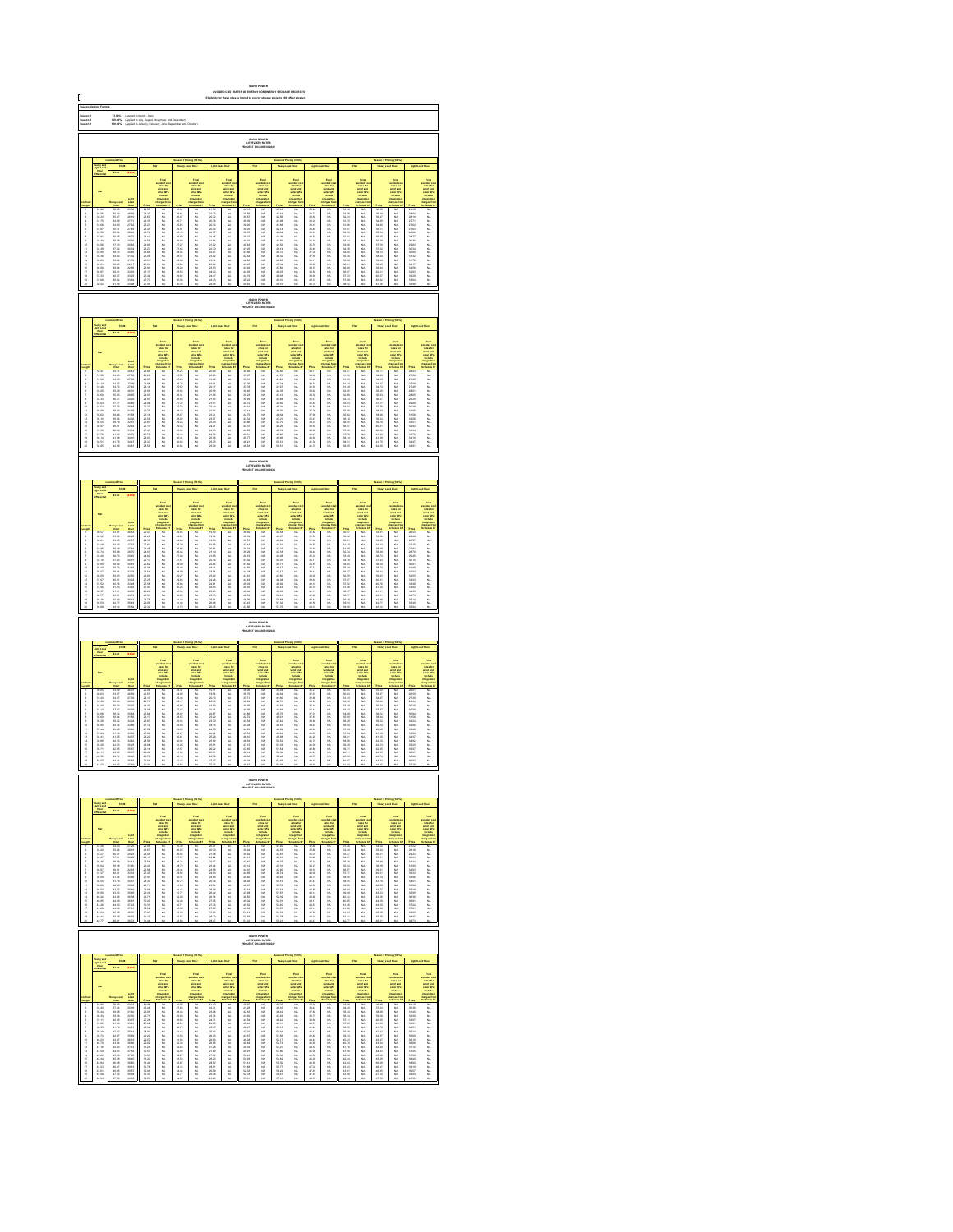#### **AVOIDED COST RATES OF ENERGY FOR ENERGY STORAGE PROJECTS**

## **Eligibility for these rates is limited to energy storage projects 100 kW or smaller**

# **Seasonalization Factors Season 1** 73.50% (Applied to March - May) **Season 2 120.00%** (Applied to July, August, November, and December) **Season 3 100.00%** (Applied to January, February, June, September, and October)

### **IDAHO POWERNON-LEVELIZED RATES**

|              |                                       | <b>Non-Levelized Price</b> |                           |                |                                                                                                                                 |                | Season 1 Pricing (73.5%)                                                                                                        |                |                                                                                                                                 | Season 2 Pricing (120%) |                                                                                                                                 |                |                                                                                                                          |                |                                                                                                                                 | Season 3 Pricing (100%) |                                                                                                                                 |                        |                                                                                                                                 |                        |                                                                                                                                 |  |
|--------------|---------------------------------------|----------------------------|---------------------------|----------------|---------------------------------------------------------------------------------------------------------------------------------|----------------|---------------------------------------------------------------------------------------------------------------------------------|----------------|---------------------------------------------------------------------------------------------------------------------------------|-------------------------|---------------------------------------------------------------------------------------------------------------------------------|----------------|--------------------------------------------------------------------------------------------------------------------------|----------------|---------------------------------------------------------------------------------------------------------------------------------|-------------------------|---------------------------------------------------------------------------------------------------------------------------------|------------------------|---------------------------------------------------------------------------------------------------------------------------------|------------------------|---------------------------------------------------------------------------------------------------------------------------------|--|
|              | <b>Heavy and</b><br><b>Light Load</b> | \$7.28                     |                           |                | Flat                                                                                                                            |                | <b>Heavy Load Hour</b>                                                                                                          |                | <b>Light Load Hour</b>                                                                                                          |                         | Flat                                                                                                                            |                | <b>Heavy Load Hour</b>                                                                                                   |                | <b>Light Load Hour</b>                                                                                                          | Flat                    |                                                                                                                                 | <b>Heavy Load Hour</b> |                                                                                                                                 | <b>Light Load Hour</b> |                                                                                                                                 |  |
|              | Hour<br><b>Differential</b>           | \$3.24                     | (\$4.04)                  |                |                                                                                                                                 |                |                                                                                                                                 |                |                                                                                                                                 |                         |                                                                                                                                 |                |                                                                                                                          |                |                                                                                                                                 |                         |                                                                                                                                 |                        |                                                                                                                                 |                        |                                                                                                                                 |  |
| Year         | Flat                                  | <b>Heavy Load</b><br>Hour  | <b>Light Load</b><br>Hour | Price          | <b>Final avoided</b><br>cost rates for<br>wind and<br>solar QFs<br>include<br>integration<br>charges from<br><b>Schedule 87</b> | Price          | <b>Final avoided</b><br>cost rates for<br>wind and<br>solar QFs<br>include<br>integration<br>charges from<br><b>Schedule 87</b> | Price          | <b>Final avoided</b><br>cost rates for<br>wind and<br>solar QFs<br>include<br>integration<br>charges from<br><b>Schedule 87</b> | Price                   | <b>Final avoided</b><br>cost rates for<br>wind and<br>solar QFs<br>include<br>integration<br>charges from<br><b>Schedule 87</b> | Price          | <b>Final avoided</b><br>cost rates for<br>wind and<br>solar QFs<br>include<br>integration<br>charges from<br>Schedule 87 | Price          | <b>Final avoided</b><br>cost rates for<br>wind and<br>solar QFs<br>include<br>integration<br>charges from<br><b>Schedule 87</b> | Price                   | <b>Final avoided</b><br>cost rates for<br>wind and<br>solar QFs<br>include<br>integration<br>charges from<br><b>Schedule 87</b> | Price                  | <b>Final avoided</b><br>cost rates for<br>wind and<br>solar QFs<br>include<br>integration<br>charges from<br><b>Schedule 87</b> | Price                  | <b>Final avoided</b><br>cost rates for<br>wind and<br>solar QFs<br>include<br>integration<br>charges from<br><b>Schedule 87</b> |  |
| 2022         | 33.42                                 | 36.66                      | 29.38                     | 24.56          | NA.                                                                                                                             | 26.94          | <b>NA</b>                                                                                                                       | 21.59          | NA.                                                                                                                             | 40.10                   | <b>NA</b>                                                                                                                       | 43.99          | <b>NA</b>                                                                                                                | 35.26          | <b>NA</b>                                                                                                                       | 33.42                   | <b>NA</b>                                                                                                                       | 36.66                  | <b>NA</b>                                                                                                                       | 29.38                  | <b>NA</b>                                                                                                                       |  |
| 2023         | 32.47                                 | 35.71                      | 28.43                     | 23.86          | <b>NA</b>                                                                                                                       | 26.25          | <b>NA</b>                                                                                                                       | 20.89          | <b>NA</b>                                                                                                                       | 38.96                   | <b>NA</b>                                                                                                                       | 42.85          | <b>NA</b>                                                                                                                | 34.11          | <b>NA</b>                                                                                                                       | 32.47                   | <b>NA</b>                                                                                                                       | 35.71                  | <b>NA</b>                                                                                                                       | 28.43                  | <b>NA</b>                                                                                                                       |  |
| 2024         | 30.57                                 | 33.81                      | 26.53                     | 22.47          | NA                                                                                                                              | 24.85          | <b>NA</b>                                                                                                                       | 19.50          | <b>NA</b>                                                                                                                       | 36.69                   | NA                                                                                                                              | 40.58          | <b>NA</b>                                                                                                                | 31.84          | <b>NA</b>                                                                                                                       | 30.57                   | <b>NA</b>                                                                                                                       | 33.81                  | <b>NA</b>                                                                                                                       | 26.53                  | <b>NA</b>                                                                                                                       |  |
| 2025         | 30.05                                 | 33.29                      | 26.01                     | 22.08          | <b>NA</b>                                                                                                                       | 24.47          | <b>NA</b>                                                                                                                       | 19.11          | <b>NA</b>                                                                                                                       | 36.06                   | <b>NA</b>                                                                                                                       | 39.94          | <b>NA</b>                                                                                                                | 31.21          | <b>NA</b>                                                                                                                       | 30.05                   | <b>NA</b>                                                                                                                       | 33.29                  | <b>NA</b>                                                                                                                       | 26.01                  | <b>NA</b>                                                                                                                       |  |
| 2026<br>2027 | 31.26<br>33.22                        | 34.50<br>36.46             | 27.22<br>29.18            | 22.98<br>24.42 | <b>NA</b><br><b>NA</b>                                                                                                          | 25.36<br>26.80 | <b>NA</b><br><b>NA</b>                                                                                                          | 20.01<br>21.45 | <b>NA</b><br><b>NA</b>                                                                                                          | 37.51<br>39.87          | <b>NA</b><br><b>NA</b>                                                                                                          | 41.40<br>43.76 | <b>NA</b><br><b>NA</b>                                                                                                   | 32.66<br>35.02 | <b>NA</b><br><b>NA</b>                                                                                                          | 31.26<br>33.22          | <b>NA</b><br><b>NA</b>                                                                                                          | 34.50<br>36.46         | <b>NA</b><br><b>NA</b>                                                                                                          | 27.22<br>29.18         | <b>NA</b><br><b>NA</b>                                                                                                          |  |
| 2028         | 35.66                                 | 38.90                      | 31.62                     | 26.21          | <b>NA</b>                                                                                                                       | 28.59          | <b>NA</b>                                                                                                                       | 23.24          | <b>NA</b>                                                                                                                       | 42.80                   | <b>NA</b>                                                                                                                       | 46.68          | <b>NA</b>                                                                                                                | 37.95          | <b>NA</b>                                                                                                                       | 35.66                   | <b>NA</b>                                                                                                                       | 38.90                  | <b>NA</b>                                                                                                                       | 31.62                  | <b>NA</b>                                                                                                                       |  |
| 2029         | 37.80                                 | 41.04                      | 33.76                     | 27.78          | <b>NA</b>                                                                                                                       | 30.17          | <b>NA</b>                                                                                                                       | 24.81          | <b>NA</b>                                                                                                                       | 45.36                   | <b>NA</b>                                                                                                                       | 49.25          | <b>NA</b>                                                                                                                | 40.51          | <b>NA</b>                                                                                                                       | 37.80                   | <b>NA</b>                                                                                                                       | 41.04                  | <b>NA</b>                                                                                                                       | 33.76                  | <b>NA</b>                                                                                                                       |  |
| 2030         | 39.48                                 | 42.72                      | 35.44                     | 29.02          | <b>NA</b>                                                                                                                       | 31.40          | <b>NA</b>                                                                                                                       | 26.05          | <b>NA</b>                                                                                                                       | 47.37                   | <b>NA</b>                                                                                                                       | 51.26          | <b>NA</b>                                                                                                                | 42.52          | <b>NA</b>                                                                                                                       | 39.48                   | <b>NA</b>                                                                                                                       | 42.72                  | <b>NA</b>                                                                                                                       | 35.44                  | <b>NA</b>                                                                                                                       |  |
| 2031         | 40.91                                 | 44.15                      | 36.87                     | 30.07          | <b>NA</b>                                                                                                                       | 32.45          | <b>NA</b>                                                                                                                       | 27.10          | <b>NA</b>                                                                                                                       | 49.09                   | <b>NA</b>                                                                                                                       | 52.98          | <b>NA</b>                                                                                                                | 44.24          | <b>NA</b>                                                                                                                       | 40.91                   | <b>NA</b>                                                                                                                       | 44.15                  | <b>NA</b>                                                                                                                       | 36.87                  | <b>NA</b>                                                                                                                       |  |
| 2032         | 42.56                                 | 45.80                      | 38.52                     | 31.28          | NA.                                                                                                                             | 33.67          | <b>NA</b>                                                                                                                       | 28.31          | <b>NA</b>                                                                                                                       | 51.08                   | <b>NA</b>                                                                                                                       | 54.96          | <b>NA</b>                                                                                                                | 46.23          | <b>NA</b>                                                                                                                       | 42.56                   | <b>NA</b>                                                                                                                       | 45.80                  | <b>NA</b>                                                                                                                       | 38.52                  | <b>NA</b>                                                                                                                       |  |
| 2033         | 44.15                                 | 47.39                      | 40.11                     | 32.45          | <b>NA</b>                                                                                                                       | 34.83          | <b>NA</b>                                                                                                                       | 29.48          | <b>NA</b>                                                                                                                       | 52.98                   | <b>NA</b>                                                                                                                       | 56.87          | <b>NA</b>                                                                                                                | 48.13          | <b>NA</b>                                                                                                                       | 44.15                   | <b>NA</b>                                                                                                                       | 47.39                  | <b>NA</b>                                                                                                                       | 40.11                  | <b>NA</b>                                                                                                                       |  |
| 2034         | 45.27                                 | 48.51                      | 41.23                     | 33.28          | <b>NA</b>                                                                                                                       | 35.66          | <b>NA</b>                                                                                                                       | 30.31          | <b>NA</b>                                                                                                                       | 54.33                   | <b>NA</b>                                                                                                                       | 58.21          | <b>NA</b>                                                                                                                | 49.48          | <b>NA</b>                                                                                                                       | 45.27                   | <b>NA</b>                                                                                                                       | 48.51                  | <b>NA</b>                                                                                                                       | 41.23                  | <b>NA</b>                                                                                                                       |  |
| 2035         | 46.03                                 | 49.27                      | 41.99                     | 33.83          | <b>NA</b>                                                                                                                       | 36.21          | <b>NA</b>                                                                                                                       | 30.86          | <b>NA</b>                                                                                                                       | 55.24                   | <b>NA</b>                                                                                                                       | 59.12          | <b>NA</b>                                                                                                                | 50.39          | <b>NA</b>                                                                                                                       | 46.03                   | <b>NA</b>                                                                                                                       | 49.27                  | <b>NA</b>                                                                                                                       | 41.99                  | <b>NA</b>                                                                                                                       |  |
| 2036         | 47.13                                 | 50.37                      | 43.09                     | 34.64          | <b>NA</b>                                                                                                                       | 37.02          | <b>NA</b>                                                                                                                       | 31.67          | <b>NA</b>                                                                                                                       | 56.55                   | <b>NA</b>                                                                                                                       | 60.44          | <b>NA</b>                                                                                                                | 51.70          | <b>NA</b>                                                                                                                       | 47.13                   | <b>NA</b>                                                                                                                       | 50.37                  | <b>NA</b>                                                                                                                       | 43.09                  | <b>NA</b>                                                                                                                       |  |
| 2037         | 48.13                                 | 51.37                      | 44.09                     | 35.37          | <b>NA</b>                                                                                                                       | 37.75          | <b>NA</b>                                                                                                                       | 32.40          | <b>NA</b>                                                                                                                       | 57.75                   | <b>NA</b>                                                                                                                       | 61.64          | <b>NA</b>                                                                                                                | 52.90          | <b>NA</b>                                                                                                                       | 48.13                   | <b>NA</b>                                                                                                                       | 51.37                  | <b>NA</b>                                                                                                                       | 44.09                  | <b>NA</b>                                                                                                                       |  |
| 2038         | 49.39                                 | 52.63                      | 45.35                     | 36.30          | <b>NA</b>                                                                                                                       | 38.68          | <b>NA</b>                                                                                                                       | 33.33          | <b>NA</b>                                                                                                                       | 59.27                   | <b>NA</b>                                                                                                                       | 63.16          | <b>NA</b>                                                                                                                | 54.42          | <b>NA</b>                                                                                                                       | 49.39                   | <b>NA</b>                                                                                                                       | 52.63                  | <b>NA</b>                                                                                                                       | 45.35                  | <b>NA</b>                                                                                                                       |  |
| 2039         | 50.64                                 | 53.88                      | 46.60                     | 37.22          | <b>NA</b>                                                                                                                       | 39.60          | <b>NA</b>                                                                                                                       | 34.25          | <b>NA</b>                                                                                                                       | 60.76                   | <b>NA</b>                                                                                                                       | 64.65          | <b>NA</b>                                                                                                                | 55.91          | <b>NA</b>                                                                                                                       | 50.64                   | <b>NA</b>                                                                                                                       | 53.88                  | <b>NA</b>                                                                                                                       | 46.60                  | <b>NA</b>                                                                                                                       |  |
| 2040         | 52.20                                 | 55.44                      | 48.16                     | 38.37          | <b>NA</b>                                                                                                                       | 40.75          | <b>NA</b>                                                                                                                       | 35.40          | <b>NA</b>                                                                                                                       | 62.64                   | <b>NA</b>                                                                                                                       | 66.53          | <b>NA</b>                                                                                                                | 57.79          | <b>NA</b>                                                                                                                       | 52.20                   | <b>NA</b>                                                                                                                       | 55.44                  | <b>NA</b>                                                                                                                       | 48.16                  | <b>NA</b>                                                                                                                       |  |
| 2041         | 53.61                                 | 56.85                      | 49.57                     | 39.40          | <b>NA</b>                                                                                                                       | 41.79          | <b>NA</b>                                                                                                                       | 36.44          | <b>NA</b>                                                                                                                       | 64.33                   | <b>NA</b>                                                                                                                       | 68.22          | <b>NA</b>                                                                                                                | 59.49          | <b>NA</b>                                                                                                                       | 53.61                   | <b>NA</b>                                                                                                                       | 56.85                  | <b>NA</b>                                                                                                                       | 49.57                  | <b>NA</b>                                                                                                                       |  |
| 2042         | 54.72                                 | 57.96                      | 50.68                     | 40.22          | <b>NA</b>                                                                                                                       | 42.60          | <b>NA</b>                                                                                                                       | 37.25          | <b>NA</b>                                                                                                                       | 65.66                   | <b>NA</b>                                                                                                                       | 69.55          | <b>NA</b>                                                                                                                | 60.81          | <b>NA</b>                                                                                                                       | 54.72                   | <b>NA</b>                                                                                                                       | 57.96                  | <b>NA</b>                                                                                                                       | 50.68                  | <b>NA</b>                                                                                                                       |  |
| 2043         | 56.15                                 | 59.39                      | 52.11                     | 41.27          | <b>NA</b>                                                                                                                       | 43.65          | <b>NA</b>                                                                                                                       | 38.30          | <b>NA</b>                                                                                                                       | 67.38                   | <b>NA</b>                                                                                                                       | 71.27          | <b>NA</b>                                                                                                                | 62.53          | <b>NA</b>                                                                                                                       | 56.15                   | <b>NA</b>                                                                                                                       | 59.39                  | <b>NA</b>                                                                                                                       | 52.11                  | <b>NA</b>                                                                                                                       |  |
| 2044         | 57.75                                 | 60.99                      | 53.71                     | 42.45          | <b>NA</b>                                                                                                                       | 44.83          | <b>NA</b>                                                                                                                       | 39.48          | <b>NA</b>                                                                                                                       | 69.30                   | <b>NA</b>                                                                                                                       | 73.19          | <b>NA</b>                                                                                                                | 64.45          | <b>NA</b>                                                                                                                       | 57.75                   | <b>NA</b>                                                                                                                       | 60.99                  | <b>NA</b>                                                                                                                       | 53.71                  | <b>NA</b>                                                                                                                       |  |
| 2045         | 59.27                                 | 62.51                      | 55.23                     | 43.56          | <b>NA</b>                                                                                                                       | 45.94          | <b>NA</b>                                                                                                                       | 40.59          | <b>NA</b>                                                                                                                       | 71.12                   | <b>NA</b>                                                                                                                       | 75.01          | <b>NA</b>                                                                                                                | 66.28          | <b>NA</b>                                                                                                                       | 59.27                   | NA                                                                                                                              | 62.51                  | <b>NA</b>                                                                                                                       | 55.23                  | <b>NA</b>                                                                                                                       |  |
| 2046         | 60.87                                 | 64.11                      | 56.83                     | 44.74          | <b>NA</b>                                                                                                                       | 47.12          | <b>NA</b>                                                                                                                       | 41.77          | <b>NA</b>                                                                                                                       | 73.04                   | <b>NA</b>                                                                                                                       | 76.93          | <b>NA</b>                                                                                                                | 68.19          | <b>NA</b>                                                                                                                       | 60.87                   | <b>NA</b>                                                                                                                       | 64.11                  | <b>NA</b>                                                                                                                       | 56.83                  | <b>NA</b>                                                                                                                       |  |
| 2047         | 62.49                                 | 65.73                      | 58.45                     | 45.93          | <b>NA</b>                                                                                                                       | 48.31          | <b>NA</b>                                                                                                                       | 42.96          | <b>NA</b>                                                                                                                       | 74.99                   | <b>NA</b>                                                                                                                       | 78.88          | <b>NA</b>                                                                                                                | 70.14          | <b>NA</b>                                                                                                                       | 62.49                   | <b>NA</b>                                                                                                                       | 65.73                  | <b>NA</b>                                                                                                                       | 58.45                  | <b>NA</b>                                                                                                                       |  |